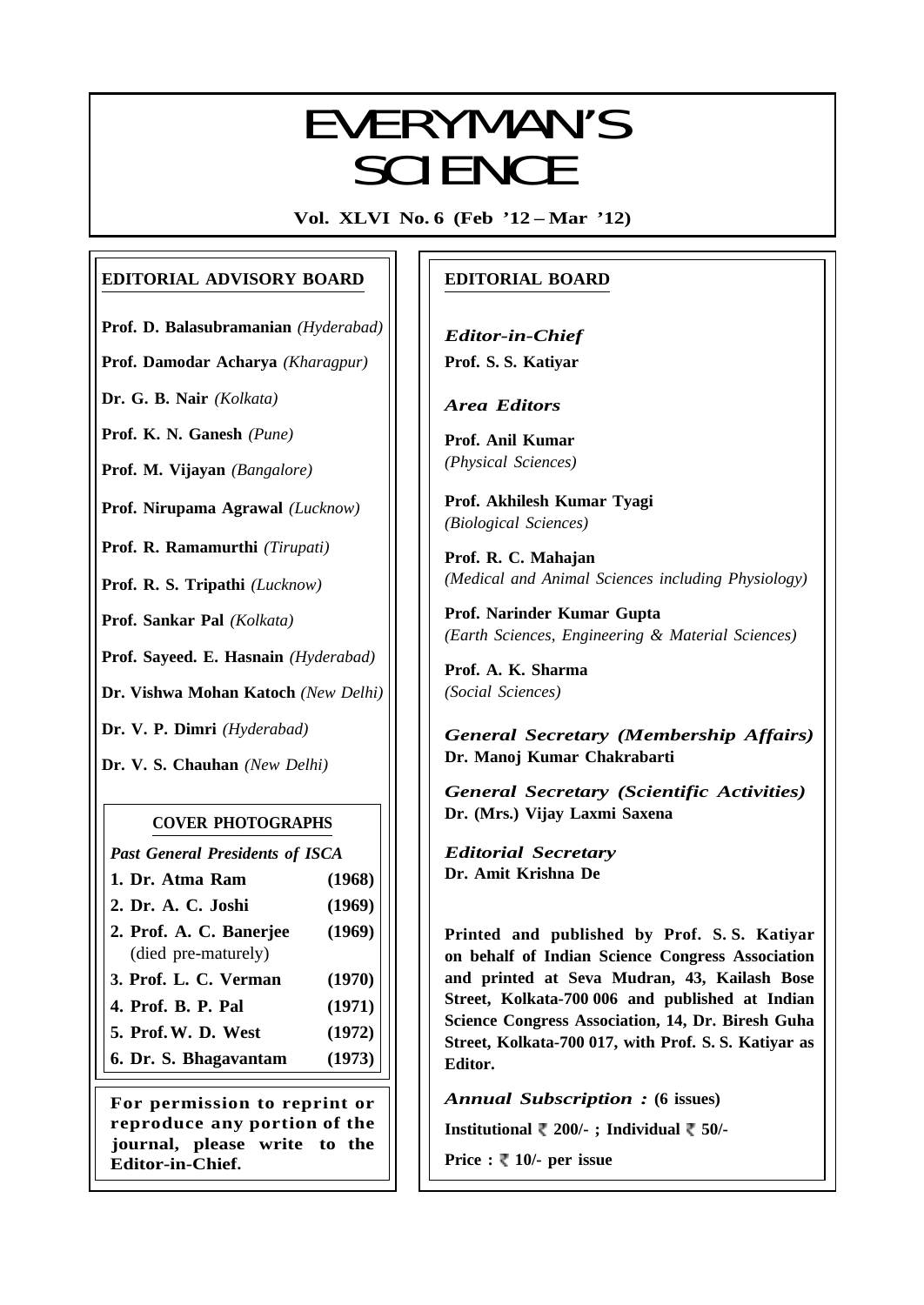# CONTENTS

**Everyman's Science Vol. XLVI No. 6, Feb '12 — Mar '12**

| 319 |
|-----|
|     |
|     |
|     |
| 322 |
|     |
|     |
| 330 |
|     |
|     |
| 343 |
|     |
| 347 |
|     |
|     |
| 353 |
|     |
| 369 |
|     |
| 372 |
|     |
| 374 |
|     |
|     |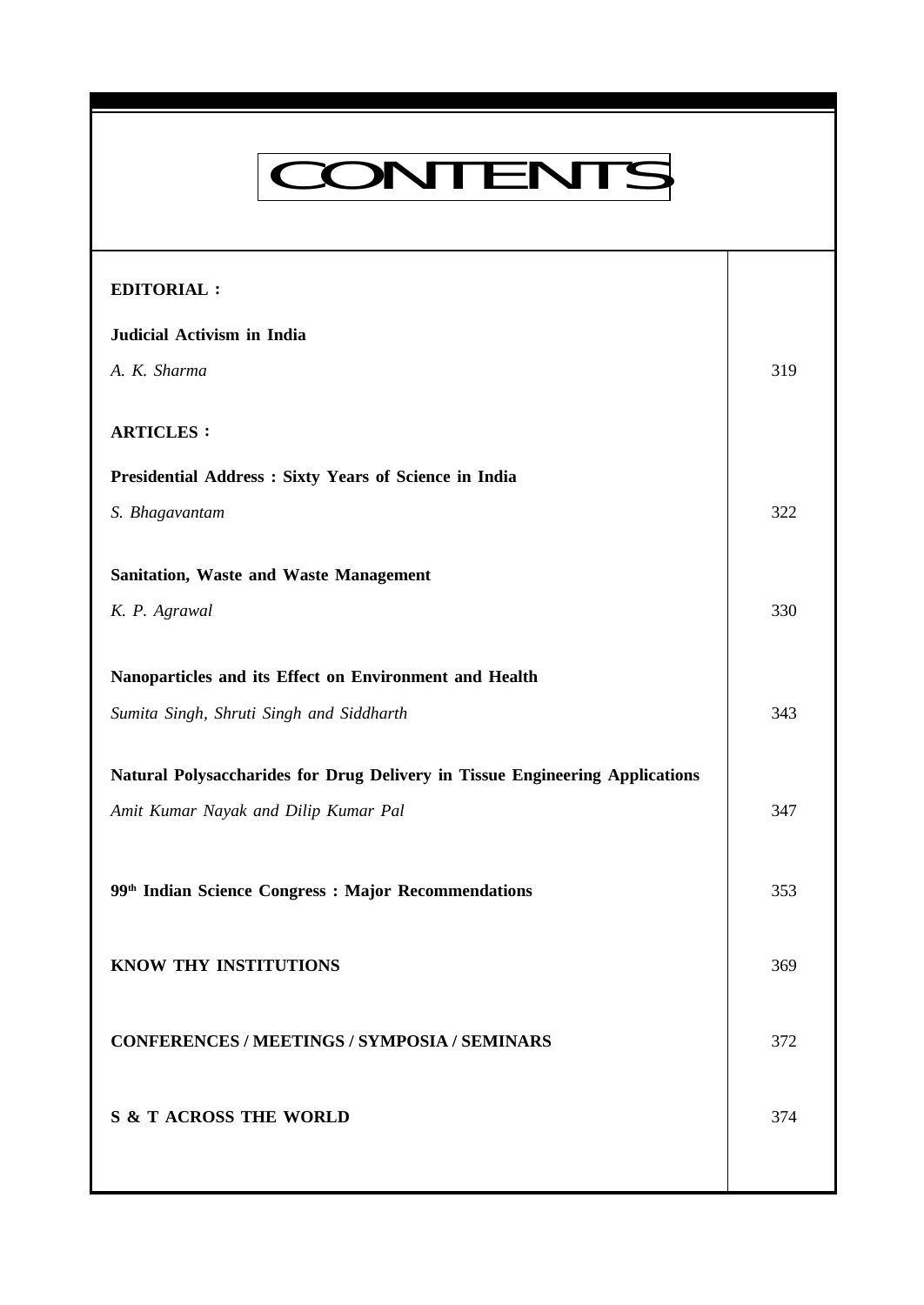## **EDITORIAL**

#### **JUDICIAL ACTIVISM IN INDIA**

Judicial activism is a buzzword various of legal and political discourses in the 21st Century India. Although defined in several ways, it refers to increasing role of judiciary in defining law, a role which was to be played by the parliament earlier. Growth of judicial activism implies that judiciary is usurping the rights of the other two institutionsthe parliament and the executive. Judiciary was supposed to be only one of the three pillars of Indian democracy and judiciary, parliament and executive were considered to have an autonomous place of their own. All the three institutions of state are supposed to enjoy freedom within limitations prescribed by the Constitution of India. Thus while the parliament is free to enact new Acts and laws it is not completely free to do so. At least in two cases, in Golaknath's case in 1967, and in Keshavanand Bharati case in 1973, the Supreme Court of India clarified that the parliament cannot amend the Constitution when it comes to fundamental rights or the basic structure of the constitution of India. Depending on one's perspective this new condition may have something to be celebrated or something to be condemned. Accordingly one may have a positive or a negative view of judicial activism. This essay explores the historical reasons behind judicial activism, limits of judicial activism and presents a few hypotheses for the future.

India is a democratic country and democracy implies the rule of law. This assumes that laws are well defined, understood by people, accepted by people, respected by people and most commonly obeyed by people. The case of India is interesting. The history of law in India is closely linked with the history of national movement. Politically speaking, India has never been a single nation with one monolithic culture. Whatever be one's reading of the ancient history of India one thing that cannot be denied is that the people of India have always been highly diverse in terms of economy, society and culture. British crown brought them under one state, of course with grant of freedom for many princely states and tribal regions. The dream behind nationalistic movement was to develop the state into a developed nation by breaking the chain of exploitation in the world system. However, for many freedom fighters from the subaltern groups this also implied breaking the chain of exploitation within the nation and removal of inequality and exploitation based on caste, community, class, urban-rural areas, etc. Soon after independence India adopted a Constitution which was to provide the framework of law in all matters pertaining to man and society. It was expected that the parliament would articulate the value system of Indian people and make policies, within the Constitutional framework; executives would implement these policies; and in perceived cases of injustice judiciary will provide justice to the aggrieved party. It was too utopian a thought. Indian elite, who carried a feudal mindset, and were not prepared for equality and justice, were to implement the ideas enshrined in the new Constitution. If one reads the writings of Prem Chand and other contemporary writers it becomes obvious that those who were to exercise power or give direction on behalf of society had absolutely no faith in the Constitutional ideas of equality, liberty and fraternity. Indian society was poor, backward, unstable and religious. Indian people were highly divided along diverse and strong identities. For most people the language of religion was the language of justice and they communicated their thoughts and meanings in locally interpreted religious concepts of diverse nature. Thus it was a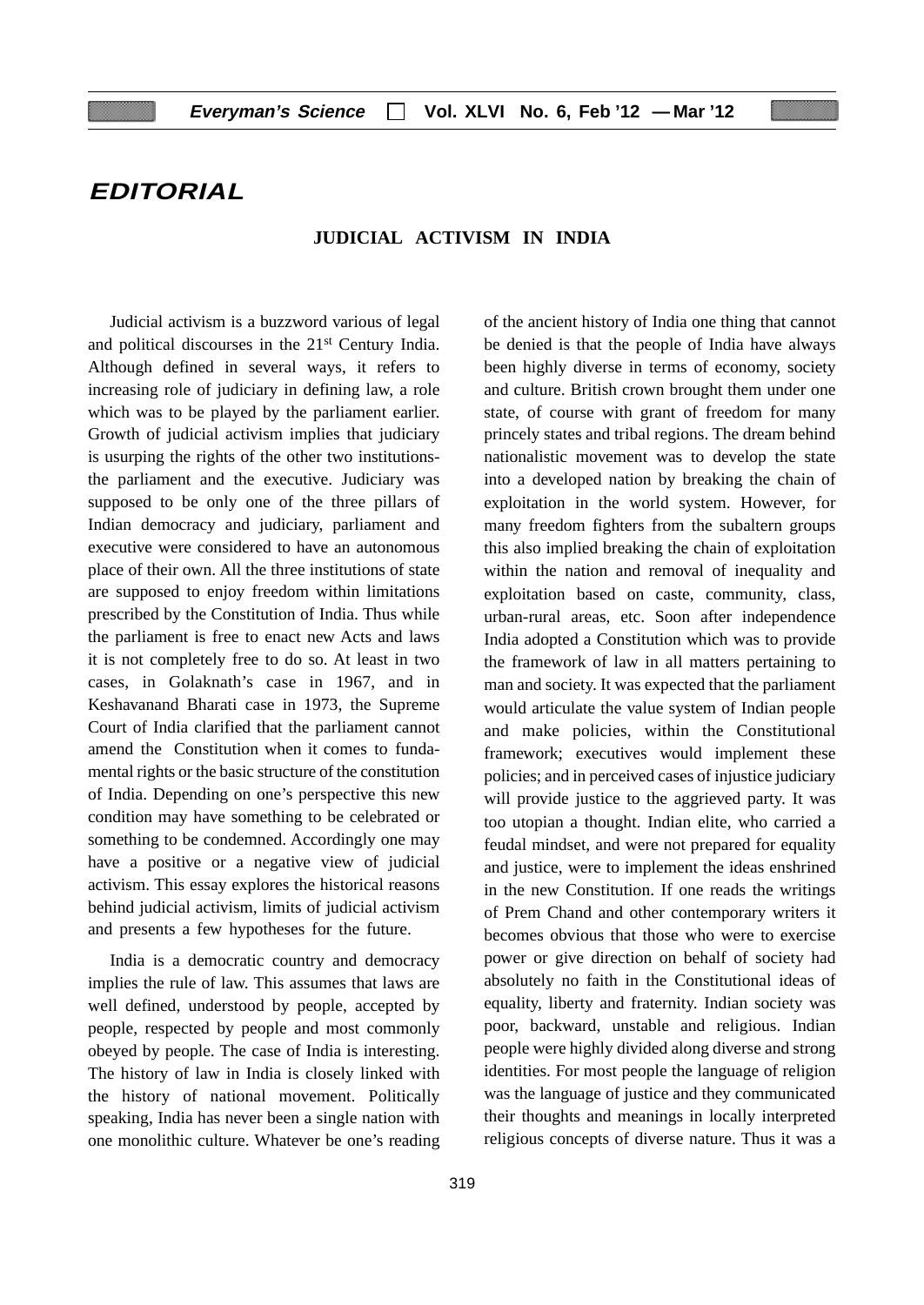horrendous task to evolve a common civic and criminal code for Indian people that will guide the actions of individuals, groups and institutions.

After independence, especially after the death of Pt. Jawaharlal Nehru, in the background of continued poverty, inequality and rigid social stratification the unifying nationalist, developmentalist sentiments were soon replaced by ethnic and divisive sentiments. The subsequent social and political developments in the country produced several conditions, many of which were expected by certain scholars even at the time of Constitution making. Some significant ones are :

- Dedifferentiation and lack of clear distinction between politics, administration and law
- Weakening of state due to pressure from the top as well as the bottom
- Rise of identity politics (i.e., politics based on caste, community, gender, region and urban-rural distinction)
- Poor governance and widespread perjury and venality
- Double standards in politics and administration
- High degree of litigancy

In this environment the parliament appeared to be slow, occasionally unfair and ineffective. On several occasions it failed to project that its decisions were right on the grounds of social integration, fairness and national development. Administration too was found to be failing in redressing public grievances and meeting various democratic and modernistic needs of the people. In this context, judicial activism leads to some hope. If parliament and executives were effective judiciary would not have to tell them to provide mid day meals to school children. Judicial activism has produced very many significant results.

However, judicial activism does not exist in vacuum. It is closely connected with the social environment. Here one can visualize two scenarios : one in which due to various movements, in which civil society action has to play an important role, there is a change in the value orientation of Indian people, establishing equality and justice as two cardinal values; and second, in which there is no change in the value framework and more and more people rely on law, lawyers and judiciary for seeking justice. For various historical reasons most Indians suffer from a lack of a social sensitivity and empathy. For them equality is a value in individual's striving for success but not with regard to their relations with those who are less fortunate than them. If there is a strong movement for equality in all its ramifications then the whole set of institutions comprising state will work effectively and efficiently. But this appears to be too idle to expect in the near future. The other scenario is that without a change in the value framework of India we keep a check on inertial and/or excesses of the elected representatives of people forming the government. Judicial activism appears as one possibility. In this scenario, to use a phrase from N. A. Palkhivala (1994) we are looking for a backward constitution for a backward nation in which the judiciary is uneducated, slow, equally corrupt and unrepresentative.

Ex-Chief Justice of India, P.M. Bhagwati (u.d.) justifies judicial activism on a number of grounds. To quote: "... law cannot anticipate the endless permutations of circumstance and situation. There is bound to be a gap between the generalities of law and the specifics of life. This gap in our system of administration of justice is filled by the judge." Legal aid movement intended to produce legal awareness, promotion of voluntary mediation agencies called Lok Adalat, fostering and supporting social action-groups, development of Public Interest Litigation (PIL) to provide justice to the poor and underprivileged sections of society, and development of a new normative regime of rights (to life and liberty) have all produced judicial activism in India. Bhagwati claims that judges may adhere to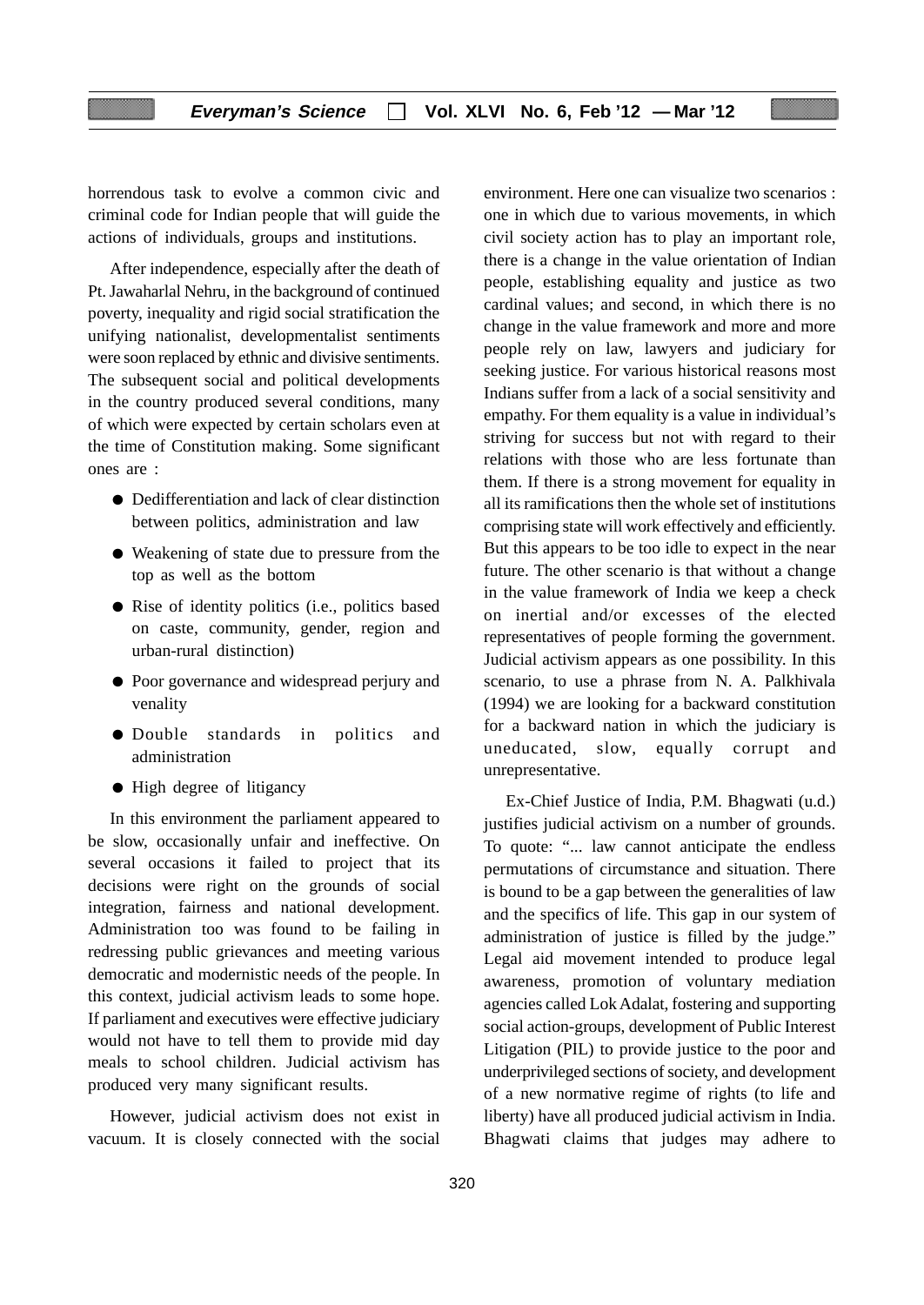"photographic theory of the judicial function" whereby law exists independent of judges and they only have to find it, because it is a convenient one. It saves them from public criticism of their decisions and may often help them to escape accountability. In 1990s and 2000s there have several developments along these lines. Thus while in 1980s the law sanctioned that any man from the public or any social action group could approach courts on behalf of the poor and the deprived, in 1990s it was sanctioned that the judges themselves could take note of certain issues on the basis of newspaper reports or their own information.

The rise of judicial activism draws attention towards a number of issues, however. Some important ones are :

- 1. Education of judiciary
- 2. Representativeness of judiciary
- 3. Watch on judiciary

First of all, there is a need to attract the bright candidates for legal education. Also the judicial education should not only include technical knowledge on the subject but also ethical and moral concerns of society. Secondly, for judicial activism to succeed, judiciary must also represent all sections of society : SCs and STs, OBCs, women, minorities, and rural and backward areas. Thirdly, there is also the issue of keeping a watch on judiciary. Judiciary is not known for having an unblemished record in delivery of justice. The most difficult issue in all this is how representativeness and inclusiveness of judiciary can be combined with the impartial spirit of the Indian constitution. Judicial activism demands that the lawyers, legal institutions and judiciary represent the Indian spirit in case the technobureaucratic and political systems fail. The question is: are the causes of failure of techno-bureaucratic and political systems, for example perjury, double standard, self seeking, nepotism, favors, regionalism,

casteism such that they will not touch judiciary, and how free the judges are from consciousness of primordial identities?

In sum, judicial activism is welcome but is not a panacea for complex problems of India. Along with judicial activism the country needs a mosaic of social movements on various issues underlining commitment to equality, secularism, harmony and social integration. These movements (on the farmers' issues, on corruption, mobilizations of various castes and communities, ecological movements, movements for saving rivers, swadeshi movement, various religious reform movements, etc.) may or may not succeed in achieving their intended and most articulated goals but they can influence the value system of society and sensitize people to need for change - in the broader framework of human values and professional ethics. They have potential to touch all institutions of state - government, elected representatives, bureaucracy and judiciary and will make them more democratic, more responsible. Another possibility is that the judiciary itself decides to become more reflexive and frames such laws which influence the judiciary to act in the wider interests of Indian masses. Thus judicial activism goes beyond influencing the state policies and seeks to reform itself also, even in absence of pressure from outside. This becomes an essential ingredient of judicial activism.

> *A. K. Sharma HSS Department, IIT Kanpur*

#### **REFERENCES**

P.N. Bhagwati, u.d., Judicial Activism in India, http://law.wisc.edu/alumni/gargoyle/archive/ l7\_l/gargoyle\_l 7\_l\_3.pdf., accessed 6 February 2012.

Nani A. Palkhivala, *We the Nation : The Lost Decades,* 1994, UBS Publishers' Distributors Ltd., New Delhi.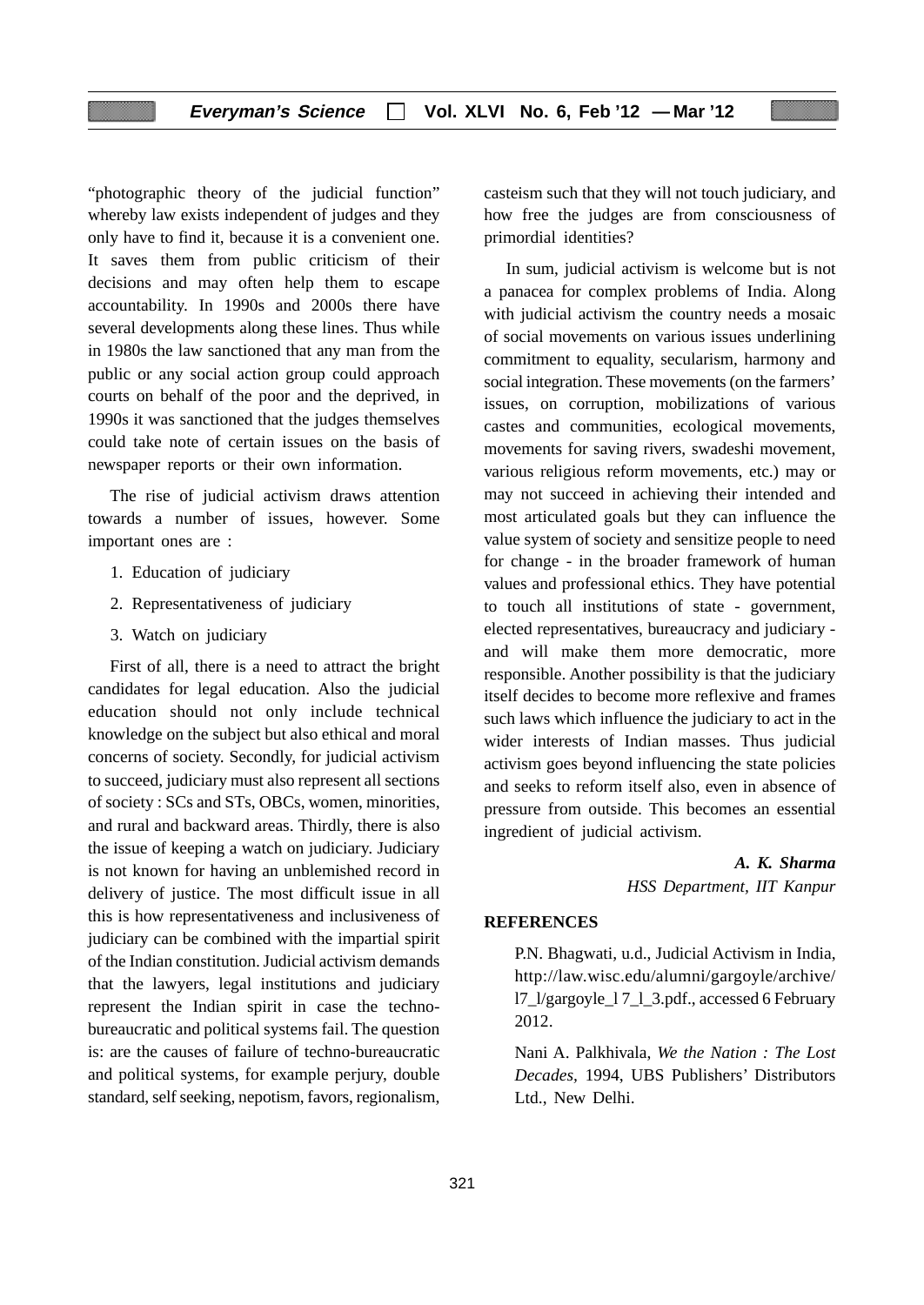## **PRESIDENTIAL ADDRESS**

## **SIXTY YEARS OF SCIENCE IN INDIA**

DR. S. BHAGAVANTAM, D.Sc., F.N.A.

et me commence my address by stating I that I am grateful to the members of the Indian Science Congress Association for electing me as the President of this sixtieth session. I regard it as a special honour and a great privilege. The task of giving an address which is worthy of an occasion like this and at the same time acceptable as a reasonable one to the different sections of the scientific community in India is a severe one for me. The fifty-nine annual sessions that were held in the past had on many occasions such eminent scientists to address them that one feels it a difficult task to follow the traditions that had been set up. Further, as much has already been said on those occasions about Science in general and Science in India in particular that one wonders if there is anything very much more or very much new to be said. In such a context and knowing my own limitations, I fear that I will be a poor sixtieth in that distinguished sequence. Moreover, I will probably annoy you by restating some that has been said before or stating what many of you know. I seek your indulgence on both these counts and hope for the best.

I wish to express our gratitude to you, Madam Prime Minister, for your gracious presence. It is not easy for one in your position to spare time for anything other than matters of great National concern and if you are here with us today, it is indicative of the importance you attach to the

Indian Science Congress Association. Let me hope that we shall deserve it in the years to come.

I cannot proceed further, without making a reference and paying homage to the memory of Shri Jawaharlal Nehru, who had been the General President of one of the sessions. He accelerated the pace of scientific progress in this country. He was accessible to practically all the scientists, both in the Government and outside the Government. He used to speak repeatedly about the scientific temper of the people, the need to take Science to the people and use Science for the removal of hunger and poverty in this country. In fact, he did more than any other single individual, to elevate Science in our country to the place which it occupies today. The Indian Science Congress Association, looking back over the past sixty years of its existence, should express its deep sense of gratitude to him and I beg leave of you all to do so on this special occasion of our Diamond Jubilee Session.

I have chosen "Sixty years of Science in India" as the title for my address. I owe an apology to my colleagues for this choice as the title sounds like one, more appropriate in history than in Science. The only saving feature is that whatever is history in my address is history of Science in India and not of anything else. It seems to me that now is not a bad time to take stock of our objectives, our achievements and our shortfalls. One may recall the fact that at its first session in 1914, when the membership was 105, 35 papers were presented before the Congress ; while the membership today

<sup>\*</sup> General President, Sixtieth Indian Science Congress held during January, 1973 at Chandigarh.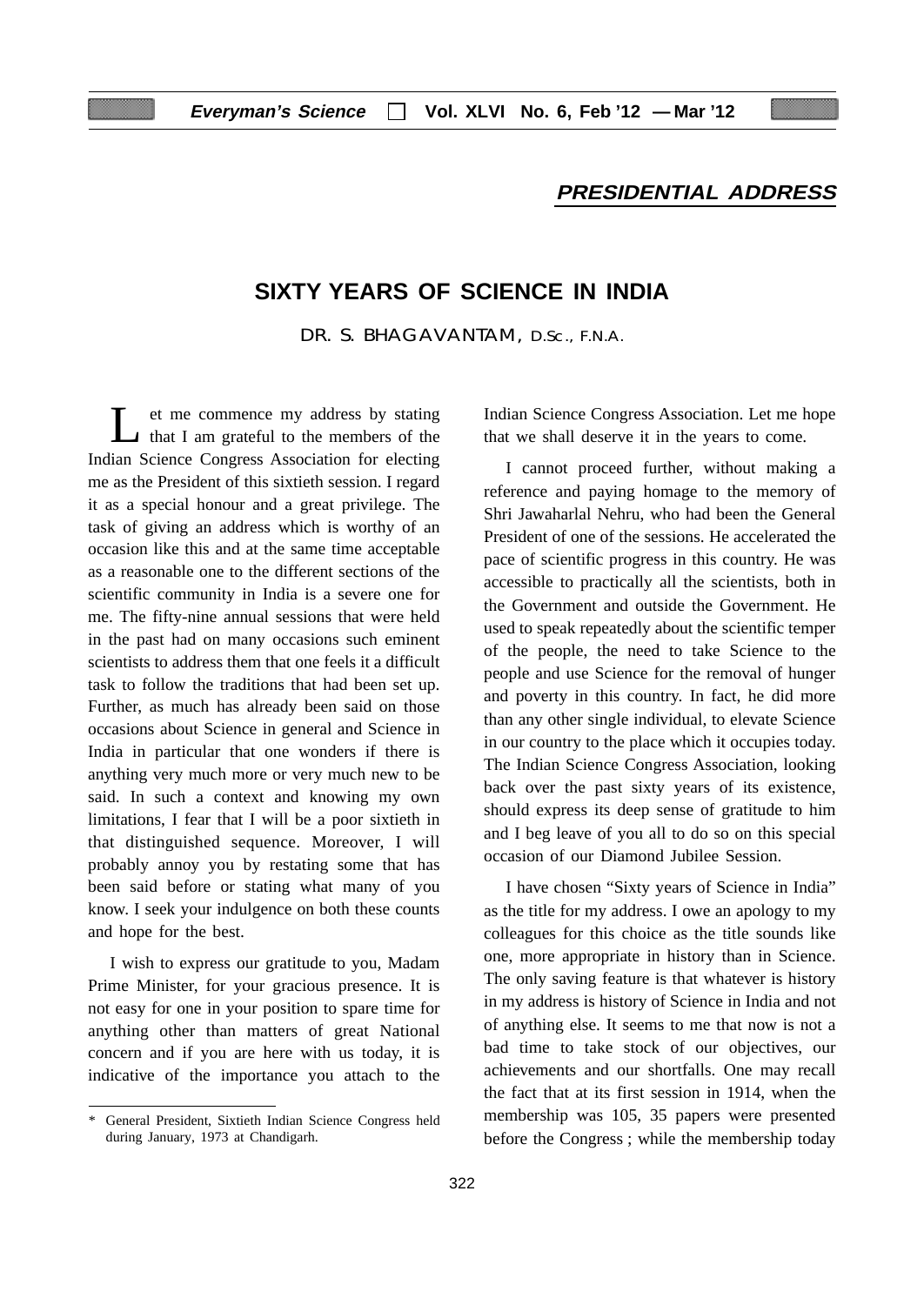is around 6,000 and the papers presented are around 2,000. Thus, quantitative progress is unquestionably evident. Of course, quantity is concrete and can be seen by everyone. Quality is abstract and can only be perceived and assessed by those who have the competence to do so. Progress in quality is also undoubtedly there, though not so evident. There are bound to be critics who look at this growth as a self-defeating load that the organisation has gathered. They ask the question that had been asked earlier "When shall this monstrous bubble burst?" On the other hand, there are an equal number, if not more, who see in this growth a healthy sign, because the Indian Science Congress, unlike other high-brow organisations in the country, has a responsibility of drawing the people at large into this great adventure of using Science for the benefit of man. In any case, the temper in the country today is such that if need be, one may not hesitate to express doubts about the correctness of the existing organisational structure of an Association in the context of its objectives, even if it is only for the purpose of stimulating critical analysis. In all humility, I seek your permission to do so and venture to ask the General Body to give some thought to this aspect. A wise oriental proverb says, "when you can see a reason for doubting, at a point where people have not hitherto doubted, then you are making progress."

In attempting a review in retrospect of the growth of Science in India during the past sixty years, one would like to recall that originally in the western world, Science had a specific connotation. The word Science comes from the latin word meaning "to know". The basic meaning of Science is thus simply knowledge. The idea of utilising such knowledge to control nature and thereby use her for man's benefit is comparatively recent. For instance, the character that was granted by King Charles II to the Royal Society of London on 15th July, 1662, lays down one of its objective as "to further promoting by the authority of experiments

323

the Science of natural things and of useful arts to the glory of God, the Creator, and the advantage of the human race." Such efforts which speak also of the advantage to the human race have over the years given birth to that branch of Science which we now describe as technology. Thus, through the centuries that have gone behind us, some people looked at Science as a benevolent goddess, to be worshipped and cultivated by the Seeker of knowledge whereas the others looked at it as a milch-cow, to be used as the giver of butter and milk, by those who need to use Science in that manner. Any review relating to recent times has to pay attention to both these aspects. The technological aspect concerns the growth of Science in India, primarily in the context of our National problems. There are overtones of a secondary nature when we project this aspect into the International sphere. The second aspect of Science, which requires us to look at it more as knowledge of natural things, also concerns its growth in India but not in isolation. This aspect has close links with the shape and strides which Science has taken and is taking at the International level.

In our country, in the early years, scientific education was an important aspect of the progress of Science and we naturally had to depend on universities for that. There were only a few universities in pre-independence India and not many of them had the resources to support strong schools of Science. The surveys like the Geological, Botanical and Zoological Surveys and a small number of other Government departments did contribute in the direction of providing a general mapped picture of this large country and its resources. All this, however, did not amount to very much, especially when assessed as contributions at the frontiers of knowledge and in juxtaposition to the vastness of the country. One good thing that stands out prominently when we look back on the achievements of those days was the emergence of individuals, though a small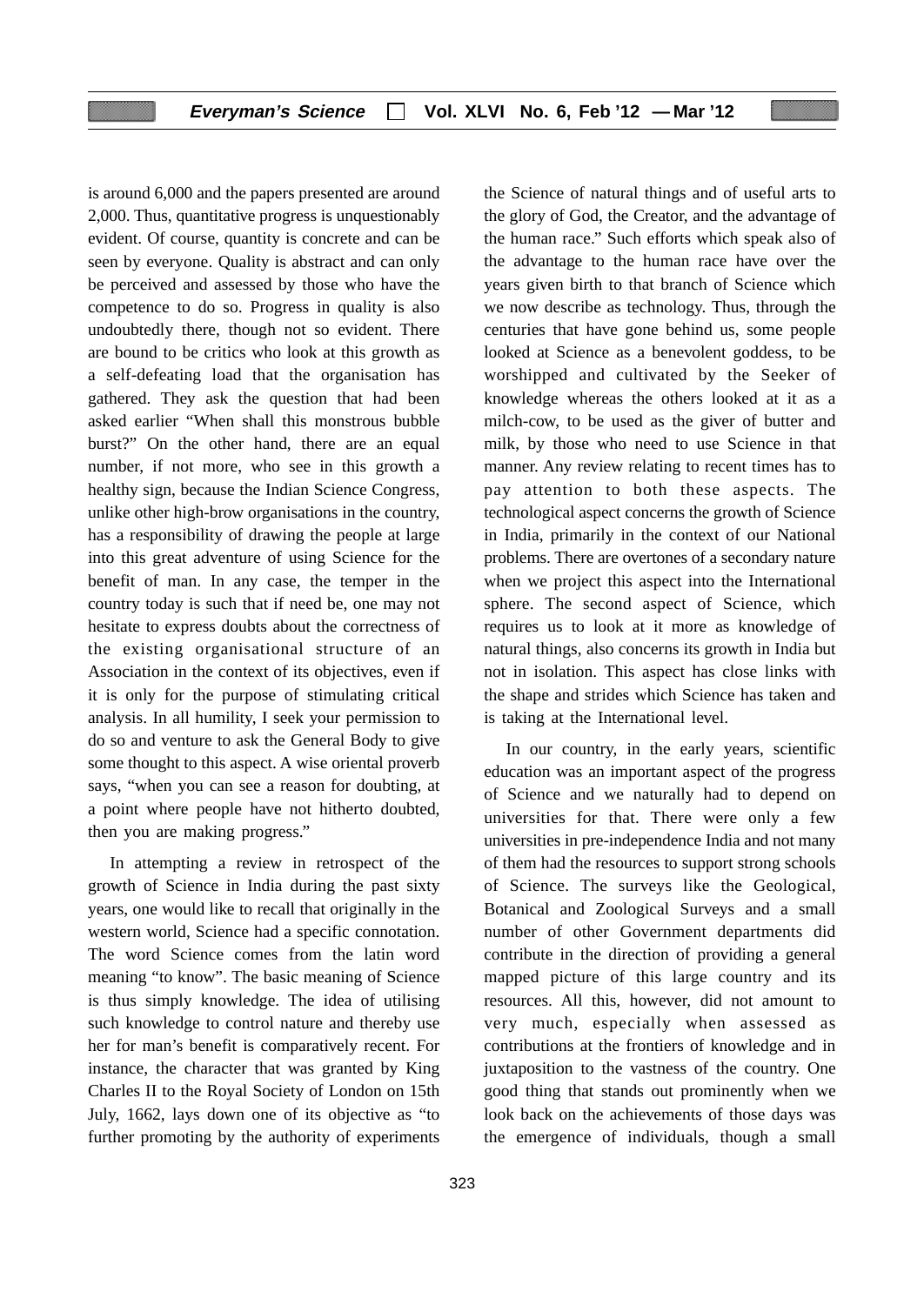number, with outstanding achievements in selected fields like Mathematics and Physics. Srinivasa Ramanujan for instance, will be remembered as a mathematician from India, long after many of his noisy contemporaries would have been forgotten. Similarly, the fact that Chandrasekhara Venkata Raman was awarded the Noble Prize for a discovery of his, named after him and made when the facilities for scientific work in India were so poor that all the tools he used for that purpose did not cost more than about three hundred rupees, will remain for a long time to come without a parallel in the history of contemporary science.

These and other similar individual achievements apart, Science and technology in their broader and more recent aspects, particularly as aide to industry and as instruments of economic development and affecting the lives and outlook of the people in general are features largely of Independent India. That modern Science and technology are items of high priority in the process of socio-economic development in a developing country like ours is now a universally accepted concept. It therefore follows that the recognition of such a concept constitutes the foundation on which to build a sound National science structure. That in Independent India we did start very well in this regard is evident from the fact that no one perceived the significance of such an instrumentality more clearly than the late Jawaharlal Nehru. I wish to quote from one of his speeches, even if it is a repetition of what was done on earlier occasions and by others when preceded me.

"It is Science alone that can solve the problem of hunger and poverty, of insanitation and illiteracy, of superstition and deadening custom and tradition, of vast resources running to waste, of a rich country inhabited by starving people. Who indeed can afford to ignore Science today? At every turn we have to seek its aid. The future belongs to Science and to those who make friends with Science."

Thus, the place of Science in tackling India's basic national problem was fully recognised. It was during the tenure of office of Shri Jawaharlal Nehru as Prime Minister that the Indian Parliament adopted the now widely known Scientific Policy Resolution, which declares that the aim of the scientific policy of the Government of India, amongst other things is in general, to secure for the people of the country all the benefits that can accrue from the acquisition and application of scientific knowledge. This is an excellent background, as good as any developing country can look for against which Independent India had set out her sail for the purpose of participating in the world's greatest enterprise of today, namely pursuit of Science for the good and well-being of mankind and to ultimately provide for our citizens a quality and standard of life which every individual hopes for.

In some ways, we seem to have done reasonably well thereafter. India was the first country in Asia, outside the U.S.S.R., to produce fuel elements for atomic reactors. India's first nuclear reactor, Apsara, went into operation as long ago as 1956. Other reactors, with other but less fascinating names, followed in quick succession. There is a growing aircraft industry which, besides producing under license, batches of British and Russian aircraft, the Gnats and the Migs of which even the man in the street would have heard during the past few years, has also brought into service an Indian designed Jet fighter, the HF-24. Although there has been a continuous struggle in the field of electronics, between those who advocate taking risk with indigenous designs and those who support license production for one reason or another, Indian designed radars and sophisticated electronic communication and other equipments are now in production in India. I have stated these facts to convey my assessment that not only did we set our sail against an excellent background of governmental understanding at the highest level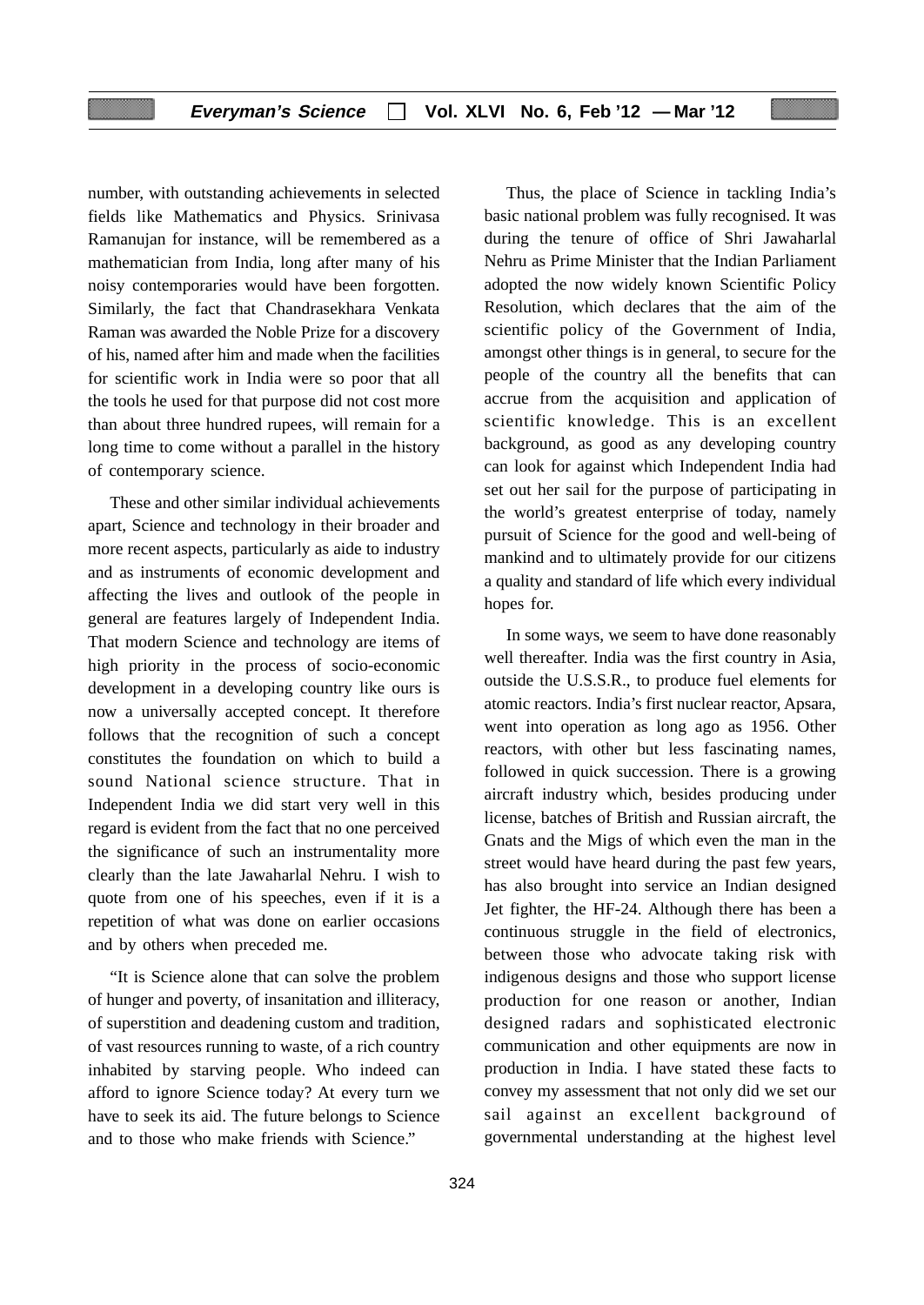but we also have achieved a few creditable bright spots in regard to which we can all be proud to a degree—though I would caution the technical people to pause for a while and ask the irritating questions, what is the present position and what are the prospects for the future? How do our achievements compare with what obtains in other countries and are we keeping pace with the fast moving world technology ?

In the context of the strong political patronage that we have had, as outlined by me in the preceding paragraphs, I believe that Science in India should have grown qualitatively and quantitatively to large proportions. I also believe that it should have discharged on of its desirable functions of penetrating into our industries much better, thus helping to modernise them and make them contribute to the economic growth of the country at a faster rate than what they have been doing. That this is not an unreasonable expectation will be evident if we look at what the state of Science in some of the economically affluent Nations of the world is today and what it was say. Forty to fifty years ago, the Soviet Union was a backward country, poor, illiterate and largely agricultural. Today she is identified with prodigious feats of Science and technology. It used to be publicised at that time by those interested in publicising such facts, that whereas the ten millionth car came off the assembly lines at Detroit, the majority of Russians were still travelling by ox-cart over unmade roads. Since then, the Soviets have had several firsts to their credit in the field of Science and technology. I, like some of you in this gathering, had the opportunity of visiting their laboratories and factories from time to time and of noticing, the gradual disappearance therefrom of all their imported equipment, all the disabled instruments and all the unoccupied space. Forty to fifty years ago, we too were in a large measure travelling by ox-cart over unmade roads. Many of us continue to do so even now, although great changes have been brought about in some areas. Our laboratories still contain a lot of imported equipment and in some places, instruments which do not work at all.

Looking again at another affluent country, the United States of America, we may get a picture of what Science was in that country about fifty years ago and what it is today. I have heard it said that when the American Chemical Society offered to aid the war effort in the USA at the start of world war I — sometime during the year  $1914$  — the 'old war department of that country declined the offer with cordial regrets. This was on the ground that the ward department already had an army officer on their staff, who was once a chemist and who, in his spare time, had been thinking about their scientific problems, and therefore no additional scientific help was needed from the American Chemical Society. The narration is perhaps a little on the side of exaggeration but it is clear that the event enables us to conclude that countries, which today are very advanced were not far ahead of us, say sixty years ago, at least so far as the position occupied by Science in the heirarchy of National priorities was concerned. It is a coincidence that the year of 1914, during which the cited incident is said to have occurred, also happens to be the year when the first annual session of the Indian Science Congress Association was held. The situation currently is admittedly very different. While the two countries mentioned as examples are known to have successfully harnessed modern Science to raise the standard of living of their citizens, perhaps a little too rapidly, we are still in the process of talking and discussing how to go along those lines.

Quite a few thinking men have noticed these shortfalls in the National scene and have drawn attention to it at different times in different ways. For instance, out of a total expenditure on scientific and technical research of about Rs. 150/- crores a year at the present time, the Central and State Governments account for a major portion whereas the industrial sector's input into this is of the order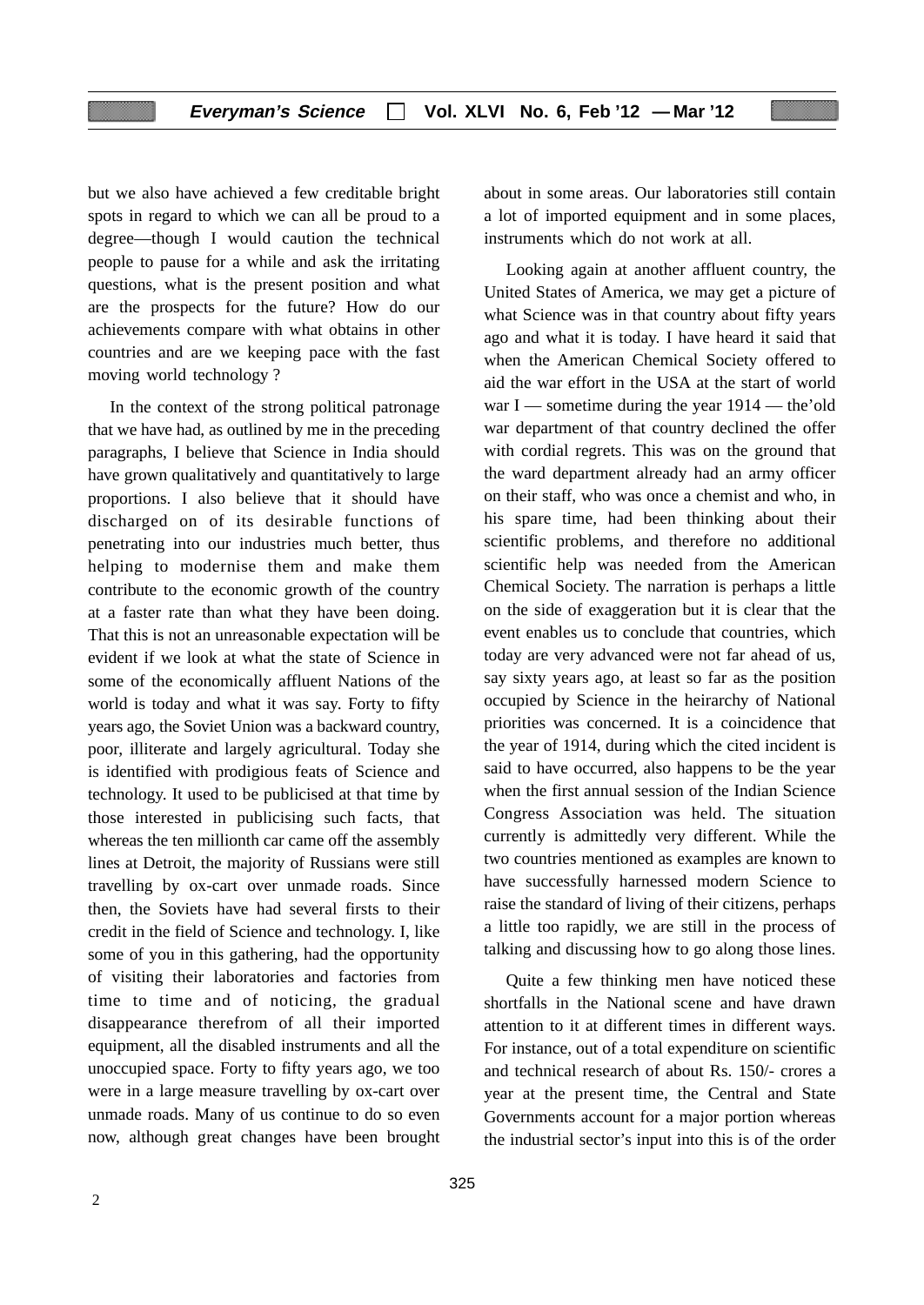of only Rs. 10 crores. This means that research by the industry or for the industry, whether in the public or the private sector, is still in its very early stages. Taking another example from the field of education, from some 20 universities with a student enrollment in Science in the neighbourhood of 1 lakh at the time of independence, we have moved on to having nearly a 100 universities and institutions "deemed to be universities", with the student enrollment in Science having become many fold. Despite this growth and not withstanding the generally accepted importance of the place which Science should have in the universities in comparison with all other aspects of a country's scientific endeavour, our investment both in funds and in manpower in teaching and research in the universities has been very much below par in relation to India's total scientific effort.

These short-comings are well-known and there is no need to cite examples from other areas of National activity. A whole spectrum of views from one extreme end of outright condemnation of the structural details, obsolete policies and massive buildings to the other extreme end of a sympathetic defence of inherent difficulties, social barriers and inadequate leadership have been voiced from time to time. However, facts are more important than theories. Looking at the future with an analytical mind is more important than digging up the past with a view to find fault. It is my earnest appeal to the scientific community of India and the Indian Science Congress Association, while they look at the sixty years of past in retrospect, to undertake an exercise of evaluation in the right spirit. Behind what I had stated in the past few minutes is implied a feeling of mine, may be right or may be wrong, that while the scientists had the opportunity of building a strong superstructure on the good foundations and the extremely good environment which the political leadership in independent India had provided, they did not do so. In so saying, I am having in mind the ineffectiveness of the areas

where science and politics meet. These indeed are the dark areas on which wise men, both in India and abroad have commented many times. In science, as in most other things, all that glitters is not gold. The leaders of a country should ignore the slogans and look through the outside glitter. Unfortunately, this is often possible only the hard way.

That takes me to an aspect of Science in India which enjoins on us the need to assess its growth in the context and as a part of the International endeavour. In this phase, the picture is more complex and we come across difficult situations. For instance, our population problem cannot be viewed in isolation. If an expert in demography points out that this National problem should be tackled with the best of means available to the rest of the world, that we have an unacceptably high growth rate and that every year we are adding twelve to thirteen millions to ourselves, we are inclined to view the suggestions with suspicion. Twelve to thirteen millions is as much as the entire population of a vast country like Australia or a small country like Hungary. Even so, we are sure to find one amongst us justifying the situation and extolling ourselves by saying that we are a great Nation and indeed we may even be proud of the fact that we are giving birth to an Australia or a Hungary every year. Taking another example, if someone points out that our aeronautical industry is in doldrums and that it is limping far behind the world trends in aeronautics and therefore cannot stand competition with the rest of the world, immediately we are sure to find one amongst us justifying the situation and asking the question, how does it matter? After all, our ancients knew all about flight sciences and there is evidence that they even used flying machines. Similarly, if someone points out that our contributions to modern Science are not in keeping with the shape which Science is taking at the International level, we at once satisfy ourselves by constituting a National Commission to delve into the History of Science in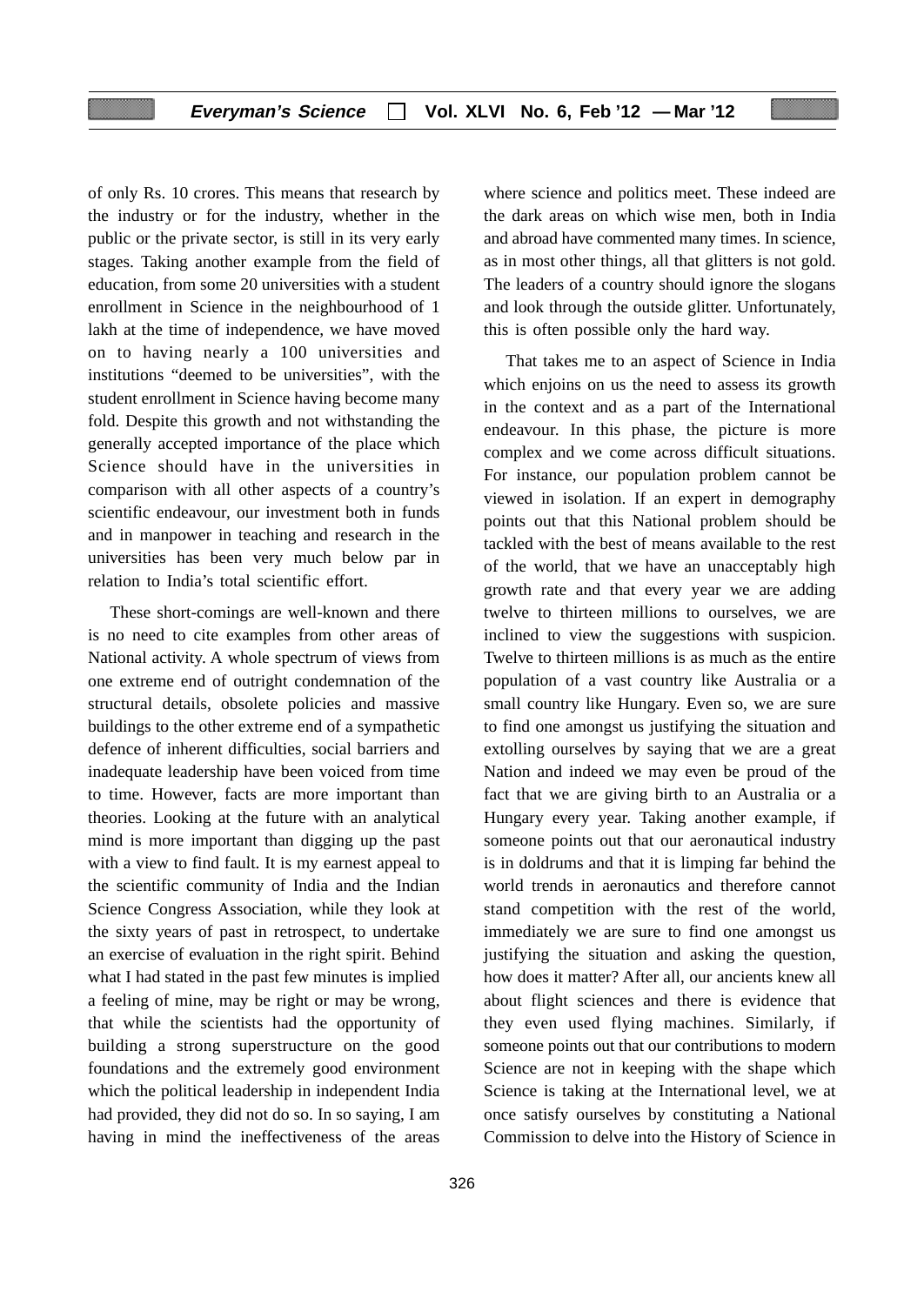India. A Commission of that kind will in due course discover that we did make significant contributions at one time to the progress of world Science. I do not like to multiply examples of this kind, particularly because the irony of it is that several of them are facts and cannot be contradicted on that score. They only reflect a National trait of ours by which we prefer to judge our capacities in isolation and not as a part of the contemporary world community. Indeed, I am very much one of those who believe in and always feel proud of the achievements of our ancestors. In a lighter vein, I comfort myself by saying that they had done everything great, the only exception perhaps being that they did not bring about a decent progeny. That does not mean that we should be ungrateful to our ancestors. It only means that we should learn to look at ourselves and our surroundings with a critical and discerning eye.

In the International context, we must recognise that Science has taken some wonderful strides. On the side of economic growth, it has been proved that at the stage at which most developing countries are and certainly our own country is and before reaching saturation, research can effectively increase the Gross National Product. On the side of human welfare, it has been proved that problems like the average duration of life being too low and the need to provide minimal requirements to each and every citizen can be successfulfy tackled, where they need to be tackled. It will be a repetition on my part to state that these aspects should receive the highest priority in our Science plan when we look at Science in its broader aspects. Alas, in spite of what all of us had done in this regard during the past few decades, a large percentage of our people in this country die prematurely of malnutrition because they have not enough to eat and what little they eat is ineffective. Even the rest, a small percentage of our people, also die prematurely because they have so much to eat and they overeat. The fact that Science has today acquired the ability to control and exploit energy, to manipulate materials and fabricate new composites, has drastically affected the life of man and has completely altered the fundamental economic realities.

Again, taking Science in its original ethos, namely pushing the frontiers of knowledge further and further, our contributions will naturally be judged in the context of frontiers as set by the world community of scientists. We should strain our utmost to bring into existence and promote such schools of Science as can fulfil this task. In this matter, capacity to judge, assess and distinguish the right ones from the wrong ones on the part of the leaders as well as the capacity to continually up-date, refine and improve themselves on the part of the individuals are very essential. There is no room for being imitative and second grade. Originality and excellence are the only criteria. No one who has himself not participated in this exciting venture of scientific research can ever comprehend how difficult it is to set up high standards as well as objective mechanisms by which to assess such standards. X-rays were not discovered at the behest of any industrialist who wanted to provide machines to surgeons for facilitating their task of looking through human flesh. The electron and the thermionic valve were not discovered at the behest of any politician who wanted to communicate more effectively with his clientele through radio and television. There is an old story that Emperor Napoleon, when told that there were no good poets in France at his time, turned round and demanded to know what the minister for interior was doing about it. Science too, in its original ethos, like Art, Culture and Poetry, does not fluorish and may even tend to fade by withdrawing from the glare of flambuoyant bureaucratic attention. Alas, we cannot plan to produce Ramans and Ramanujans in our laboratories as we can plan to produce rifles and rockets in our factories. If one takes on oneself the task of planning such research in advance, the only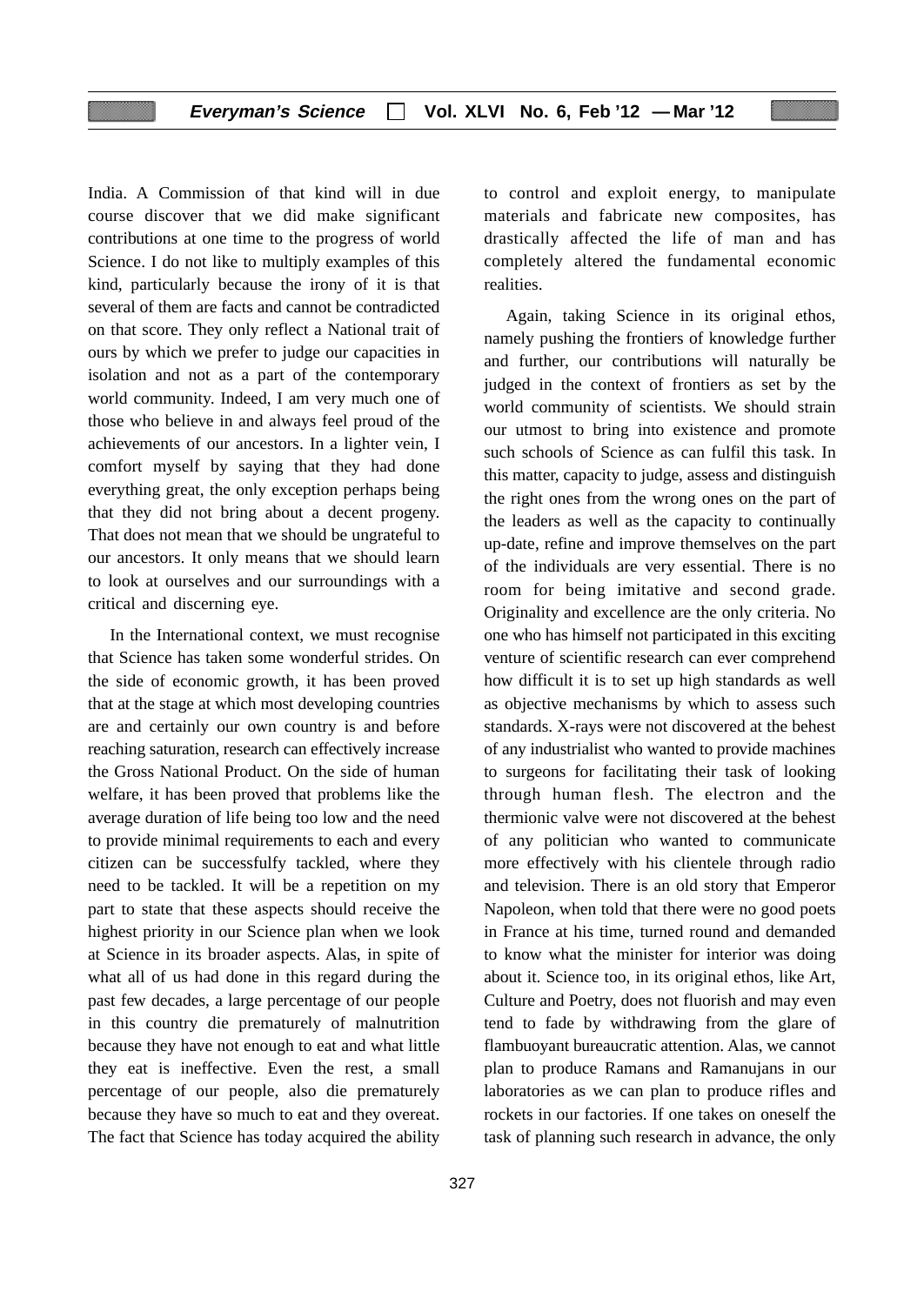thing that he may achieve is to delay or prevent fundamental discoveries being made. The tragedy of it all is that no one will know how much damage he has done, because no one knows in advance what basic aspects of Nature yet remain undisclosed to us. Progress in many cases could be retarded if assessment of such work is attempted during contemporary times.

Scientificially advanced and economically affluent countries today talk of global problems in another context. Their scientists and decision makers talk of environmental deterioration, depletion of natural resources, pollution control technology, irreversible metabolic changes effecting man's mental make up, nuclear armaments and biological and chemical weapons pointing to a possible mass destruction of the human race and so on. The less advanced and economically poorer countries like ours are bewildered. The now well-recognised fact that while a low GNP leads to poverty, squalor and suffering, an unlimited growth of GNP leads to crime, drugs and suicide adds a great deal to the prevailing confusion. In our bewilderment, we seem to forget what is good for us and what is needed most by us. However, somehow and somewhere, the decisions are made and have to be made, for time and tide do not wait for anyone. Thus, we too have begun to talk in this country of exactly the same problems as listed by me a little while ago, unmindful of the fact that we are at a different rung of the ladder and even on a different ladder itself. We have a proverb in my part of the country which says that as soon as Lord Siva starts his cosmic dance, all the lesser gods, the nymphs, the angels, the attendants and even the devils begin the same dance, unmindful of the ruggedness of the floor under their feet and of the status on the chain of evolution in which each of them is. Political pressures and personal considerations, which are far from scientific realities to say the least, are brought to influence the decision making processes. It is of some relevance here to point out that

human behaviour, alas, does not lend itself to be described by simple or even complicated physical laws. It abounds in dichotomies, exceptions, contradictions and uncertainties. Science has no doubt, tried to extend its sphere of analysis to such areas by talking of statistical methods, probability laws and Gaussian functions but the major problems of today are beset with too many parameters, some of which are simple and some complex, to permit of quick and correct decisions being reached. Thus, in this age of Science, decision-making has become an art, and a difficult art at that. In this context, we certainly need a group of people who are wellversed in the art of decision-making and who will lay down our priorities in Science. Science has become a dominant feature of our lives. It is a dynamic element in the social structure of our times, both at the National and International levels. A major result is that the world has rapidly shrunk in size. I am quoting below a well-spelt out comment on the consequences of such a drastic reduction in the distances that used to separate different parts of the world in the past.

"In this age of Science which every day brings countries and nations closer, with political consciousness stirring the vast masses who until now had accepted poverty and hunger as preordained, against the background of unprecedented population growth which threatens even the present meagre supplies of the necessities of life, man everywhere to live in dignity can no longer be left to be dealt with by each nation on its own. International resources must be mobilized to assist the under-developed countries. We must be warned that in the present situation lie the seeds of unlimited progress or unlimited disaster, not only for individual nations but for the whole world."

I wish to recall that Thomas Carlyle had said, when he wrote the History of the French Revolution, that "The frightfullest Births of Time are never the loudspeaking ones, for these soon die; they are the silent ones, which can live from century to century."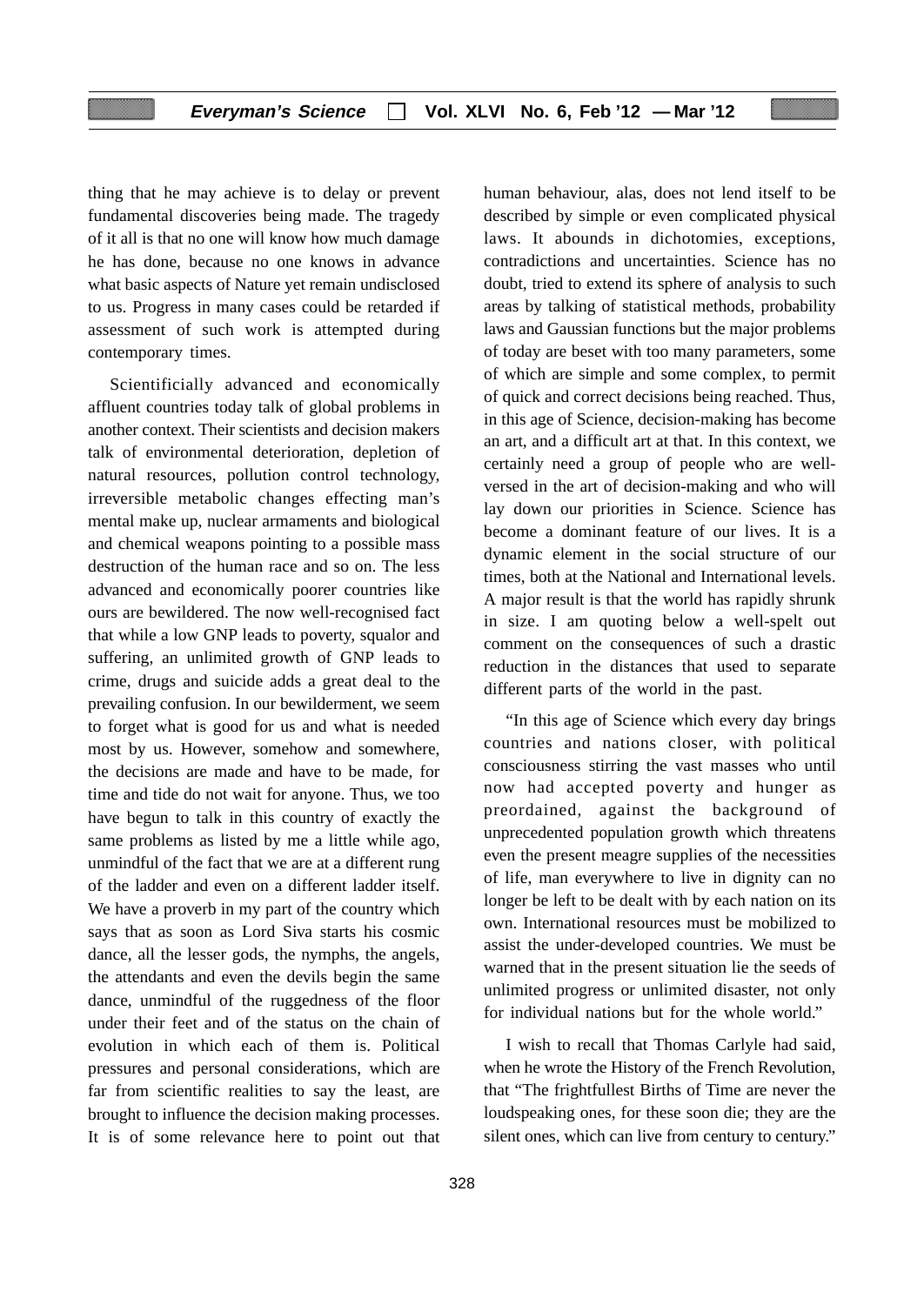Carlyle had France of those days and the hungry men and women of France of those times in mind. Today, in the context of coexistence having acquired a world coverage this statement applies to the world as a whole—a shrunken world indeed.

The needs of its inhabitants and therefore the needs of all of us have doubled themselves. Man has, in this process, emerged as a trustee of an inheritance dominated by Science and technology with an obligation to bequeath the trust to his children with increased benefits. Everyone wants food. Everyone wants clothing and a house to live in. We need to have drinking water in as many places as possible before we talk of pollution of water, because there must be some water that can be further polluted. We have a situation in our country without a parallel in the rest of the world in that there is a staggering number of 386 million people who do not know how to read and write, coexisting with the rest of our population. The only consolation is that the Indian Science Congress, by sheer accident, is today meeting in the Union territory of Chandigarh which, according to the recent census, happens to show up the highest percentage of literacy in the whole of India. In all this confusion, our universities seem to be working hard to produce large numbers of unemployable graduates. With these large numbers on our hand, not knowing what else to do, we talk of making plans as will find employment for all the unemployable graduates. These are surely examples of putting the cart before the horse. I fail to see the logic behind our establishing scores of new universities while the already established ones are facing serious financial deficits and do not have facilities for technical education worth its name. How can educational standards be maintained with ill-equipped laboratories? How can teachers who are drawn from amongst sub-standard degree holders contribute to inventivse development and throw away imitative research? How can the leaders in Science set right the ills that have crept into

329

their programs, given such material to build their structures with?

Occasionally and particularly while looking at ourselves, our countrymen and our problems, one feels that all countries of the world do not have to talk about the same problems and in the same manner and all of them at the same time and on the same platform. I have an interesting statement here which I like to quote. "It has been estimated that a child born in the United States today will consume during his lifetime at least twenty times as much as one born in India, and contribute about fifty times as much pollution to the environment. In terms of environmental impact, therefore, the most industrialized countries are also the most densely populated." One feels like sitting up and saying to oneself that India is not the same as the USA or the USSR. After all, we sleep when many of them work and we work when many of them sleep. Our problems and our priorities are different. Our resources and our traditions too are different. Perhaps we can afford to be a little more Indian in identifying solutions to our problems using the resources we have at hand.

We certainly need to use Science and technology for pomoting our economic development. Our laboratories have to be modernised. Our libraries should endeavour to replace their stocks of obsolete books by more recent ones. Our teachers should bring themselves to be up-to-date by becoming students for a while. Our scientific programs should be looked at by someone who has a feel for their relevance and who is not so busy as those who actually handle them often are, and so on and so on. This is an unending chain and has irritating links in it. It is not right that I should misuse your indulgence. I should now conclude. I apologise for the rambling thoughts that have crept into my address and once again thank you for the honour you have done me by the patient hearing you have given me.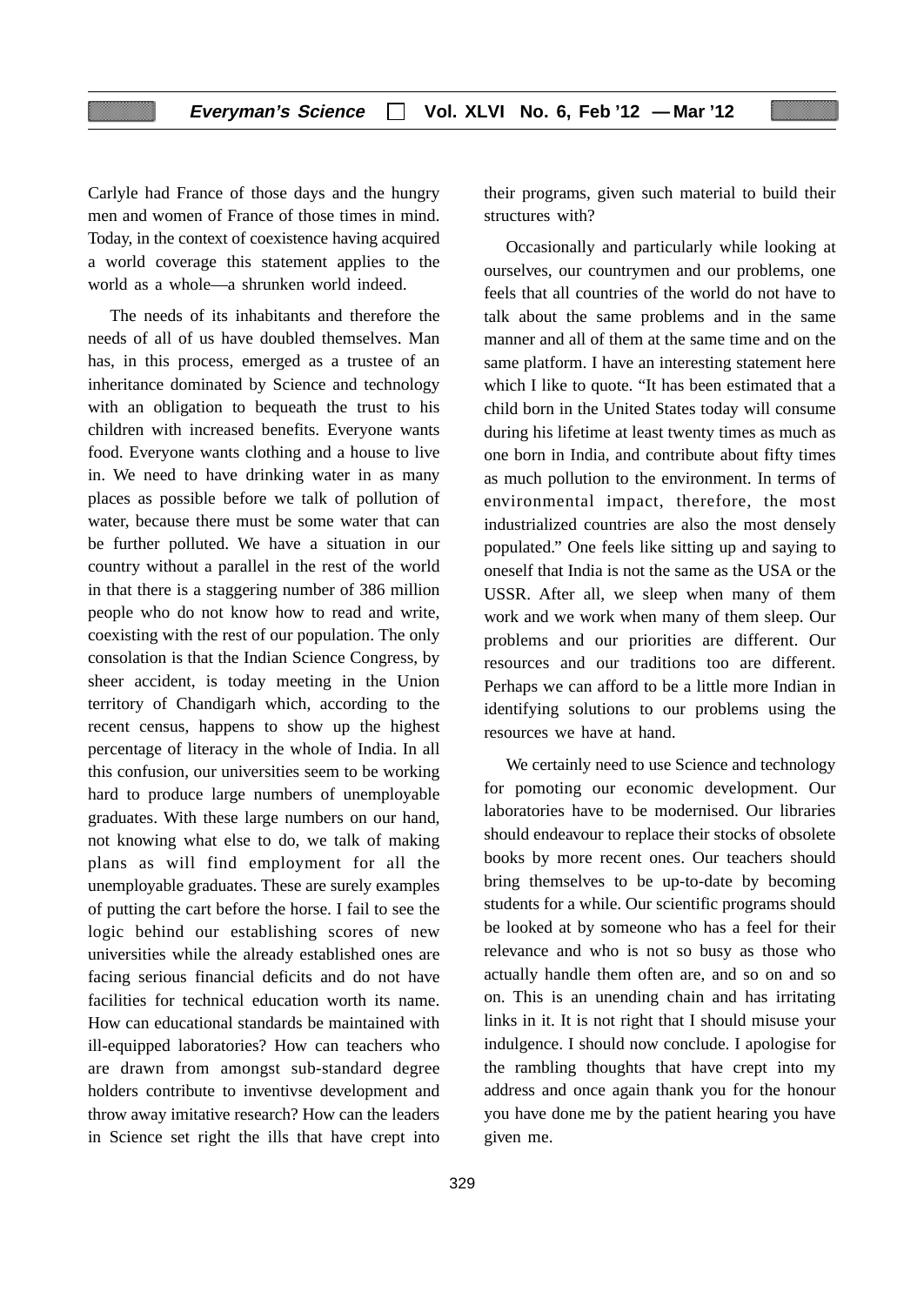## **SANITATION, WASTE AND WASTE MANAGEMENT**

K. P. Agrawal

**Sanitation, waste and waste management are inter-related. India is considered one of the dirtiest country in the world. Our country does not have an integrated waste management policy. We do not understand basic principles of hygiene and sanitation. The issues related to sanitation and waste management particularly in Delhi, the national capital of the country have been highlighted in this communication.**

## **SANITATION**

 $\Gamma$  tatus of sanitation in our country particularly in metro cities is poor. The situation in Delhi becomes worst during rainy season. The reasons are blockage of drains due to silt accumulation, debris at construction sites and potholes on the roads. The government wakes up when more than half of Delhi is flooded. The incidence of dengue, malaria and other communicable diseases increased during rains. Flood Control Order invariably issued in July to address water logging problems like repair of damaged roads, lifting of silts near drains and completion of desilting work proves a futile exercise and mere wastage of public money.

Our habits about sanitation and hygiene are selfish oriented and uncivilized. We forget everything about hygiene and sanitation once we are out of our houses. We do not hesitate to litter on the road, urinating, defecating, spitting and blowing the nose in the open. Probably our understanding of sanitation is very poor. According to a web-based survey by Trip Advisor's India in February 2009, based on 20 million traveller's response on the ratings of hotels around the world, eight of India's ten dirtiest hotels were located in Delhi. A few comments by the guests about these hotels were "It is better to live on the street than the hotel rooms". Mounds of garbage, stagnant water, choked drains and polluted Yamuna water also depict sanitation level in Delhi. Getting drain water into supply line is common. Drain water containing cow dung from a local dairy got into supply line in one of the posh area (Vasant Kunj) in South Delhi is a glaring example.

## **SANITATION AND HEALTH**

Sanitation is the cornerstone of good health. It brings dignity, self-esteem and safety. Sanitation has a direct relationship with clean air, clean water, clean food and quality of life style. Clean water, sanitation and hygiene are also important for poverty alleviation and sustainable development. Lack of sanitation pollutes the environment. Polluted air, dirty water and poor sanitation are responsible for millions of deaths world-wide, Children and infants in slums are more prone for health hazards. There is close link with open defecation and community ill health. Huge mounds of garbage and stagnant water become breeding ground for organisms responsible for diseases like cholera, jaundice, typhoid, tuberculosis, diarrhea, dysentery and several other diseases. Onset of monsoon that creates humid environment is conducive to breeding of organisms. Lapse on safety measures and

Former National Coordinator, National Agricultural Innovation Project (ICAR) G-29, Brahma, Aptts, Sector-7, Plot No. 7, Dwarka, New Delhi–110075 E-mail : kpa45@yahoo.com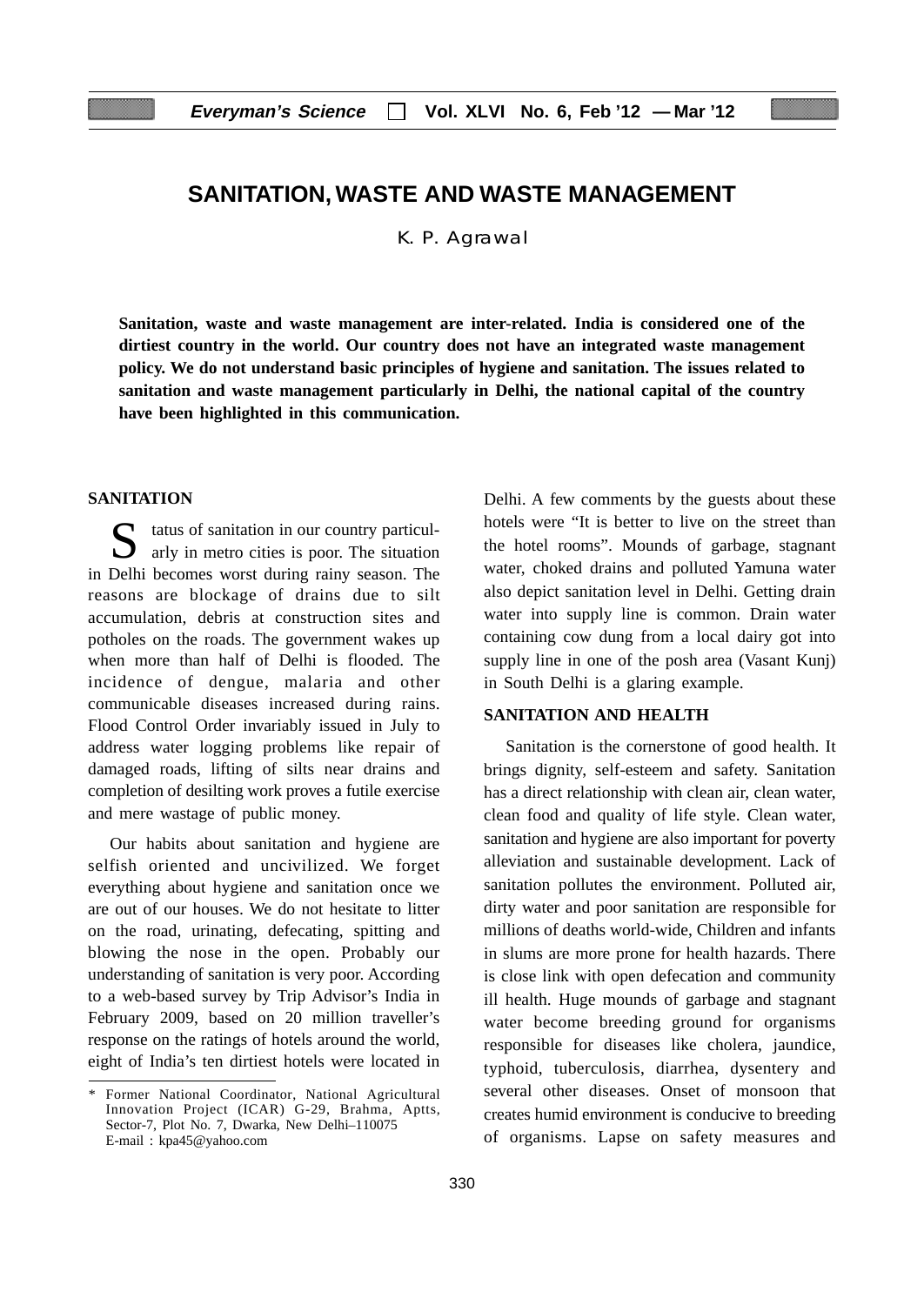mismanagement of sanitation work related to sewage clearance sometimes lead to death toll of sewage workers. Six sewage workers died in March, 2009 in Delhi because of not following the requisite safety precautions by the concerned agency. The workers were not provided with protective gazettes.

## **REASONS FOR POOR SANITATION**

Different types of wastes, sewage and industrial effluents, drainage, un-safe food and water and lack of personal hygiene are main reasons of poor sanitation. Increase in population, poor civic services, changing life styles, ineffective policies and lack of awareness contribute to the problems. Mounds of solid wastes generated every day if not managed properly can create havoc. Poor and uneven deployment of sanitation staff in several unauthorized colonies of Delhi add to the problem. Poor drainage, open urination and defecation, poor quality Water and stray animals are other reasons of poor sanitation.

**Poor Drainage, Water Stagnation and** Potholes on Roads : Open drains are main source of pollution and cause of contagious diseases. Using drains for garbage disposal is a common practice. Choked drains may lead to over flow of sewerage and becomes a breeding ground for mosquitoes, flies and insects. The situation in Delhi becomes chaotic in rainy season. Except VIP areas, Delhi is full of dirt, open and choked drains with water flowing freely on the road, fully encroached footpaths where it is difficult for pedestrians to move. During rains, more than 50 percent roads of Delhi are flooded. Potholes on roads is another problem that makes roads prone for accidents and in rainy season, it becomes a place of water stagnation and mosquito breeding. Yamuna pollution is a cause of several health problems in Delhi. Delhi which forms only 2 percent catchment area of the Yamuna basin, contributes roughly 80 percent of the pollution load on the river.

parts of the country. Half of India defecates in the open. Open defecation is also a big challenge to millions of urban poor including metropolitan poor. No toilets are available for those who live in Jhuggi-Jhoparis. Another class of poor who use footpaths, roads, streets and parks for shelter during night also go for open defecation. This group contributes significantly to urban pollution. In absence of toilets, urban women of this class undergo more traumatic experience as there are practically no secluded places. Sometimes defecating in open becomes a compulsion as no public toilet is available. But why do people use open spaces even if public toilets are available? The reasons are: (1) charging for using public toilets, (2) public toilets are mostly dirty and stinky, (3) about 20-30 percent toilets are non-functional and (4) last but not the least, our mindset that refuses to let go of an age old vice. Lack of urinals also compel people urinating in public places. 3000-4000 urinals in Delhi are not sufficient. Many are not functional, others are invisible. Poor maintenance of the urinals is another reason for preferring open places. Non-availability of toilets in public schools is the determining factor particularly for girls whether to stay in school or drop out. According to a report on 959 community toilet complexes constructed in Delhi in 2002-03 as part of Yamuna Action Plan-I in order to stop open defecation with a loan of Rs. 170 crore from Japan Bank of International Cooperation (JBIC), about 350 of the 959 toilets found un-used within 3 years of construction. Many were used as stores and/or pigsty and a cattle shed. Mismanagement is rampant. Most of the toilets raise terrible stink. Government of India in its "Total Sanitation Campaign - 2012" targeted 100 percent coverage by 2012. With the current pace of work and lack of political will, it won't be possible to meet the target.

**Open Urination and Defecation : Urinating** and defecating in open places is prevalent in most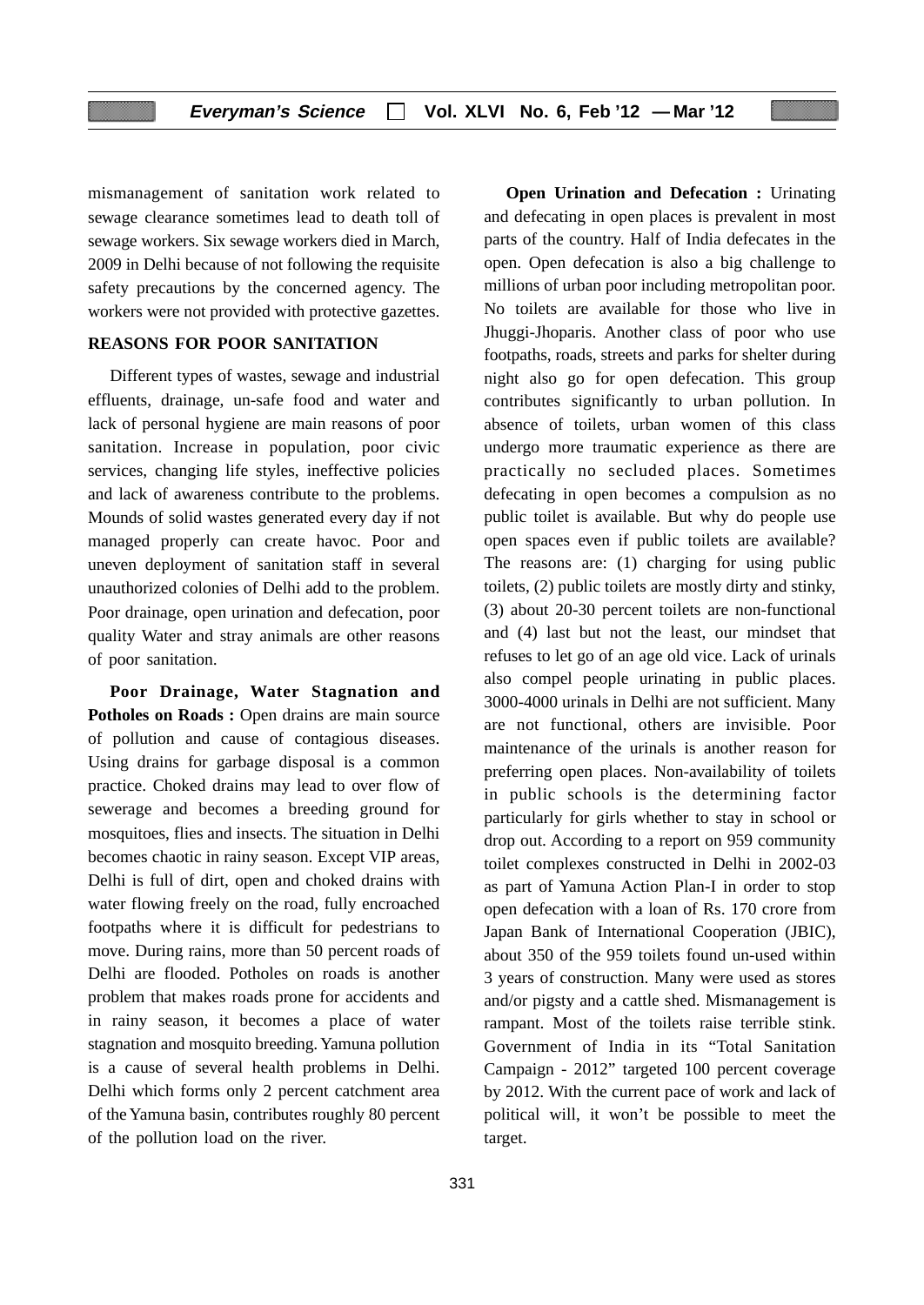The problem of defecating and urinating in open is complex. If you charge for using public conveniences, people object to it and say it is the duty of the government to provide such facilities free. On the contrary, free to use toilets are not well maintained, stinky, choked and emit foul smell as a result no one wants to use them. Options to address nature's call for women are limited. Existing toilets are not well maintained, stinky, un-manned and without light. Woman do not dare to use them in late nights. Action points to address the menace are: 1) The number of public conveniences should be increased, the facility should be well maintained and made available free, 2) Signboards giving directions to reach the nearest public convenience should be displayed, 3) All lavatories should be manned both by male and female attendants to avoid vandalism, 4) A system of monitoring for maintaining public conveniences should be put in place, 5) In many countries, urinating, defecating, littering and spitting in public places are considered public nuisance and offence and is violation of law. Such law should also be framed in our country and 6) Delhi government may introduce toilets with soak pit device like the one developed by Rekha, a landless labourer in Bishangarh village of Kurukhetra district in Haryana. Such toilets are good for people who do not have access to toilet and go for open defecation. The toilet is simple in design, easy to maintain and does not pollute the water table. The cost of a toilet comes to about Rs. 1200/- only.

**Poor Quality of Water :** Lack of water quality standards and their poor implementation is responsible for the poor quality of water in our country. Seepage from the sewage system and sewer overflowing are main sources of water contamination. The agencies like Central Pollution Control Board and Central Ground Water Board do not have clear action plan, time bound programme

332

and accountability. The steps suggested to improve the situation are : (1) Supply of one standard of drinking water throughout the country as in developed countries should be ensured, (2) The urban and industrial effluents should not be allowed in rivers, (3) Municipal wastes should not be dumped in open, (4) Laboratory facilities and manpower required for water quality control particularly in the metropolitans should be assessed and their availability be assured (5) Regular monitoring of the quality of ground water is essential to identify the source of contaminants, (6) Public Awareness Programmes and Street Plays on importance of quality water should be organized and (7) Industrialists and slum dwellers, who play a large role in polluting the rivers should be part of decision making process in quality control programmers.

**Stray Animals : Menace caused by stray cattle** to city dwellers is known to every body. They not only obstruct the smooth trafficking but also make roads, streets, footpaths and parks dirty with frequent defecation and urination. Stray dog menace on Delhi's streets is equally serious. Every year 30-40 thousand dog bite cases are reported from Delhi alone. Dogs litter the streets and parks also. High Court's directives like cash rewards to cattle catchers, threats to send concerned people to jail and putting microchips to cattle did not curve cattle menace in the capital. Relocating dairies from different parts of the city to identified areas has also been a failure.

#### **Strategies for Sustainable Sanitation**

Poor sanitation particularly in metro cities is a serious problem in the country. Efforts made so far have been a failure. Recurrence of disease epidemics due to poor sanitation and hygiene is common. Half of the households are without toilets as per 2006 figure. Tackling the sanitation problem was one of the Millennium Development Goals of the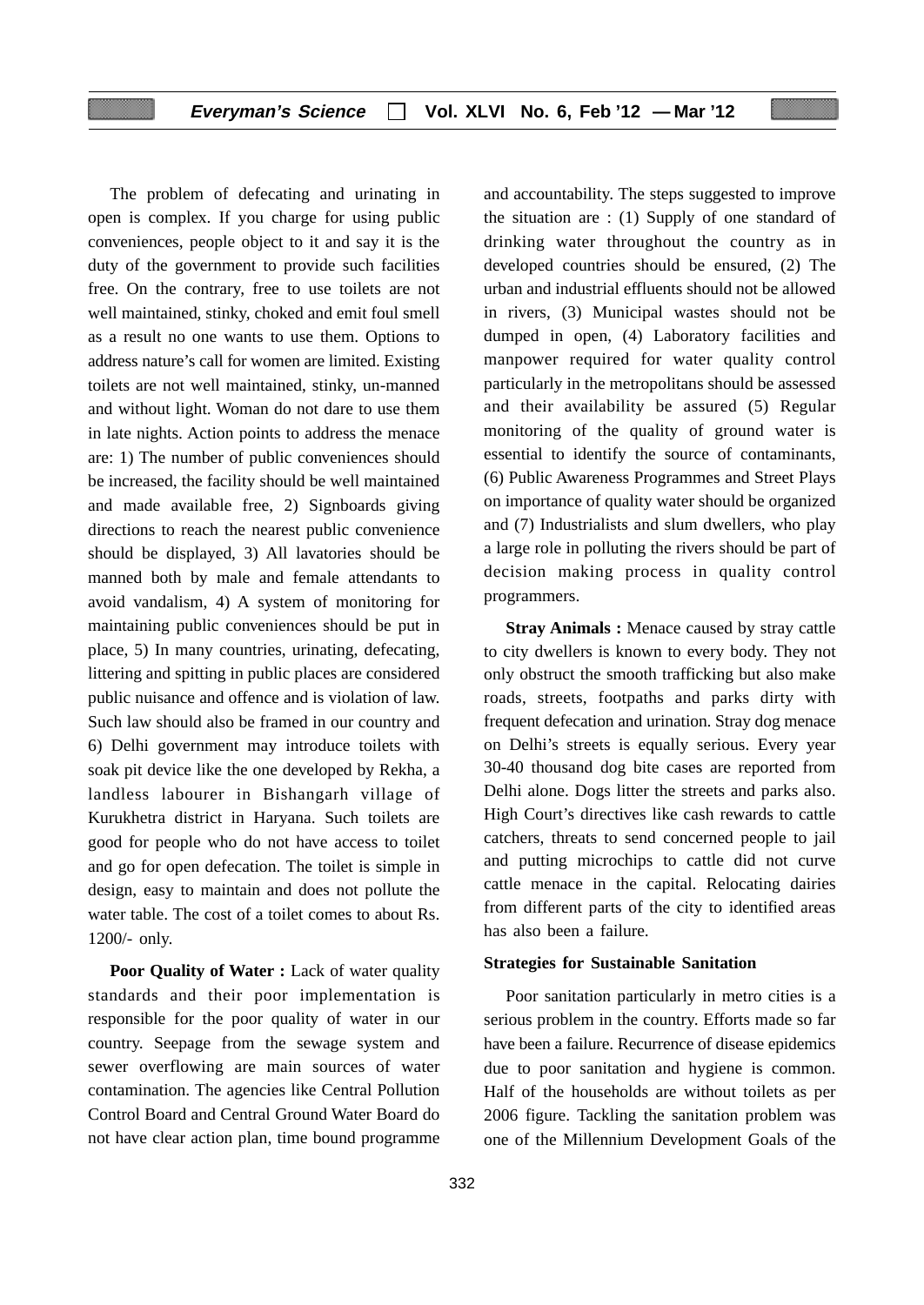Indian Government. Total sanitation was targeted by 2012 under Eight Flagship Programmes of the Union Government. Other programmes like Jawahar Lal Nehru National Urban Renewal Mission (JNNURM) was aimed at 100 percent sanitation coverage in the urban areas. Keeping in view the importance of sanitation, South Asian Conference on Sanitation (SACOSAN-III) was organized in Delhi in November, 2008. The theme was "Sanitation for Dignity and Health" where-in papers by experts on different aspects of sanitation were presented. During International Year of Sanitation (2008), country targeted for "NIRMAL BHARAT" and plan to construct 492 lakh individual household latrines, 7.29 lakh school toilet units, 4.29 lakh Anganwadi units and 15 thousand community complexes by 2012. National Urban Sanitation Policy (NUSP) approved in October, 2008 was focused on awareness generation and behavioral changes on issues relating to sanitation, open defecation free cities and safe disposal of wastes including human excreta and liquid waste. As per NUSP, all states were to prepare state sanitation strategies and cities to prepare model city sanitation plan along with state level apex body to develop monitoring and implementation plan. The policy also included an initiative called the "NIRMAL SHAHAR PURUSKAR" to achieve total sanitation through a rating system where cities would be color coded as red -symbolizing very bad; blackneeds improvement; blue-recovering and greenhealthy. Coding was based on parameters like no open defecation , waste disposal process and quality of water etc. Accordingly states and cities were asked to submit sanitation plan to the government within 2 years. No progress has been noticed so far and people have forgotten that there was any such movement in the country.

In spite of several programmes/schemes with time bound targets, improvement in sanitation is a far cry. Of the 100 toilets constructed in any

metropolis, hardly 20 percent remain functional after a year. Even today, 5 crore people in the cities defecate in the open. We have several institutes on hygiene and sanitation in the country. There are full-fledged courses on hygiene and sanitation offered by medical and veterinary faculties. Opening of India's first university for sanitation at Gurgaon is on cards. We are good in proposing the schemes/ programmes and fix the targets and then forget. There is absolute lack of sensibility on the part of concerned people. An incinerator-cum-power generation plant installed at Timarpur in Delhi in 1985 at the cost of Rs. 20 crore did not work even for a day. No responsibility was fixed in this case and all concerned got scot-free. Wonderful excuses are given when system fails. In Delhi, when the system failed to prevent water logging and over flowing of drains, the bandicoot rats were blamed for over flowing of drains. Defaulters often escaped with such excuses. Politicians and industrialists have no interest in sanitation. They consider sanitation a petty matter. It does not affect the development neither their vote bank. There is need to improve hygiene and to create a favourable political environment. Our strategies should focus on safe and sustainable sanitation. Hygienic practices are required at different levels; at household, at school and at public places. Handling of waste, drainage, sewage, drinking water and eatables scientifically and develop short-term and long-term strategies for developing good hygiene and sanitation practices is important. It is high time for Delhi Government to initiate action and frame/modify rules (if necessary) to make Delhi neat and clean.

#### **WASTE**

According to a survey conducted in 25 cities by the Federation of Indian Chambers of Commerce and Industry (FICCI), all the four metropolitan cities produce 20,500 metric tonnes of waste per day. Delhi alone generates 7000 metric tonnes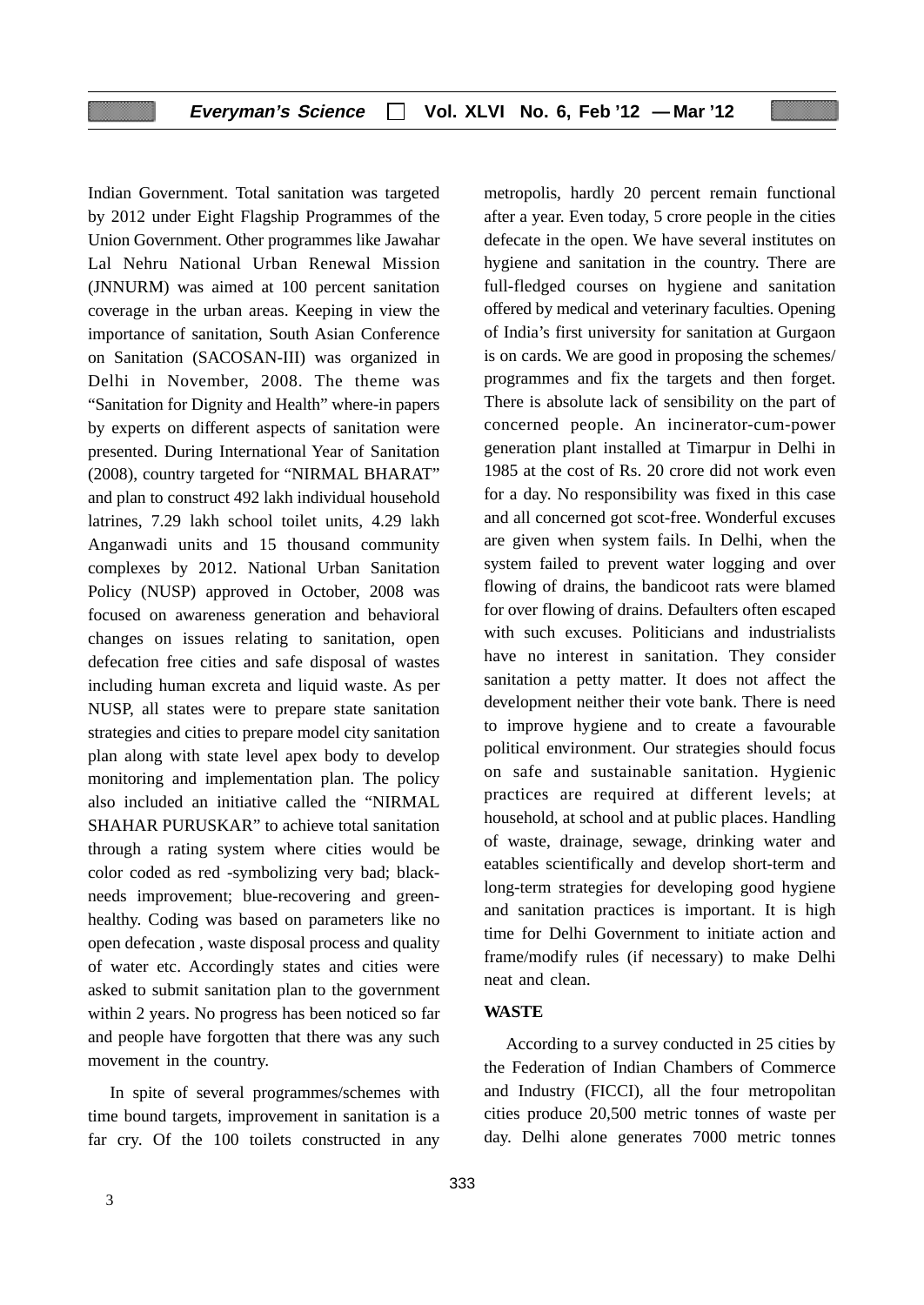every day and is running short of space to dump it. In Delhi alone more than 500 hectares land is utilized to stock waste. The three landfill sites at Okhala, Ghazipur and Bhalswa are fully packed. With no other alternative available, continued dumping of waste at these sites has resulted in overflowing. Delhi spends huge budget on waste management i.e. per capita expenditure on solid waste management comes to Rs. 431 which is highest as compared to other cities. With such a huge expenditure, the situation is not improving and becoming grave over the years. Privatization of garbage collection services has not met with the desired results.

Traditionally, waste in India is disposed off in crude landfills or deposited in the open outside the main city. According to a survey conducted in Delhi in 2007, garbage collection was ill managed in most of the places. The bins overflowing and stray cattle feeding on the rotten garbage near the dhalaos, is common. All the three landfills in Delhi are completely filled, overflowing and garbage heaps on these sites have reached to a height of 18 - 20 meters.

About three years back, MCD outsourced the task of garbage removal to a private firm. In-spite of outsourcing the task of garbage removal, things did not improve. The country has not yet established a scientific infrastructure as per Municipal Solid Waste Management Rules (MSW), 2000. The entire system needs to be streamlined. There is a need for institutionalization of the recycling sector which not only recovers valuable resources from the waste but is also a source of livelihood.

**Types of Wastes :** Wastes can be classified in different ways: (1) solid waste and liquid waste, (2) bio-degradable and non-degradable, (3) hazardous and non-hazardous and (4) domestic and industrial waste. Delhi alone produces 7,000 metric tonne waste every day of which 50-60 percent is

domestic. The system of collecting and disposing of the domestic waste in our country is very poor. Lack of concern of households in waste disposal is another reason. The domestic waste (mostly kitchen waste) if left unattended or dumped on streets/ residential premises may be hazardous. We all have experience of Surat plague due to garbage dump. The bulk quantity of plastic mainly polythene bags generated every day causes serious health hazards and environmental pollution. Plastic bags choke anything from the sewage system to the stomach of a cow. The plastic bags along with other garbage obstruct the drains, lead to water stagnation and provide good breeding place for flies and mosquitoes. Stray cattle are main victims of plastic bag menace in the vicinity of urban areas. You can see mounds of bio-medical waste strewn all around including vicinity of hospitals. Hospitals generate two types of wastes: liquid and solid. The liquid waste is mostly discharged in the drains and solid waste is dumped in and around hospital premises. The existing disposal system of both solid and liquid waste is not healthy. Different kinds of waste, their source of generation, collection, segregation, recycling and/ or re-use and disposal strategies have been highlighted below.

## **Domestic Waste**

Delhi alone produces 7,000 metric tonne waste every day of which about 50 percent is biodegradable (mostly kitchen waste). Sources of kitchen waste are hotels, hospital canteens, hostels, housing complexes, restaurants, institutional campuses, fruit and vegetable markets, temples and residents welfare associations. Domestic waste may be hazardous if left unattended or dumped on streets/ residential premises.

Delhi government introduced dust bins of different colors for bio-degradable and nondegradable waste but it did not work. Delhi government also organized training programmes to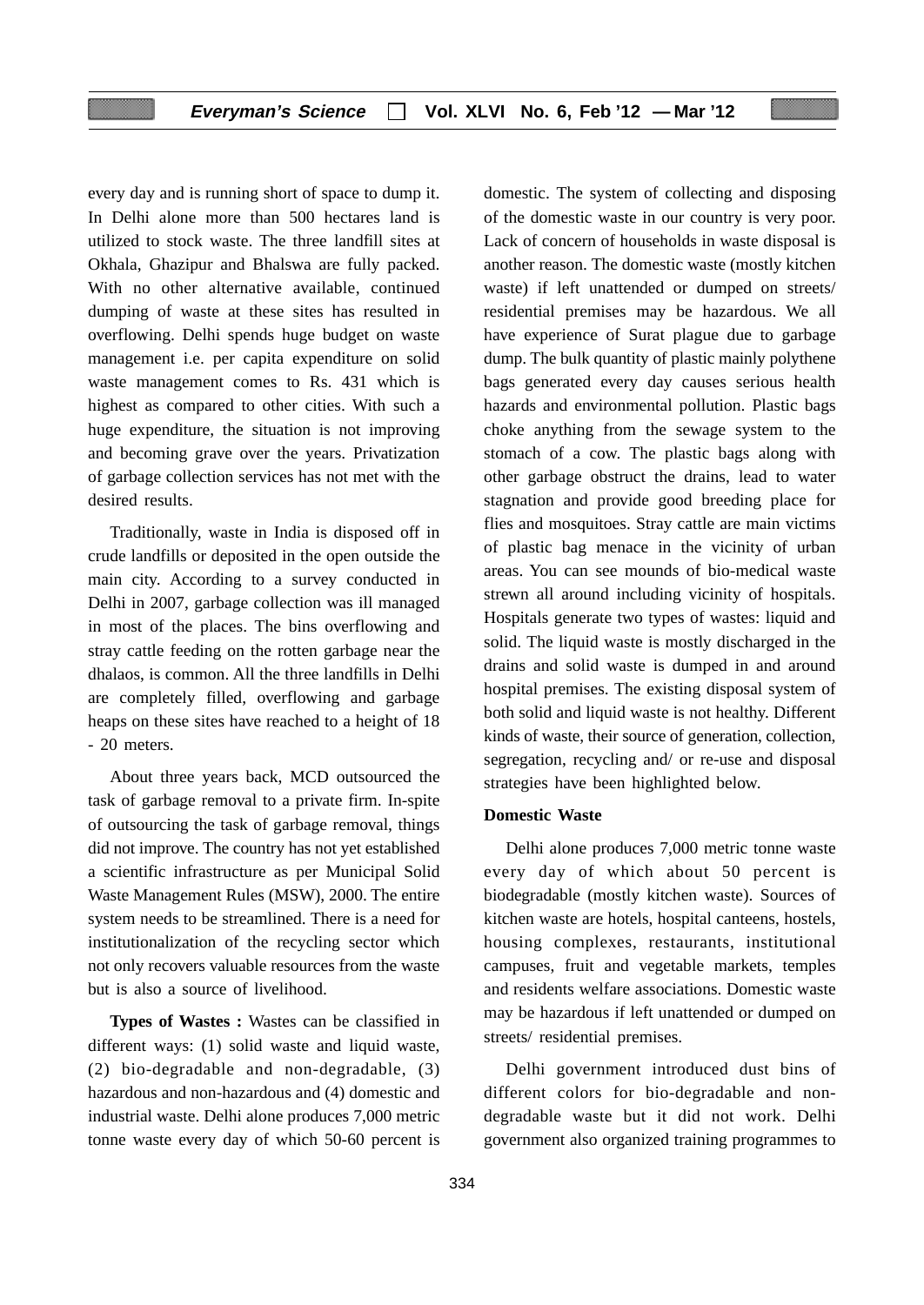public and garbage pickers. Delhi State Environment Department issued notification to all institutions generating kitchen waste to convert bio-degradable waste into organic manure. The department also suggested to install organic waste converter which can convert bio-degradable waste into pre-compost in 15 minutes which ultimately becomes organic manure in next 10 days. The technique helps in overcoming the space shortage required for dumping the waste in keeping city neat, clean and green. An average sized colony of 200 to 300 households can easily compost and vermi-compost its biodegradable waste. The system may produce enough gas for a couple of hours and about 100 kg of compost each month. Unfortunately all these good ideas could not make much dent in improving the waste management.

#### **Electronic Waste**

About 8 lakh tonne e-waste is generated in India every year. Sixty five cities in India generate more than 60 percent of the total e-waste generated in the country. Mumbai is the top e-waste generator followed by Delhi, Bangalore, Chennai, and Kolkata, India also gets huge amount of e-waste from Europe, America and other countries.

E-waste management in our country is mostly unorganized. It goes through a chain of steps. Obsolete goods from households are either dumped or sold to kabadis, who pick up all useful material, sell it to local scrap dealers, local scrap dealers after dismantling and separating crude components sell to specialized dealers who through specialized process extract metals like gold, silver, aluminum, copper, iron, brass, platinum etc. Metals are sold to respective metal dealers and leftover solid waste then dumped at the dumping place. It is then dumped in landfill sites. This system is responsible for processing about 80 percent of India's e-waste. The remaining 20 percent is dumped and end up in landfills. This is the mode of disposal in metro

cities. In Delhi, the places where e-waste is dumped and recycled are Turkman Gate, Mayapuri, Old Seemapuri, Lajpat Nagar and Kirti Nagar. E-waste from most of the states in our country finds its way into garbage dumps from where rag pickers collect them for recycling.

There is lack of legislative framework in our country to address the issue of electronic waste management. In the West, there are specific rules on how to dump household e-waste. Either the companies take back the e-waste or specialized vehicles pick up e-waste and dump in recycling units. Most of the organizations in India do not have any policy on disposal of obsolete e-waste. Only 40 percent of e-waste enters the recycling stream; the rest remains in warehouses/ store houses. Expended Producers' Responsibility Approach (EPRA) wherein the producers be made responsible for their products even after the consumer has bought, a successful system of e-waste disposal in various countries of the world, can be thought of to be introduced in the country. The guidelines with legislative backing for e-waste disposal should include: 1) the electronics industry should encourage re-use/ re-cycle of obsolete electronic items, 2) the products produced in the country should last longer to minimize fresh purchases, 3) all manufacturers to come up with a take-back policy for used electronic and electrical goods, 4) institutional users must mandatorily put in place a policy on e-waste management and disposal and 5) the government should explicitly identify and define the role of each stakeholder -manufacturer, user, vendor, segregator, recycler and regulator.

#### **India Turning into Global E-waste Dump**

The Indian e-waste re-cycling system is neither technically and economically equipped nor hazard free even to handle in-house generated e-waste. More than 70 percent of e-waste collected in Delhi's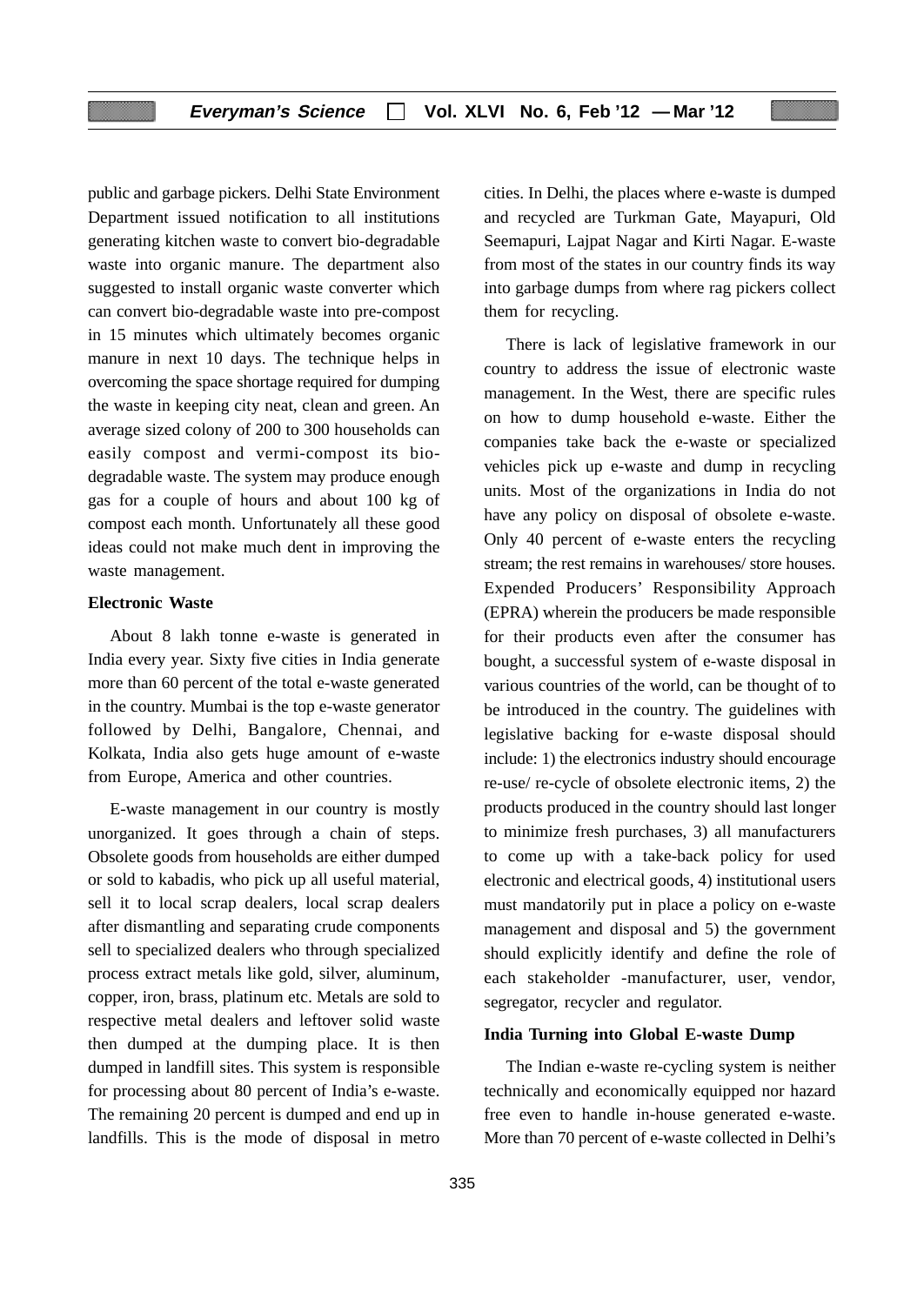recycling units is actually dumped by developed countries. This waste when subjected to primitive and highly polluting recycling operations, contaminates air, water and harms the health of workers. Developed countries are wise and prefer to dispose off their e-waste by paying for its export instead of actually investing in developing recycling infrastructure which is very expensive. They find India a cheaper place to recycle e-waste. As a policy, the government should take steps to control import of hazardous wastes in the country. Why should India be the waste-bin of the developed countries.

#### **Compact Fluorescent Lamps and their Disposal**

The use of compact fluorescent lamps (CFLs) particularly in cities is increasing over the years. Its consumption would increase many fold because its use is economical. The government has made mandatory use of CFLs in official buildings including hospitals. Mercury being one of its important component may cause serious health hazard. It can contaminate food and underground water. Therefore safe disposal of used CFLs is important.

Disposal plan for CFLs differs. Instead of going to landfill sites, CFLs should be dumped in an incinerator where mercury is removed. Delhi government has installed an incinerator in Mohali area of Delhi. Installing a machine and extracting mercury from used CFLs covering a small area does not serve any purpose. There is need for holistic approach that includes public awareness, collection from households, their segregation and transport to the site of processing and finally proper extraction. A scheme introduced by a private power distribution company (distcom) which suggests payment of Rs. 8 for every damaged CFL is very encouraging. Under the scheme, the damaged CFLs

are collected by kiosks of the area from where CFLs are carried to the company for disposal. Mercury present inside the CFLs is safely recovered. According to a figure released by an NGO Greenpeace, approximately 12.5 crore CFLs are used in Delhi. Mercury content in these bulbs is about 500 kgs. 500 kgs mercury can create havoc if not extracted properly before it contaminates soil and ground water and goes in the food chain. The use of CFLs is economically viable if total mercury from CFLs is extracted before dumping.

## **Plastic Waste**

Plastic is a wonderful invention. Its use has become indispensable because it is convenient, comparatively cheap and easily available. India produces 2 million metric tonnes of plastic waste daily of which plastic bags constitute the bulk. The main reason of plastic menace is because of its non-degradable nature. Food packed in plastic container on heating releases chemicals/ toxins which are leached into the food. Dioxin is one such toxin which is known to damage immune system of the body. Phthalates, which are used to make plastic are known to disrupt the development of male babies' reproductive organs if mother during her pregnancy is heavy user of low grade plastic. Bis Phenol A (BPA), a common constituent of feeding bottles and plastic based diapers may lead to reproductive problems including cancer in adults and changes in hormonal profile in children. Most of us come across plastic being burnt at common places/ dumping sites, poisonous fumes released in the air and the foul odour emitted. Mundka, a village near the Delhi - Haryana border where all the plastic waste churned out from Delhi dumped, is Asia's biggest market for recyclable plastic waste. The process of sorting, shredding, grinding and recycling is poisoning the village air with plastic dust and toxic fumes and most of the workers engaged here suffer from one or the other ailment.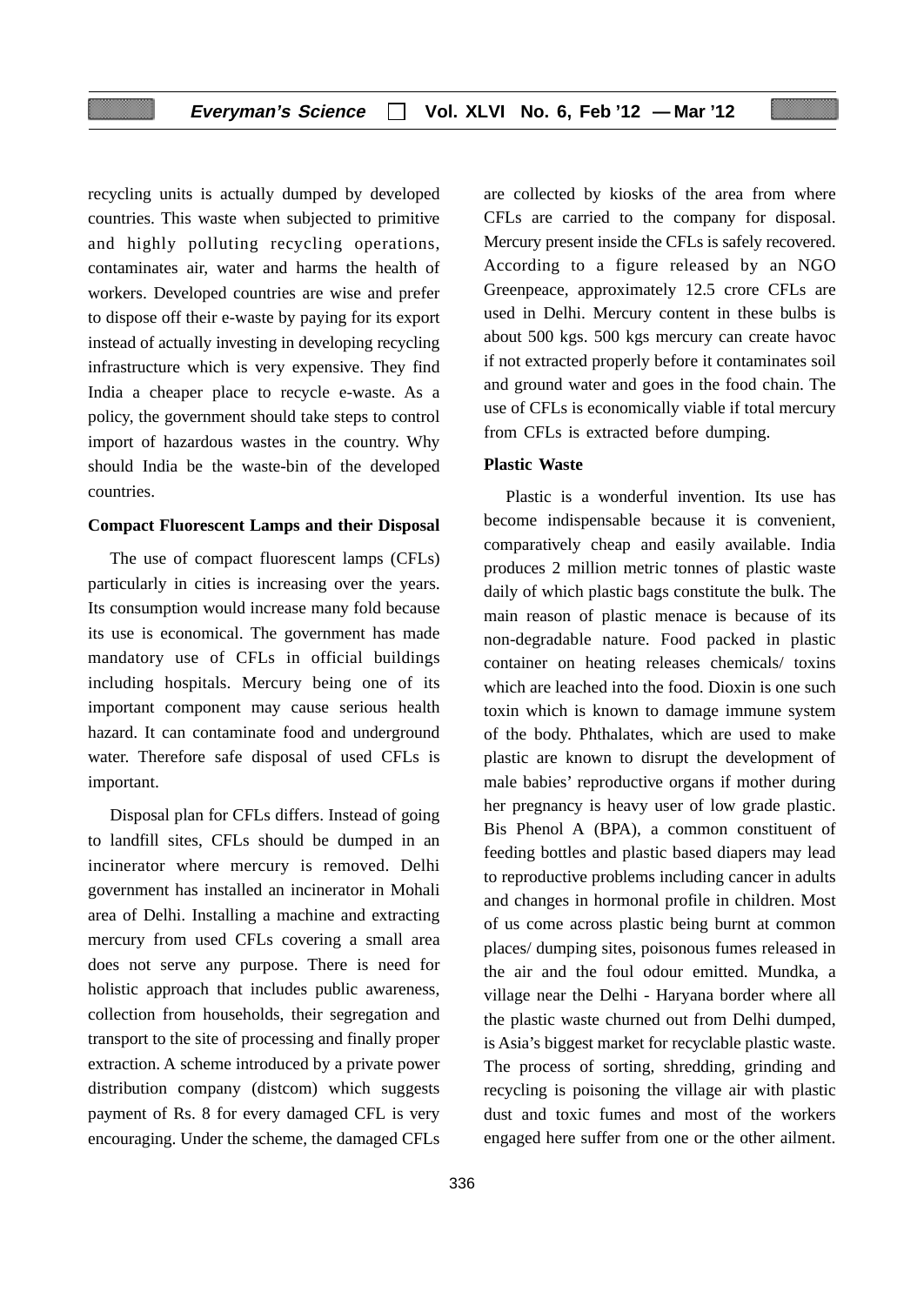The bulk quantity of plastic waste is becoming unmanageable. The need is for safe recycling process to dispose it of. One possible way to dispose of plastic bags is to shred it and mix (melt not burn) it with tar and use it for layering the roads. Use of plastic in road construction particularly in temperate region has been found very successful. In 2005, NDMC imposed ban on use of plastic bags at certain tourist spots in Delhi and planned to fine anyone found littering. The punishment was imposed even on vendors who found using plastic bags. Delhi government had a regulation in the past stating that plastic bags thinner than 20 microns must not be used and/ or produced. But system did not work for long and had hardly reduced the menace.

## **Bio-Medical Waste**

You can see mounds of bio-medical waste strewn all around including vicinity of hospitals. You will finds dogs, cats, mice, squirrels and other animals roaming around for search of food. Rag pickers who are also regular features of these bio-medical waste sites are prone for several diseases. Health institutions like hospitals, nursing homes, doctors' clinics, pathology laboratories are main sources of bio-medical waste. Delhi alone generates about 65 tonnes of bio-medical waste every day.

Hospitals generate two types of wastes: liquid and solid. The liquid waste mostly consists of vomit, urine, drugs, chemicals, radioactive materials, organic chemicals and fluid from pathology laboratories and chemical developers and fixer solutions from radiology department. The liquid waste is discharged into the drains without detoxifying in spite of the fact that hospitals have been issued clear directions to treat the liquid waste before discharging it into the drains. Solid waste is dumped in most irrational way. Majority of hospitals do not have incinerators, neither biomedical waste disposal arrangement nor an agency

who has expertise in bio-medical waste disposal. Part of the solid waste like disposable syringes, empty plastic pouches of blood, empty bottles of glucose and other drugs are sold to scrap dealers who sell it to factories for recycling of which about 20 -30 percent disposables after cleaning are returned back to hospitals for reuse. Such disposables once recycled are responsible for serious health hazards and environmental pollution.

Existing system of bio-medical waste disposal in most of the hospitals is not healthy. The biomedical waste management and handling rules framed as early as in 1998 are not followed. Hospital waste without segregation if burnt in incinerators may result in toxic fumes in air. Nonincinerable materials, like plastic and other infectious material should be segregated and most ideally autoclaved. The guidelines developed for bio-medical waste disposal, namely i) destroying all medical waste by incinerator or through a system similar to incinerator, ii) no leakage of toxic gases during incineration and iii) destroying dangerous medical waste after freeing of hazardous microbes should be strictly followed. According to guidelines developed by Delhi government, all medical wastes should be disposed of through incinerator only. Delhi government has established a centralized bio-medical waste treatment facility in Okhala and every hospital has been issued the guidelines to make use of it. As per guidelines, medical waste should go nowhere other than the incinerator. Most of the time the guidelines are flouted. Items like bandages, soiled cotton, globes, syringes etc. find their way back to hospitals or houses for re-use.

#### **Construction Waste**

Construction waste (Malba) mostly includes concrete, wood and iron. There are two sources of construction waste. One is left-over/ un-utilized goods after the construction/ renovation is over and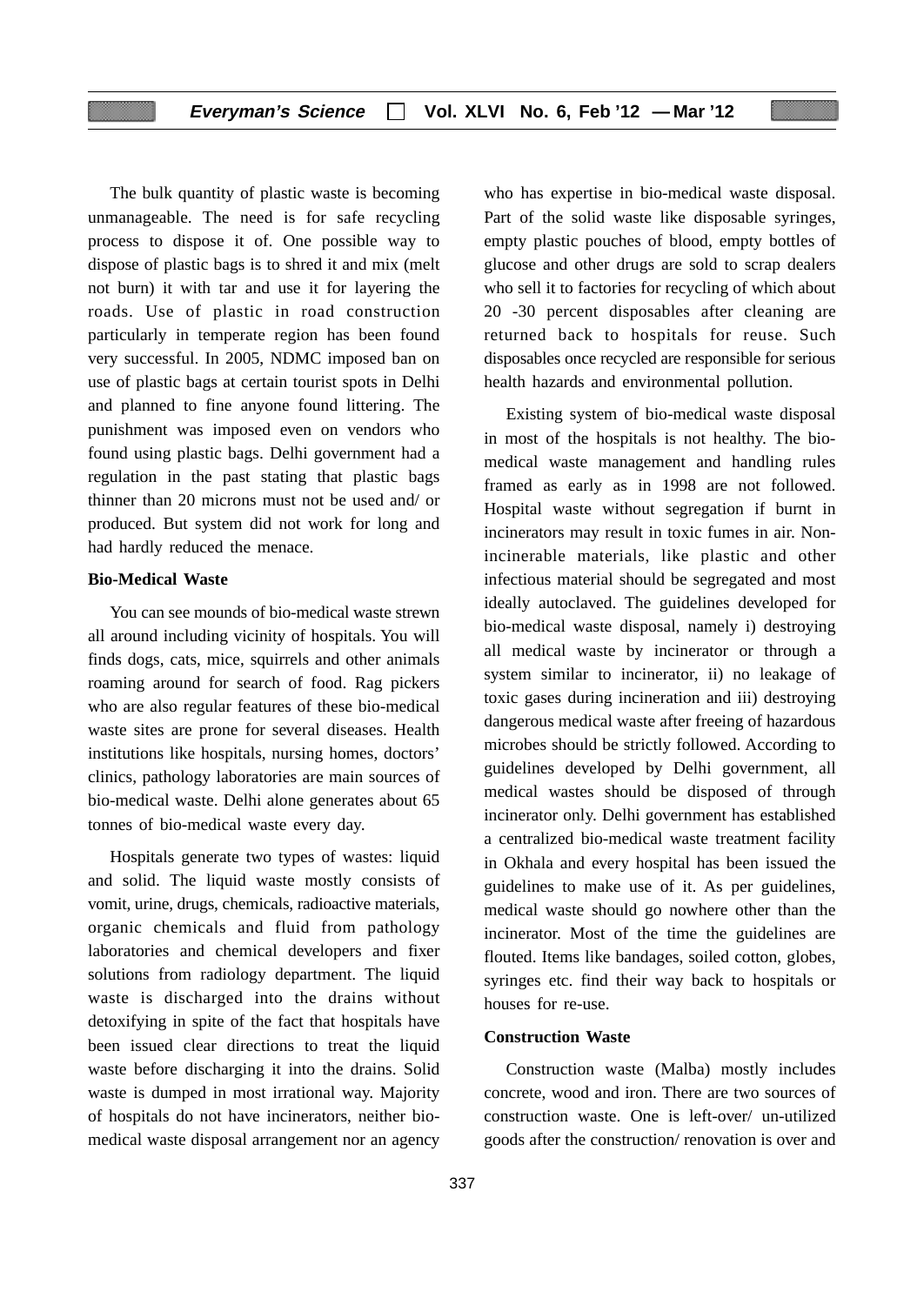second is debris resulting from demolition of old and/ or unauthorized construction. From Delhi alone it is about 2500 metric tonne per day. Presently, all the construction waste along with other waste like vegetable, plastic etc. is being dumped in sanitary landfill sites. Since construction waste is the largest component of the total waste generated, Delhi government has decided to set up a Construction and Demolition Waste Treatment Plant at Burari under public-private partnership to treat construction waste as a profit making venture. Using the concrete and rubble after the treatment as a filling for footpath in road construction is an innovative approach.

#### **Littering Common Places**

Throwing garbage at common places is natural instinct of people in our country. Littering place may be road, street, school premises, residential colony, market, industrial establishments, government offices, stairwell, corridors, backyard gardens and community parks. Even people with palaceous houses and travel in expensive cars do not mind littering outside their houses. It is a peculiar Indian trait and is not restricted within the boundaries of our country. Even Indians who visit abroad or settled as NRIs are blamed for throwing rubbish out of the window and littering the streets. We lack sensitivity to take care of common places, to keep them clean and do not litter. Even parks are not untouched of littering and sometimes it is difficult to distinguish between park and garbage dump site. Common areas in residential and commercial complexes look like garbage dumps. People throwing banana skins, empty disposables and other sundry wastes on the street is a common sight. People do not make use of dustbins. Public spitting is common. Paan chewers consider the corridors, common places and public urinals, a place for fine art. Many of us when drive down the road have had the experience to be attacked by an

338

empty coke can/ bottle/ waste paper etc., flung out of an open window of a neighboring car.

Delhi, the capital of India is not untouched of littering the public places. Stall owners are the biggest source of littering the streets/ roads. Most of them do not have even bins as a result, people dispose of left-overs on the roads. Even posh areas like Connaught Place, Nehru Place, South Extension have open rubbish heaps swarming with flies and stray dogs, sometimes cattle who gulp everything even the plastic bags. In many developed countries if a person dumps domestic refuse into a street litter bin, he or she is penalized as it is an offence under section 87 of the Environmental Protection Act 1990. Littering in India is given a free pass. It is high time, Delhi government must initiate action, frame rules against littering and execute strictly.

#### **Sewage and Industrial Effluents**

Population growth with increasing industrialization and urbanization in India has created major problem of disposal of sewage and industrial effluents. Both sewage and industrial effluents are dangerously toxic and a source of infection if discharged untreated. They pollute not only air and soil but also pollute surface and ground water aquifers. The situation is worst in Delhi particularly in areas inhabiting near the drain. You will find drains filled with stagnant water and heaps of garbage at every nook and corner of the city. 1 or 2 hours rain brings the city to a grinding halt. Water collected once takes hours to recede. Kilometers of road are immersed in knee-deep water at several places every year. Delhi government develops an action plan every year to complete desilting work by June 30 but it never happens. There is lack of synchrony in working of different departments (Municipal Corporation of Delhi, Delhi Development Authority, Delhi Jal Board) responsible for sewage collection, treatment and disposal. Each one adds confusion rather than finding solution.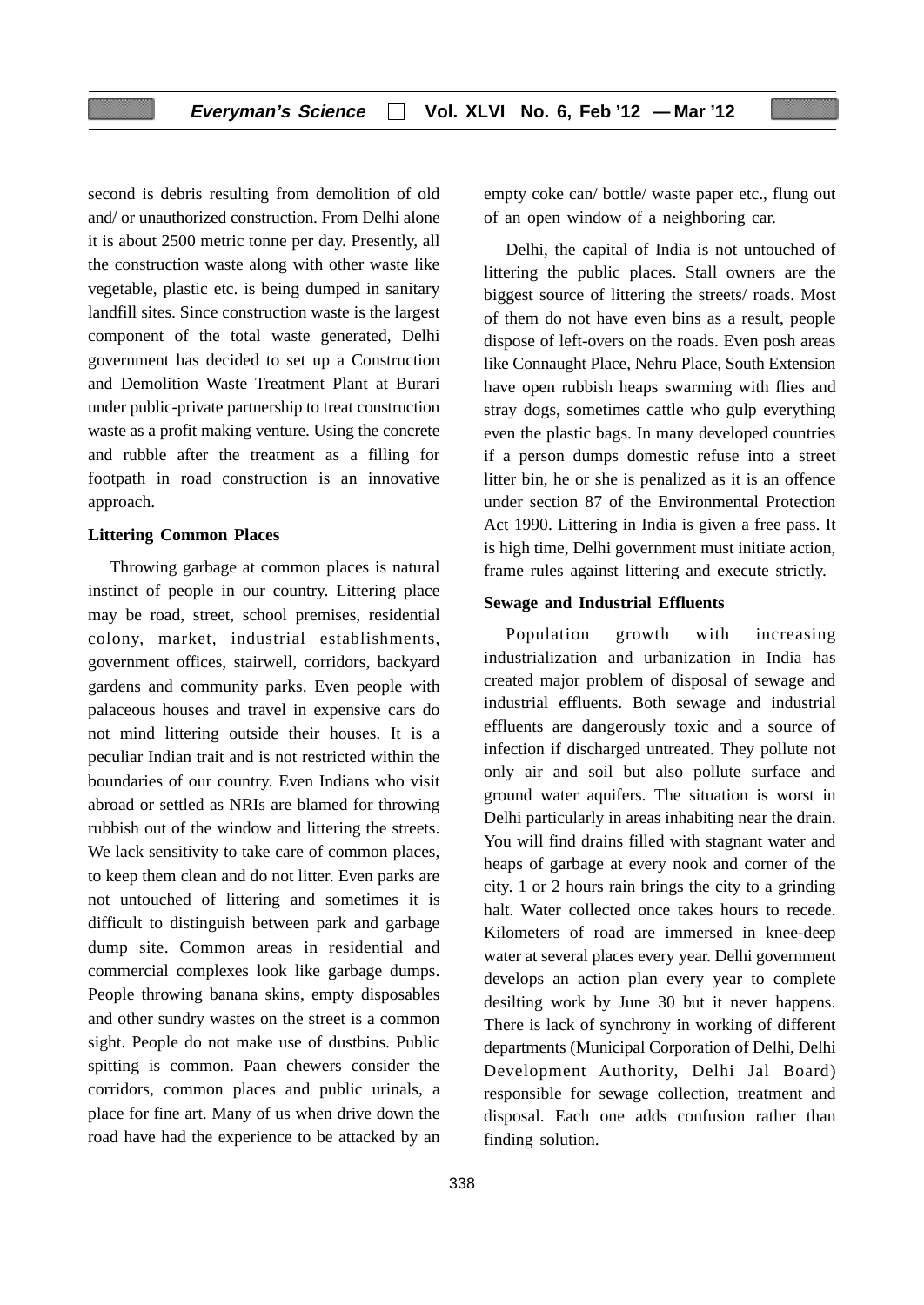Sewage and industrial effluents being rich in N, P and organic matter is widely used for peri-urban agriculture. According to an estimate, sewage water can annually irrigate about 1.5 mha of land area. Sewage and industrial effluents contribute about one million tonnes of nutrients. Present sewage irrigation practices being primitive, and more of disposable oriented, their use results in progressive and irreversible accumulation of salts, toxic materials and heavy metals in soil and ground water. Industrial effluents contain high Total Solids (TS), Total Volatile Solids (TVS) and high Chemical Oxygen Demand (COD) in comparison to the sewage water which contain high Biological Oxygen Demand (BOD), chemicals and organisms, rich in nutrients, as well as organic carbon. These effluents have heavy bacterial load and pesticide contamination.

There is a need to make use of these effluents effectively. One best way to make use of such water is in peri-urban agriculture. Sewage and sludge because of organically rich content is good for vegetable cultivation. Growth is luxurious but presence of heavy metal contents make it unsuitable for agricultural use. The treatment of sewage would be much easier if industrial waste was separated from sewage. Conventional treatment technology to make effluent less risky is cost prohibitive. There is a need to develop low cost techniques to get rid of impurities from the waste water. Biological treatment techniques like use of aquatic micro-phytes, faster decomposing bacterial cultures and bio-filters can be efficacious to remediate waste waters. Disposal in tree plantations for creating green belts around urban areas and in non-edible crops such as flowers and aromatic plants, provides viable alternatives. According to a study in Kanpur, no adverse effects were found on plants raised on tannery, textile or dairy effluents.

**Role of Rag Pickers in Waste Management :** Delhi alone produces about 7000 metric tonnes of waste of which about 2000 metric tonnes is disposed of by rag pickers. Rag pickers are known as kabaris in common parlance. They do wonderful job of collection, sorting and recycling and help in eco cleaning. There are about 2 lakh rag pickers in Delhi alone. They save the Municipal Corporation of Delhi (MCD) Rs  $6 - 8$  lakh a day for doing difficult and arduous work of segregating and disposing of the waste. After MCD privatized the collection of garbage, there has been a big blow to this society . These contracts are awarded for huge sums of money. Under the contract the MCD has signed an agreement that the private company is to involve rag pickers working in the area for garbage collection but it has not happened. Segregation and recycling, two important aspects of waste disposal are not looked at as per the contract.

**Role of Manual Scavenging in Waste Management :** Manual scavenging, a social evil continues in the country even after six decades of independence. According to a survey by Delhi University's Delhi School of Social Work, Delhi alone has more than thousand manual scavengers of which 80 percent are women. In 86 percent cases, the scavengers use bare hands to clean colony drains. Delhi has 25,000 families who use dry latrines. The practice of manual scavenging is rampant in East Delhi and is continuing in several other parts even after 15 years, Delhi government initiated steps for rehabilitation of manual scavengers under National Scheme of Liberation and Rehabilitation of Scavengers (NSLRS) launched in March 1992 by the Ministry of Social Justice and Empowerment. Since then the scheme is toying between ministries/ governments without any visible impact to eliminate the scourge.

#### **WASTE MANAGEMENT**

Waste management practices differ from country to country, for urban and rural areas, for metropolitan cities to towns, for domestic and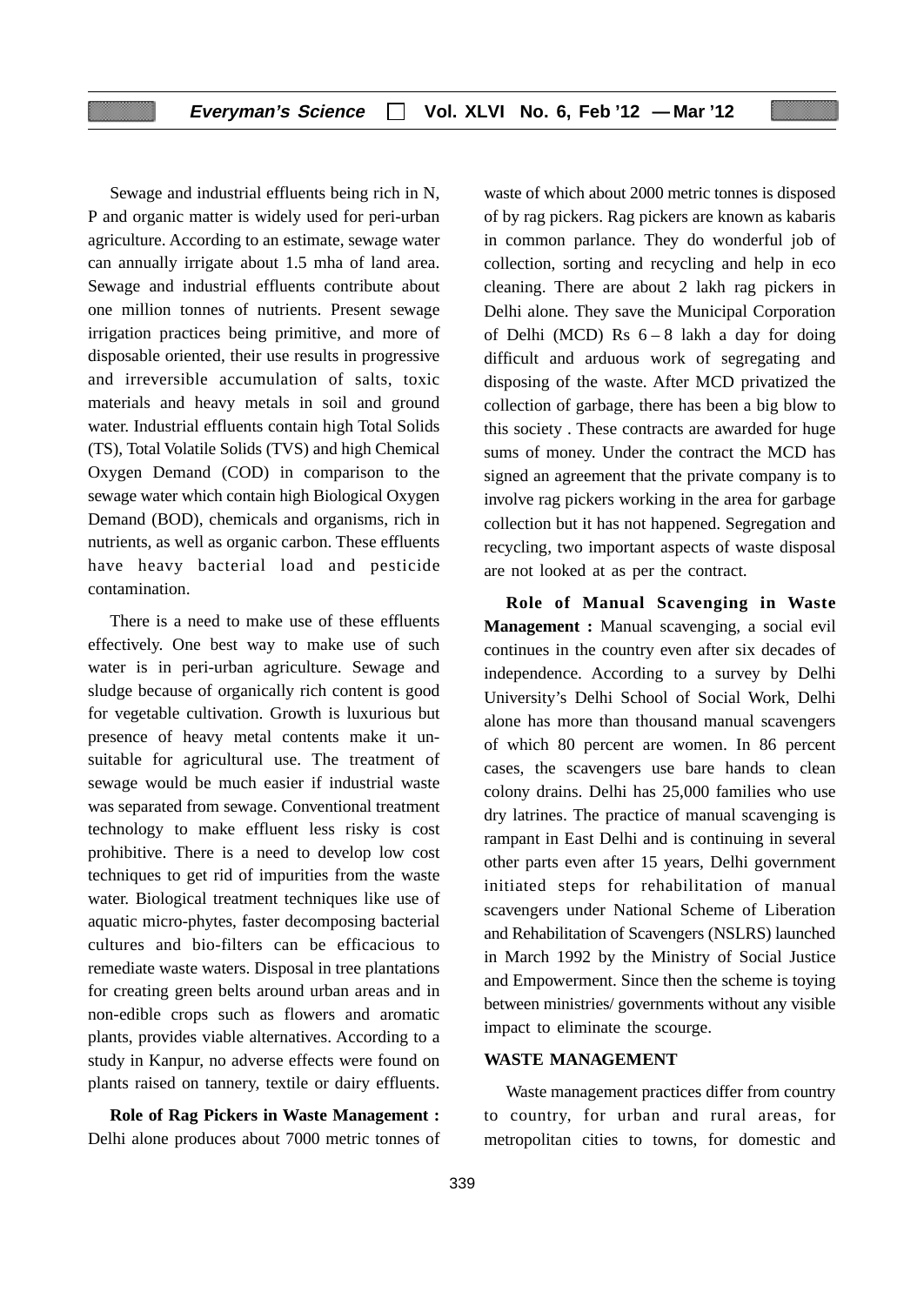industrial waste, for hazardous and non-hazardous waste and for bio-degradable and non-degradable wastes. Irrespective of the source and type of waste, there is a need for proper and integrated waste management at all stages-collection, transportation, segregation, treatment, recycling and disposal. Waste management policy is centered around 3 Rs-reduce, reuse and recycle in addition to take care of environment, health and aesthetics. Broad strategies worked out mainly for Delhi and can be replicated in other cities including metropolitans have been described below.

- 1. People's proactive participation in waste management is essential and for that clean city campaign involving non-government organizations, private companies and consumer federations be organized. Area specific approach should be identified. The role of bodies like Municipal Corporation should be restricted to work as a link between government and private concerns. "Clean-up Mumbai" campaign launched by Bombay Municipal Corporation (BMC) in November, 2007 to make the city cleaner and people aware about the merit of cleanliness and hygiene with the help of private security forces achieved significant success. It can be tried in other places. Delhi which fares badly in cleanliness and waste management may try BMC model of waste management.
- 2. Delhi may introduce dhalao free system of garbage disposal, i.e. garbage "ON WHEELS" like the one very successful in Bangalore. In mis approach, garbage is collected right from the place it is generated and dumped at the landfills.
- 3. Landfills in Delhi and other metropolitan cities are not landfills in true sense but are dumping ground which cause health and environmental hazards. They should be replaced with sanitary

landfills where garbage is properly disposed of and used effectively for production of resources like gas, electricity, manure etc.

- 4. Three landfills-Gajipur, Okhala and Bhalaswa in Delhi which are good sources of gases like methane and carbon dioxide can be utilized using technology from Japan for which Japan government has agreed. About 750 tonne gas released daily from existing three landfills can be a good source of income @ 4 to 10 US\$ per tonne from the group of developed countries to safeguard the environment.
- 5. Segregation is an important step of waste disposal and if this process starts right from the individual household level, at least segregating biodegradable and non-degradable waste and composting of bio degradable waste at the site, may reduce the total waste for further processing at least by 50 percent.
- 6. Plastic can be a good source of fuel in cement industries where furnaces are used at high temperature of about 1200°C. The technology is cost effective and environment friendly.
- 7. Use of plastic bags is rampant. Blanket ban on its use may not be feasible. Plastic bags thinner than 20 micron which creates problem of collection and also of health hazards should be banned and strictly executed. Buy-back system of used plastic bags (thicker then 20 microns) at the rate of fresh plastic bags with involvement of rag pickers be introduced. The difference in cost of fresh and used plastic bags should be borne by the government. Overall the approach would be cost effective, generate employment opportunity and livelihood security to rag pickers who feel insecured with introduction of recent garbage collection approach at household level.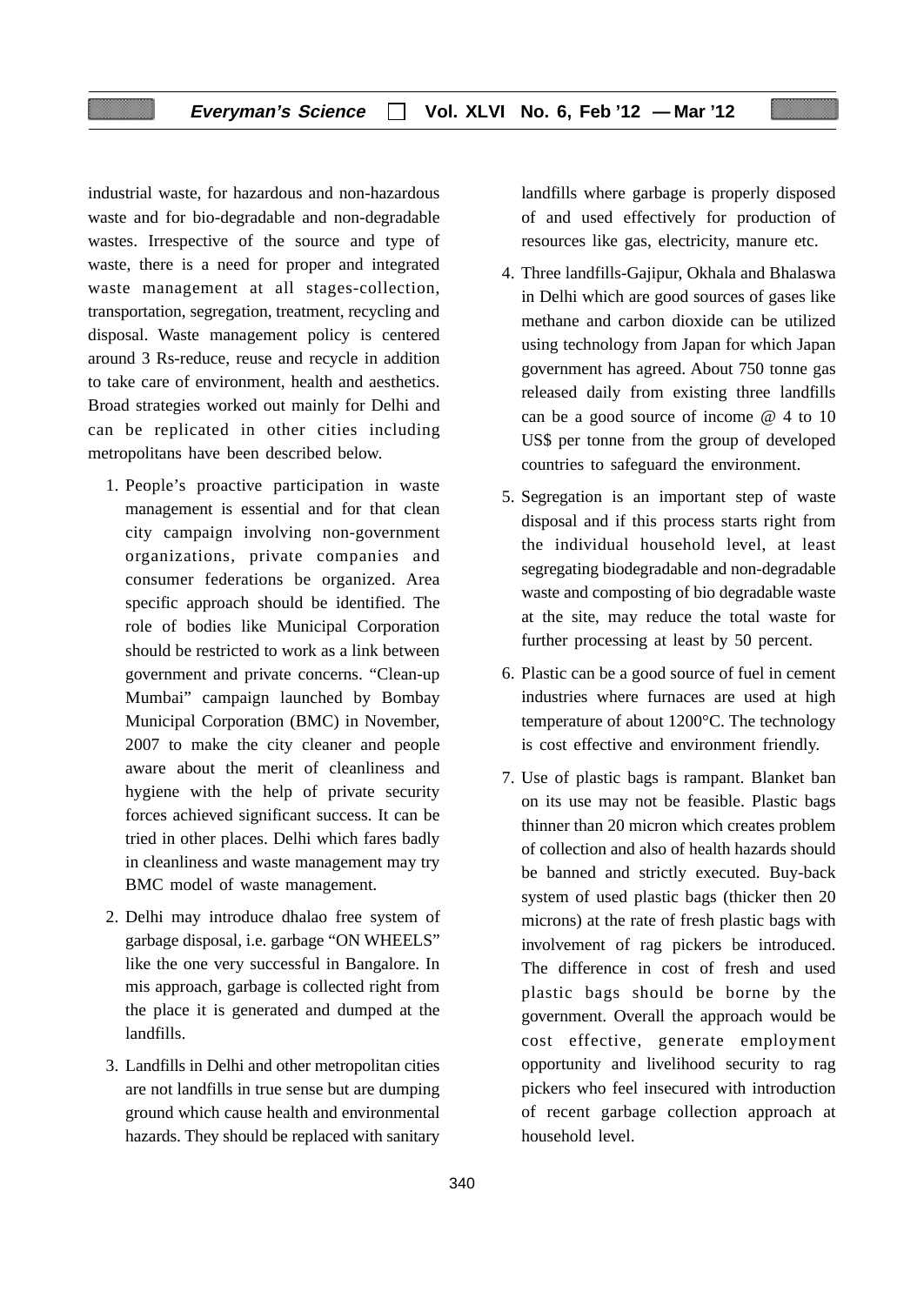- 8. MCD's recent plan to distribute 2 dustbins (green for bio-degradable and white for nondegradable) to each house owner for garbage segregation at household level has failed. It needs full proof monitoring and implementation plan for long term sustainability
- 9. The other segment where garbage disposal deserves immediate attention is waste generated from markets. The amount of waste generated from markets is in bulk. Market associations on their part must introduce decentralized garbage management schemes.
- 10. Incineration is considered suitable for disposal of bio-medical waste. In this process, garbage is burnt at 600°C. Toxic gases produced during the incineration process are treated before released in atmosphere.
- 11. Putting sufficient number of dustbins at common places to avoid road side littering is another approach to keep cities clean.
- 12. A workable model (modus operandi) of waste management on the pattern developed by a NGO (Vatavaran) should be attempted. For the success of the scheme, one needs to work and generate information on i) study the quantum and type of garbage produced, ii) decide the financial contribution each house should make every month, iii) select a patch of waste land within the colony to convert bio-degradable waste into compost, iv) train local rag pickers and unemployed youth to collect, transport and segregate garbage in an organized way, v) organize meetings to create awareness and make people more responsible towards garbage , vi) bio-degradable garbage is composted and non-degradable material after sorting is sold, vii) money earned by sale and monthly contribution from the

residents is distributed as pay to functionaries in the scheme. The scheme is eco friendly, almost a zero investment scheme rather an income generator and does not require landfill sites for garbage disposal.

- 13. The Municipal Corporation of Delhi (MCD) recently received a proposal from electricity distributing company, BSES who claims to convert garbage into an ambitious power plant capable of meeting almost half of the capital's present electricity demand. Rs 5,600 crore project is gas based, will make use of sewage water after treatment and will generate 1,400 MW of electricity. It is a mega scheme and involve huge funds. The scheme needs strategic planning, responsibility with accountability, monitoring and concurrent evaluation of work progress and funds utilization for fruitful results.
- 14. The technology which can convert biodegradable wastes like putrefied and rotting vegetables, fruits, food wastes from houses, hotels, restaurants and carcass left overs from butcheries into organic manure should be promoted. The technology is simple wherein garbage is first heaped in a yard and spread with bacterial cultures to aid composting. Every 7-8 days, heap is turned over to oxygenate. The size of the heap is reduced as garbage is compost.
- 15. Eco-friendly technologies such as pelletisation, biomethanation and sanitary land filling should be used for waste disposal. Landfills should be scientifically constructed. The landfills should be lined with a layer of impermeable liners at its bottom, piping it to relieve gas pressure as well as to obtain leachate. When full it will be capped with an impermeable cover.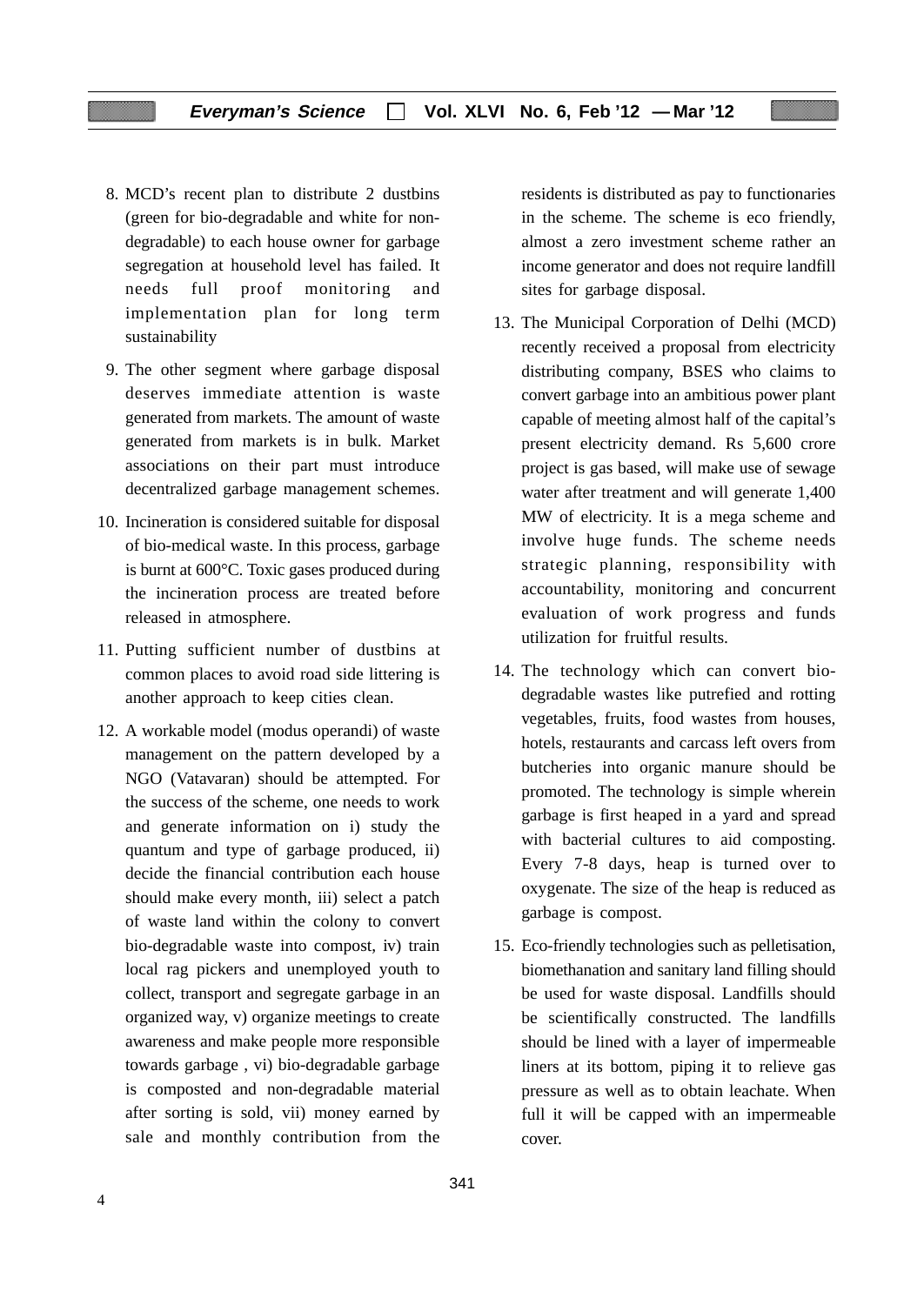- 16. Educational programmes against littering, segregation and disposal of waste should be introduced.
- 17. Collection agency (mostly municipality) should designate days to collect different types of trash except kitchen waste which is to be collected on daily basis.
- 18. Municipal authorities should impose fine on irresponsible disposal by contractors, gardeners, sweepers and others who do not perform their duties. Provision of some award for clean colonies and neighborhoods as an incentive to encourage citizens' participation would be a good initiative.

## **REFERENCES**

1. Jawahar Lal Nehru National Urban Renewal Mission (JNNURM).

- 2. Millennium Development Goals of Indian Government.
- 3. National Urban Sanitation Policy, 2008.
- 4. Report on Community Toilet Complexes constructed in Delhi in 2002-03 as part of Yamuna Action Plan with a loan from Japan Bank of International Cooperation (JBIC).
- 5. Review Report of Delhi's five star hotels by Trip Advisor's India, February, 2009.
- 6. South Asian Conference on Sanitation (SACOSAN), November 18-21, 2008 New Delhi. Theme - Sanitation of Dignity and Health.
- 7. Total Sanitation Campaign under Eight Flagship Programmes of Union Government.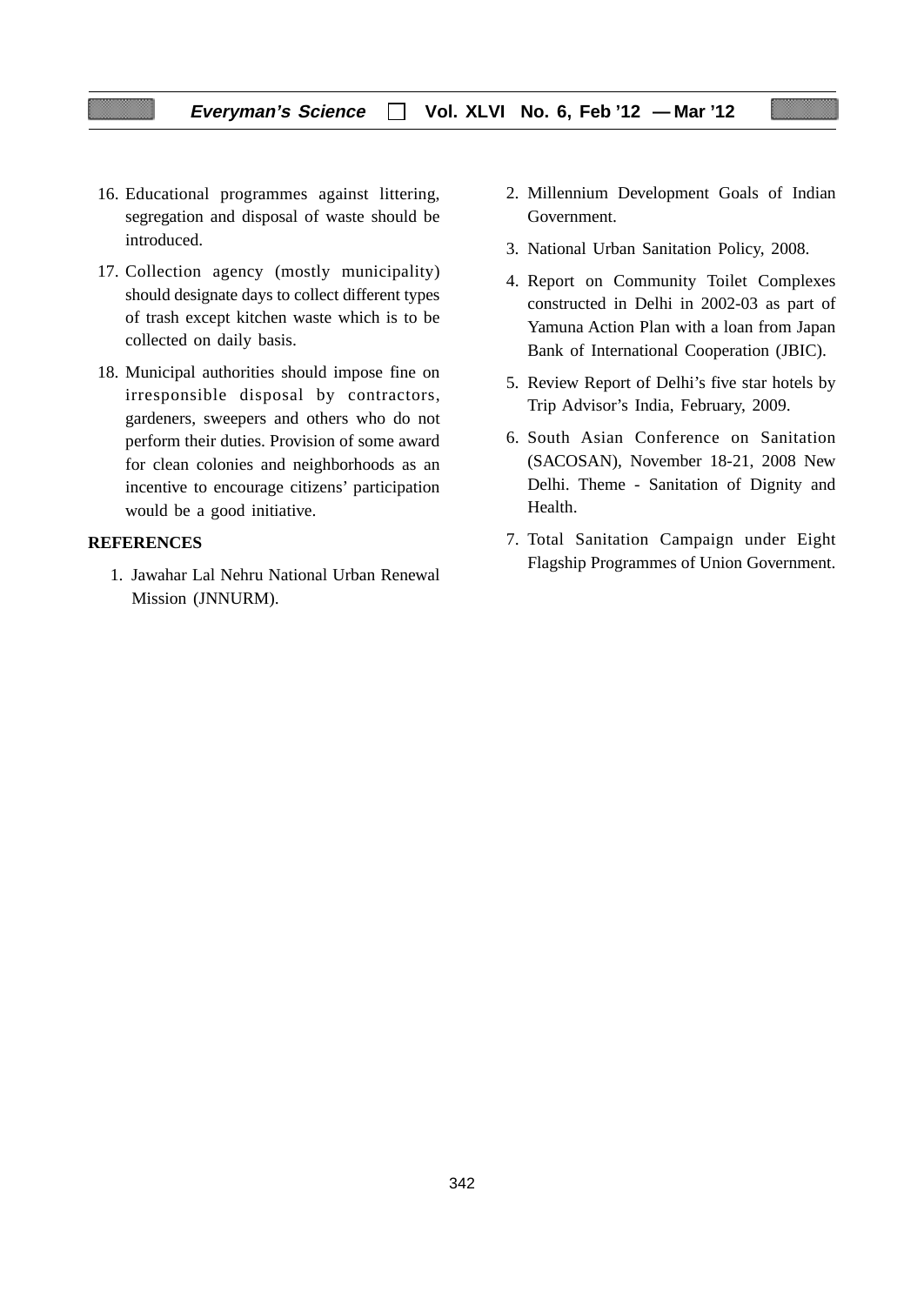## **NANOPARTICLES AND ITS EFFECT ON ENVIRONMENT AND HEALTH**

Sumita Singh\*\*\*, Shruti Singh\*\* and Siddharth\*

**Nanotechnology provides technological solutions to environmental problems. The darker side of the nanoscience is its toxic effect. Nanoparticles are often coated with a different material than the core but these coatings are expected to cause health issues. Carbon nanotubes cause a specific type of cancer called** *mesothelioma.*

#### **INTRODUCTION**

Nanotechnology provides unprecedented technological solutions to many environmental problems and cleaner production and eventually reducing consumption of resources along improved chemical reactions. Nanotechnology delivers cleaner production (e.g. through green chemistry; synthesis and processing of nanoscale materials that reduces consumption of raw materials and natural resources such as water and energy, and improved chemical reactions and catalysis). Environmental nanotechnologies have the possibility to contribute to economic growth and innovation while at the same time allowing sustainable development and protecting the environment. As particles decrease in size, they acquire interesting and novel physical, chemical and electronic properties. Advantages include unique catalytic properties that can accelerate oxidation or reduction reactions with various pollutants for particle size less than 10 nm.

Nanoparticles can be used in soil remediation through the interaction of mineral strata, soil and resident micro-organisms, in order to engineer more efficient systems. For example, nickel that has leached into groundwater from industrial sites or natural pyrites can be absorbed by natural chalk or calcite. Similarly, different iron oxide minerals can be used to remove heavy metal and arsenic contaminants from groundwater. Nano-sized silver particles acting as bactericides. The cells of bacteria are damaged in the presence of nano-Ag, finally resulting in death of the organisms. And the interaction with the cells is size-dependent which seems to depend also on the shape of the particles. So we can say Nickel,  $SnO<sub>2</sub>$ , ferric oxide based nanoparticles can be used for treating and remediating environmental contaminants. Nanoparticles made from zinc oxide can be used to extract unwanted agricultural by-products from soil and water using nanofiltration membranes which consist of a multilayer structure with coating in the top layer, which is ultrathin. Nanofiltration is one of the most recently developed processes, aiming at a compromise between a high product quality and low energy consumption7.

Trends in nanotechnology can be utilized to clean up toxic waste sites. Researchers have developed sponge-like nanoporous materials that will mop up pollutants in air and water, and break

<sup>\*\*\*</sup> Senior Lecturer Post Graduate Department of Physics, Patna University.

<sup>\*\*</sup> B. Sc. Student (Environmental Science), Patna Science College, Patna University.

B. Tech Student, Indian Institute of Technology, Delhi. Email-sumitasingh124@gmail.com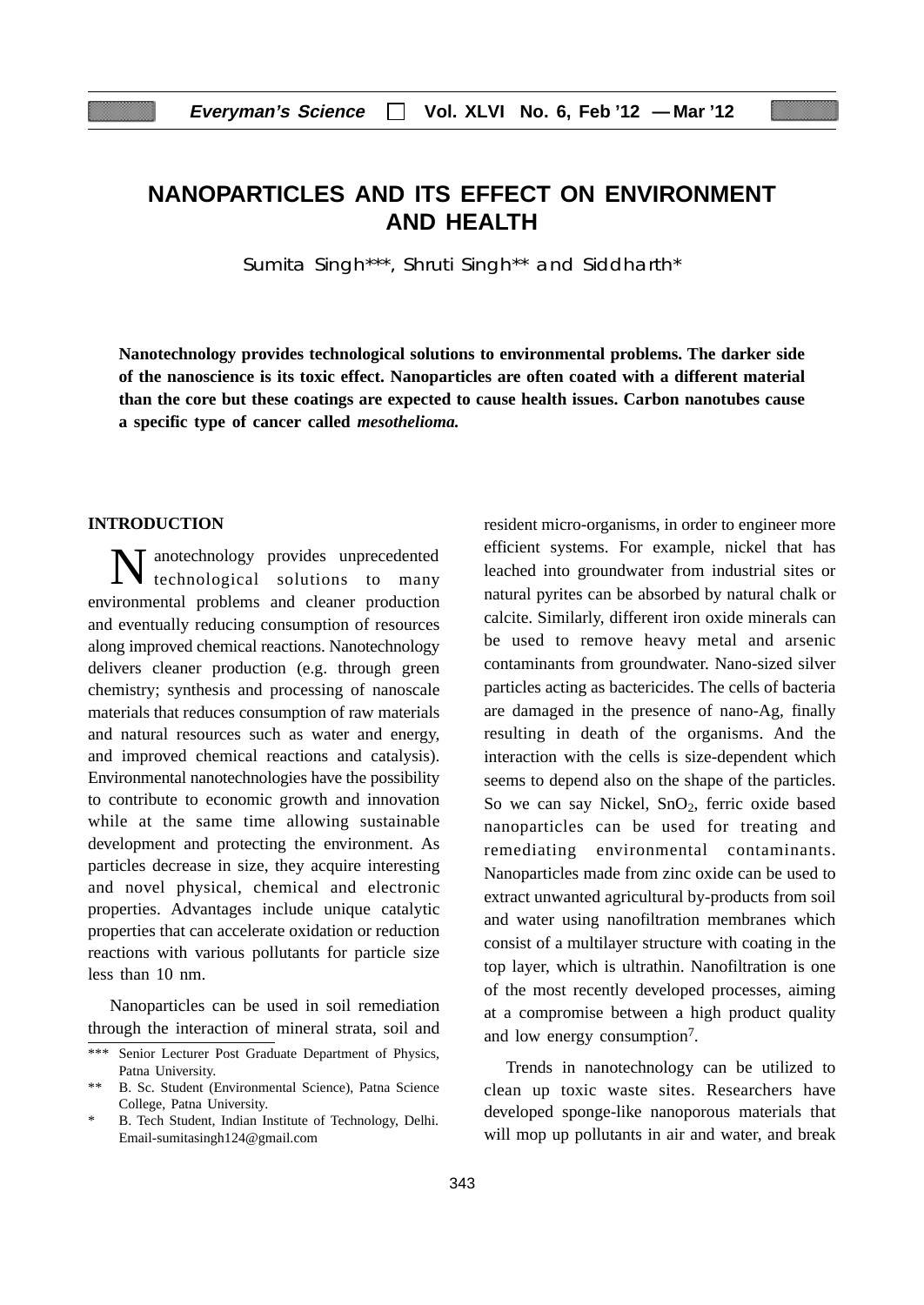down noxious wastes therefore reducing greenhouse gases. ZnO film-based nanosensors should be useful in applications such as monitoring the quality of drinking water, or assessing the contamination in undergroundwater4. These are used as conductometric gas sensors and also to destroy highly toxic and chemical contaminants by cleaning up waste streams of contaminants. In Nanosensors, Solar photocatalysis method is used to detect and track pathogens, nutrients and allergens and in agriculture the nanoparticle can improve the quality of production by detecting pesticides, fertilizers, and biological events. Similarly, some nanoparticles use sunlight to break down organic pollutants thus monitor biochemical threats harms. The photocatalysis method is an active method which harnesses Ultra Violet energy from the sun to degrade many different pollutants such as nitrous oxides (NOx) and volatile organic compounds. Titanium dioxide nanoparticles have shown significant efficacy in this respect and have already been incorporated in paints and cement for construction products. Combining solar light with photocatalysts can destroy a variety of dangerous pollutants in air<sup>2</sup>. The TiO<sub>2</sub> based photocatalysis is also being used for controlling indoor pollution. Moreover, they are now being adapted for drinking and groundwater remediation.

Titanium dioxide nanoparticles can be immobilised on substrates<sup>6</sup>, through a number of processes or be applied as thin films. Titanium dioxide nanoparticles have been doped with boron to harness visible light and therefore can be effective remediators of indoor air. Combining solar light with photocatalysts can destroy a variety of dangerous pollutants in air.

Clear and adherent films of titania are being used in optical coatings, therefore, it is possible to use photocatalytically active films as self-cleaning windows and automotive windshields<sup>9</sup>. Also it is seen that doping  $TiO<sub>2</sub>$  with metal ions with radii larger than Ti<sup>4+</sup> should primarily result in

modifications of its surface properties. Along with these benefits which have been observed by using nanoparticles, the darker side of the nanoparticles is on health and environmental as the nanoparticles has toxic effect which has potential negative environmental impacts causing environmental risks. Within the past number of years several studies have indicated that exposure to specific nanoparticles, can lead to adverse effects in humans $3$ .

Chemicals required for nanoparticles are often highly toxic, as are many nanomaterials. Nano-Ag appears to be significantly more toxic than Ag-ions and the presence of light is a significant factor increasing the toxicity. Nanoparticles are often coated with a different material than the core. About 90% of  $TiO<sub>2</sub>$  nanoparticles which is used for photo-catalysis work are coated to radically alter the toxicological properties of nanoparticles but these coatings are expected to interact with the environment causing health issues.

Another widely used nanoparticle is carbon nanotube which was first observed in 1991 by SumioIijima*.* Carbon nanotubes are cylindrical single sheets of carbon atoms or molecules, typically a few nanometres in diameter. They are very strong, conduct heat efficiently and have unique electrical properties that make them potentially useful in many fields such as optics, electronics and architecture. They have been shown to be useful in hydrogen fuel cells because of their huge surface area and help to cause chemical reactions. Also, 'nanomedicines' allow more targeted therapy, where these tiny particles can be specifically sent to organs that are otherwise difficult to reach. Hence demand for carbon nanotubes are growing day by  $day<sup>1</sup>$ . They can be made either by laser ablation using graphite as a starting material or made from  $CH<sub>4</sub>$  or other carbon containing gases through chemical vapor deposition. Resulting carbon nanotubes may consist of a single layer of Carbon, single-walled carbon nanotubes, double layers, or multiple layers of Carbon. A specificity of carbon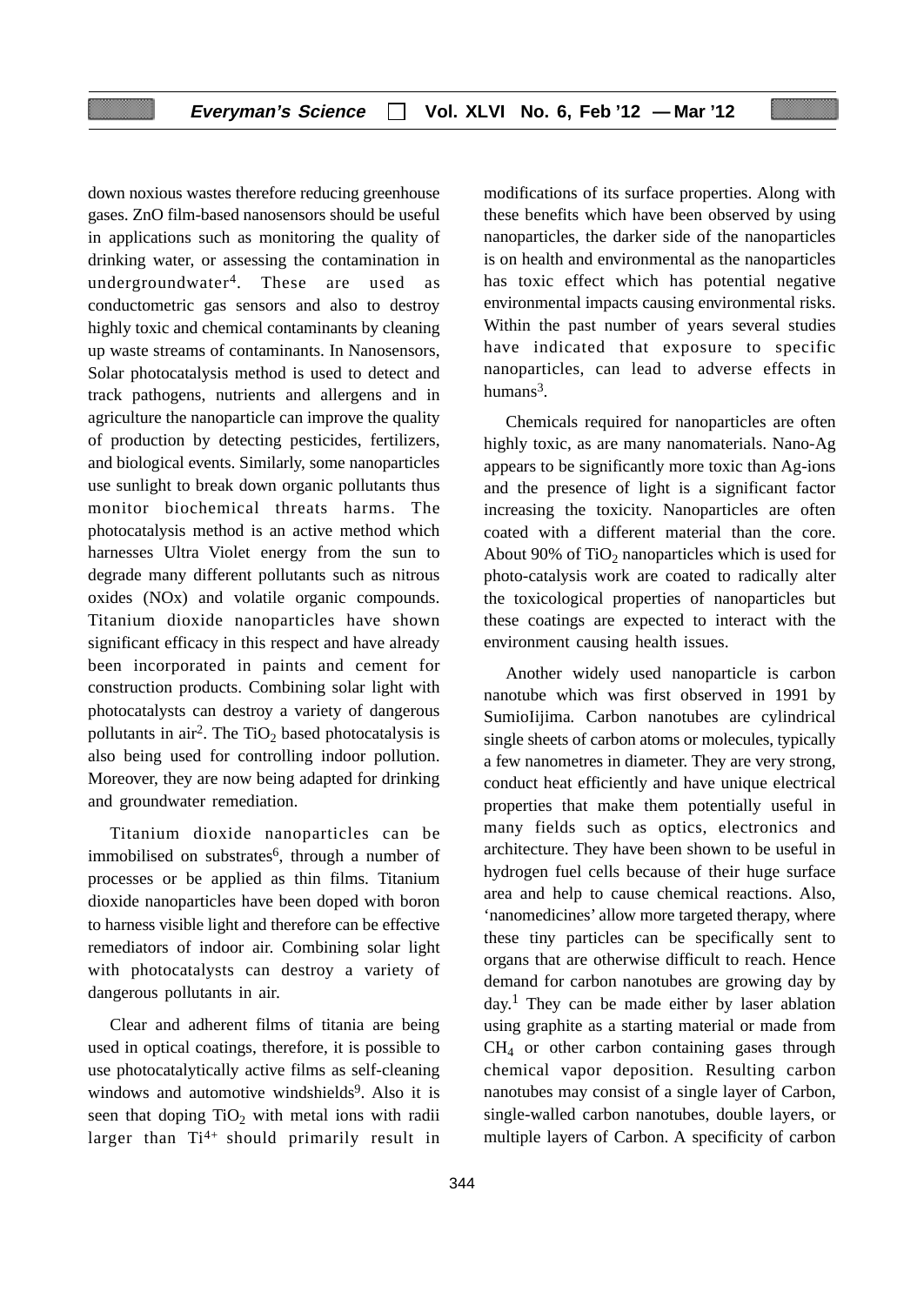nanotubes is that they are light and have high mechanical strength. Single-walled carbon nanotubes are believed to have superior mechanical strength, and thermal and electric conductivity. Also, they have conductive properties which depend on the symmetry of the C-C bonds.

Now the serious concerns about carbon nanotubes are health and environmental risks. In early studies researchers did not observe any cutaneous irritation in humans<sup>5</sup> but now it is seen that some carbon nanotubes can cause asbestoslike health harm if inhaled. Indicators of the harmful effects usually caused by asbestos were monitored when they get inhaled, such as inflammation and the production of scar-like structures or lesions. Hence, carbon nanotubes, which are proposed for super-capacitors and lightweight parts for planes, cause a specific type of cancer called *mesothelioma*<sup>1</sup> and damage D.N.A., resulting in serious health risks. Certain carbon nanotubes cause inflammation, granuloma development, fibrosis and artery 'plaque' responsible for heart attacks. When cultured human lung cells treated with the nanotubes and nanofibres, change in the DNA observed which indicates a direct link between the dose of carbon nanotubes and the amount of damage.

The amount of surface area of a substance affects the interaction of chemicals in that substance with the environment. Smaller particles, nanoparticles, would result in a great deal of surface area. Thus there will be a dramatic increase in the interaction between that substance and the environment if its particle size changes from macro to micro to nano. The results revealed damage to DNA from zinc oxide nanoparticles at higher concentrations 0.8 micrograms/ml after six hours of exposure. The data also demonstrated that the nanoparticles caused oxidative stress in the cells, even at low concentrations. Its findings also indicate that nanoparticles are likely to cause extensive lung disease if entered the lungs and move into fine blood vessels to accumulate in several organs. There is then the potential for the nanoparticles to translocate, or move through the cells lining the lungs, and cross into the fine blood vessels of the lungs. From there they could circulate throughout the body causing danger to human being.

Ecotoxicological studies show that nanoparticles are also toxic to aquatic organisms, both unicellular (e.g. bacteria or protozoa) and animals (e.g. fish). Carbon nanotube induced a dose-dependent growth inhibition in a protozoan and was found to be a respiratory toxicant in rainbow trout<sup>10</sup>. However the acute toxicity was only observed at the highest concentration only.

## **FUTURE ASPECTS OF NANOTECHNOLOGY**

Nanotechnology is an area where research and development are growing fast and attract substantial funding, both from public and private sectors. According to Lux Research, a New York-based independent intelligence and technology research and advisory firm, investments in the nanotechnology industry grew from \$13 billion in 2004 to \$50 billion in  $2006^{11}$ . By 2010 the total world market for applications based on environmental nanotechnologies has been estimated to be  $$6.1$  billion<sup>8</sup> and will reach  $$2.6$  trillion by 201411. This can be divided into four sectors: remediation, protection, maintenance, and enhancement, of which remediation is the fastest growing, maintenance and protection applications constitute the bulk of the remainder, while environmental enhancement represents the smallest sector. Numerous applications of remedial nanotechnologies are already close to market and, once performance and safety have been verified in field trials, these have potential for very rapid  $growth<sup>8</sup>$ .

#### **CONCLUSION**

The knowledge about the toxic effects of nanoparticles is relatively low and to prevent the toxic effect of nanoparticles we need better governance of technological innovations, key industrial and research policies. Seeing around the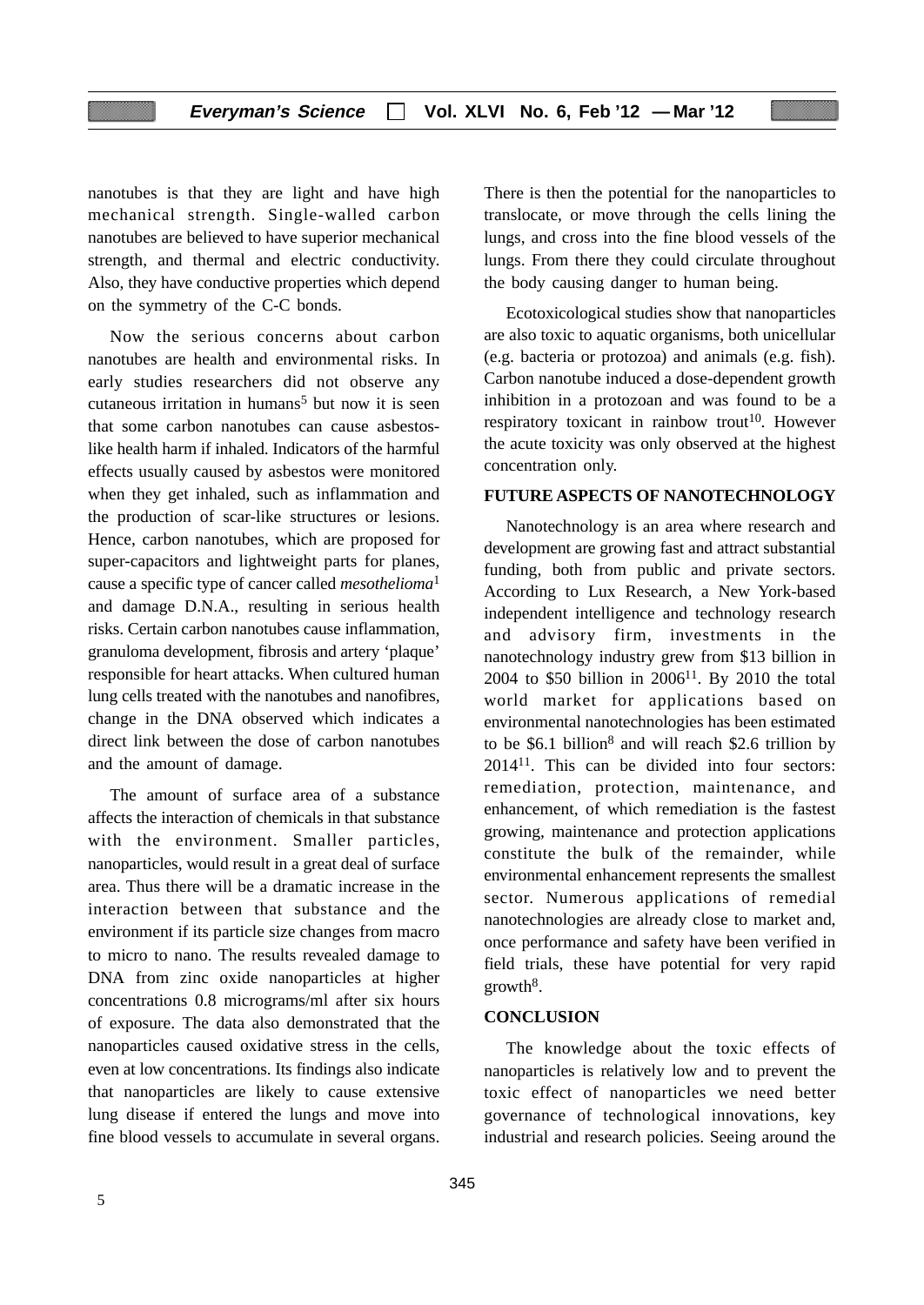potential benefits of developments in nanotechnology, we overlook some serious and chronic potential negative impacts. Thus the concept of "Safety by design" is an illusion.

Before a product is applied or comes to market, it must be tested for safety. That is the rule for all products - drugs, chemicals, materials, etc. It is no different for nano-products and processes. So if a product is properly and thoroughly tested, the potential risks will have been identified. When applying established toxicity tests to nanoparticles the results should always be interpreted with great care especially to avoid the reporting of false positive results. Currently the introduction of strict preventive procedures is the only way to prevent any risk of occupational disease.

We can also introduce regulations to protect human health from the risks of inhaling nanoparticles and exploring the extent to which current regulations cover risks of nanomaterials and also case by case approach for the risk assessment of nanomaterials.

Technology must operate in the service of society, which means that it needs to be operated and headed by societal structures. Public debate on its progress and acceptable development is needed, and on obligation for damage done. Key industrial and research policies should include elaborated sustainability objectives which include reduced environmental impact and further, using sustainability assessment of technologies as a tool to identify more acceptable technological developments which must have positive impact on environment. So we can say, with better governance of the technology we can reduce the side effect of this precious technology which has the capability to cure many human health and environmental ailments.

## **REFERENCES**

1. C.A. Poland, R. Duffin , I. Kinloch, *et al., Nature Nanotechnology* **3**, 423-428, 2008.

- 2. A. Orlov, "Nanotechnology for cleaning up contaminated air and water. The environmental impact of atmospheric nanoparticles", Workshop on Nanotechnologies for Environmental Remediation : Page no. 34-35, 2007.
- 3. C. W. Lam, J. James, R. McCluskey, S. Arepalli, R. Hunter, *Crit Rev Toxicol,* **36** : 189-217, 2006.
- 4. V. Prashant Kamat, Dan. Meisel, *Science Direct, C. R. Chimie,* **6**, 999-1007, 2003.
- 5. A. Huczko, H. Lange, *Fullerene Sci Technol* **9** (2), 247-250.
- 6. J.A. Byrne, P.S.M. Dunlop, T.A. McMurray, J.W.J. Hamilton, D. Alrousan and G. Dale, "Photocatalytic Water Treatment and Purification". Workshop on Nanotechnologies for Environmental Remediation : Page no. 36-38, 2007.
- 7. B. Van der Bruggen, "Application of nanofiltration for treatment of process and waste water". Workshop on Nanotechnologies for Environmental Remediation : Page no. 39-40, 2007.
- 8. D. G. Rickerby, "Potential Application of Nanotechnologies for Environmental Improvement". Workshop on Nanotechnologies for Environmental Remediation : Page no. 25-26, 2007.
- 9. Detlef Bahnemann, Nanoparticles for photocatalysis: Cleaning Polluted water, air, and surfaces with sunlight. Workshop on Nanotechnologies for Environmental Remediation : Page no. 50-51, 2007.
- 10. Bernd Nowack, D. Thomas Bucheli, *Science Direct Environmental Pollution* **150**, 5-22, 2007.
- 11. Erik J. Joner, Thomas Hartnik and Carl Einar, Amundsen. Norwegian Pollution Control Authority Report no. TA-2304 : Page no. 9-10, 2007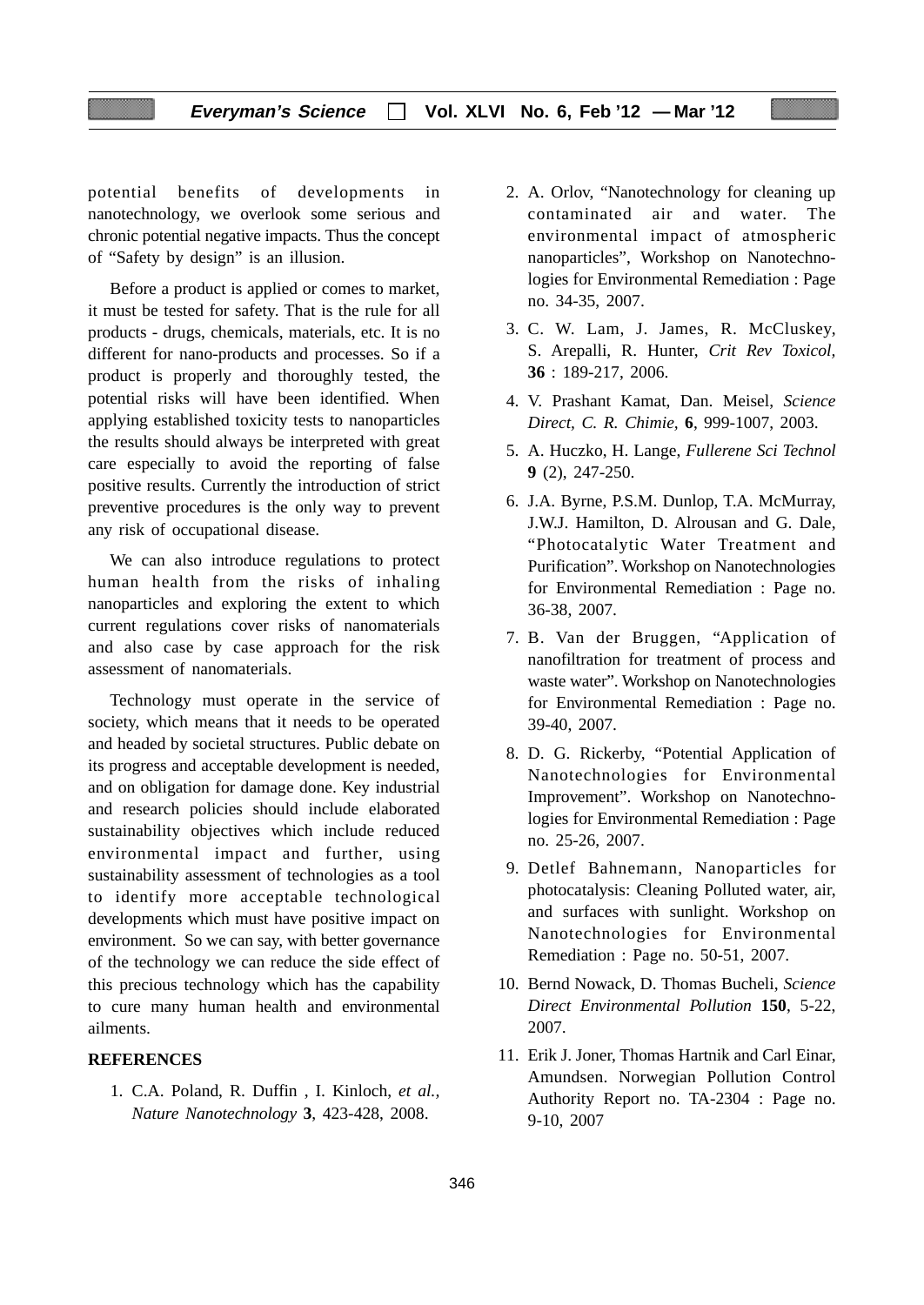# **NATURAL POLYSACCHARIDES FOR DRUG DELIVERY IN TISSUE ENGINEERING APPLICATIONS**

Amit Kumar Nayak<sup>1</sup> and Dilip Kumar Pal<sup>2\*</sup>

**Natural polysaccharides have got its importance for drug delivery in tissue engineering applications due to their ready availability, similarities with the extracellular matrix, chemical versatility, good biological performances and low processing cost. The present communication deals with various natural polysaccharides that found applications for drug delivery in tissue engineering.**

## **INTRODUCTION**

uring past few decades, considerable research efforts have been directed towards the development of drug delivery in tissue engineering applications. Tissue engineering is the promising therapeutic approach using biomaterials alone or in combination with cells or drug molecules to induce differentiation signals into surgically transplanted formats and proliferation towards the regeneration of tissues<sup>1</sup>. The ideal biomaterials used for this purpose must be safe, non-toxic, possess biodegradability and biocompatibility with adequate mechanical and physical properties. A variety of biomaterials have been investigated and proposed to be used in the development of drug delivery systems in tissue engineering applications, namely biodegradable polymers of both natural and synthetic origin and inorganic biomaterials2.

At present, the socio-economic condition of the modern world has elevated the interest in using natural-origin biomaterials for various biomedical applications. Environmental concerns are also

E-mail : drdilip2003@yahoo.co.in/drdilip71@gmail.com

playing a considerable role, contributing to the growing interest in natural polymers due to their biocompatibility, good biodegradability, low toxicity, low processing and disposal cost. In the biomedical field, the degradation of natural polymers into physiological metabolites make them excellent candidates for a wide range of applications such as drug delivery.

Polysaccharides are a class of high molecular weight biopolymers constituted by various simple sugar monomers. The monomers are linked together by O-glycosidic bonds that can be made to any of the hydroxyl group of a monosaccharide, conferring polysaccharides the ability to form both linear and branched polymer. In nature, polysaccharides have various resources from algal origin (e.g., alginate), plant origin (e.g., pectin, guar gum), microbial origin (e.g., dextran, xanthan gum), and animal origin (chitosan). Natural polysaccharides, in particular, have several excellent properties, which make them widest biomedical application experience: non-toxic, high swelling ability by simple chemical modification, stability in wide pH variations and a broad variety of chemical structures. These versatility of natural polysaccharides able to overcome some disadvantages like low mechanical, thermal and chemical stability, proneness to microbial and enzymatic degradation, which in

<sup>1</sup> Seemanta Institute of Pharmaceutical Science, Jharpokharia, Mayurbhanj-757086, Orissa, India

<sup>2\*</sup> Department of Pharmaceutical Science, Guru Ghasidash Vishwavidyalaya (A Central University) Koni, Bilaspur-495 009, C. G. India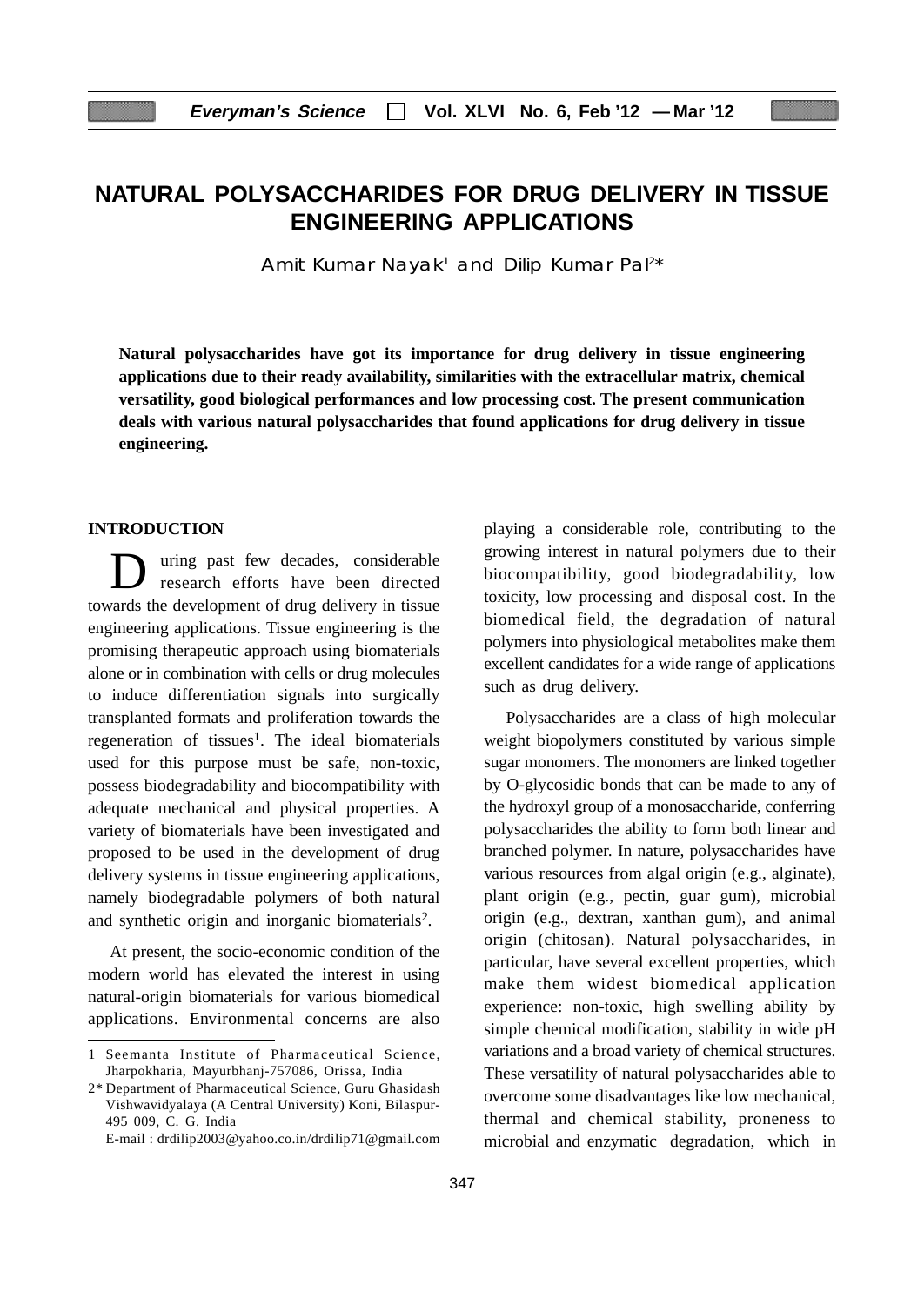some cases, can be considered as an advantage. In this communication, different natural polysaccharides, which are widely proposed as scaffold materials to use in for drug delivery in tissue engineering applications, will be overviewed.

## **VARIOUS NATURAL POLYSACCHARIDES USED FOR DRUG DELIVERY IN TISSUE ENGINEERING APPLICATIONS**

#### **CELLULOSE**

Cellulose is another naturally occurring polysaccharide produced by plants, as well as by microorganisms. It is the  $\beta$  (1  $\rightarrow$  4) polymer of anhydroglucose (Fig. 1). In nature, it is the primary structural component of plant cell walls. The ease in which it can be converted to various derivatives makes it a smart raw material for biomedical applications. Cellulose is poorly biodegradable *in vivo,* but it can be made hydrolysable by changing its higher order structure3. Several investigations have done on the use of cellulose for bone and cartilage tissue regenerations4. The incorporation of various bioactive molecules like antibiotics, growth factors, proteins etc., into this material can display desirable enhancement of various tissue regenerations.



**Fig. 1 : Structure of cellulose**

To fabricate improved cellulose-based scaffolds for tissue engineering, several modifications have been done to produce cellulose derivatives like cellulose phosphate (CP), cellulose sulphate (CS) etc. The applicability of CP as a biomaterial for orthopaedic applications was investigated to improve osseointegration of cellulose. Due to its capability of binding with various growth factors, CP can be used as a promising alternative

biomaterial able to promoting an adequate tissue regeneration. The *in vitro* studies showed that the regenerated cellulose promotes bone cell attachment and proliferation. On the other hand, CP has shown an opposite performance by inducing formation of calcium phosphate layer in simulated physiological conditions, but behaving as a poor substrate for bone cells attachment and proliferation<sup>5</sup>. Cellulose sponge has been evaluated in rats femur for its permissibility in bone regeneration field and it was found to need more time to regenerate new bone tissues than the control. Pulkkinen *et. al.* have developed this and Cellulose viscous sponges have also been proposed as connective tissue regeneration matrices<sup>4</sup>.

#### **ALGINATES**

Alginates are the most studied naturally occurring polysaccharide and are found as structural components of brown marine algae. These include *Laminaria hyperborean, Ascophullum nodosum* and *Macrocystis pyrifera.* Alginate, the monovalent form of alginic acid, belong to a family of linear copolymers composed of β-D-mannuronic acid monomers (M–block), regions of  $\infty$  - L- guluronic acid residues (G–block), and regions of interspersed M and G units (Fig. 2).



**Fig. 2 : Structure of alginic acid**

Alginates undergoes ionotropic gelation in aqueous solution in the presence of divalent cations such as  $Ca^{2+}$ ,  $Mg^{2+}$ , Sr<sup>+</sup>, Br<sup>2+</sup>, etc. The crosslinking process can be carried out under mild conditions at normal room temperature excluding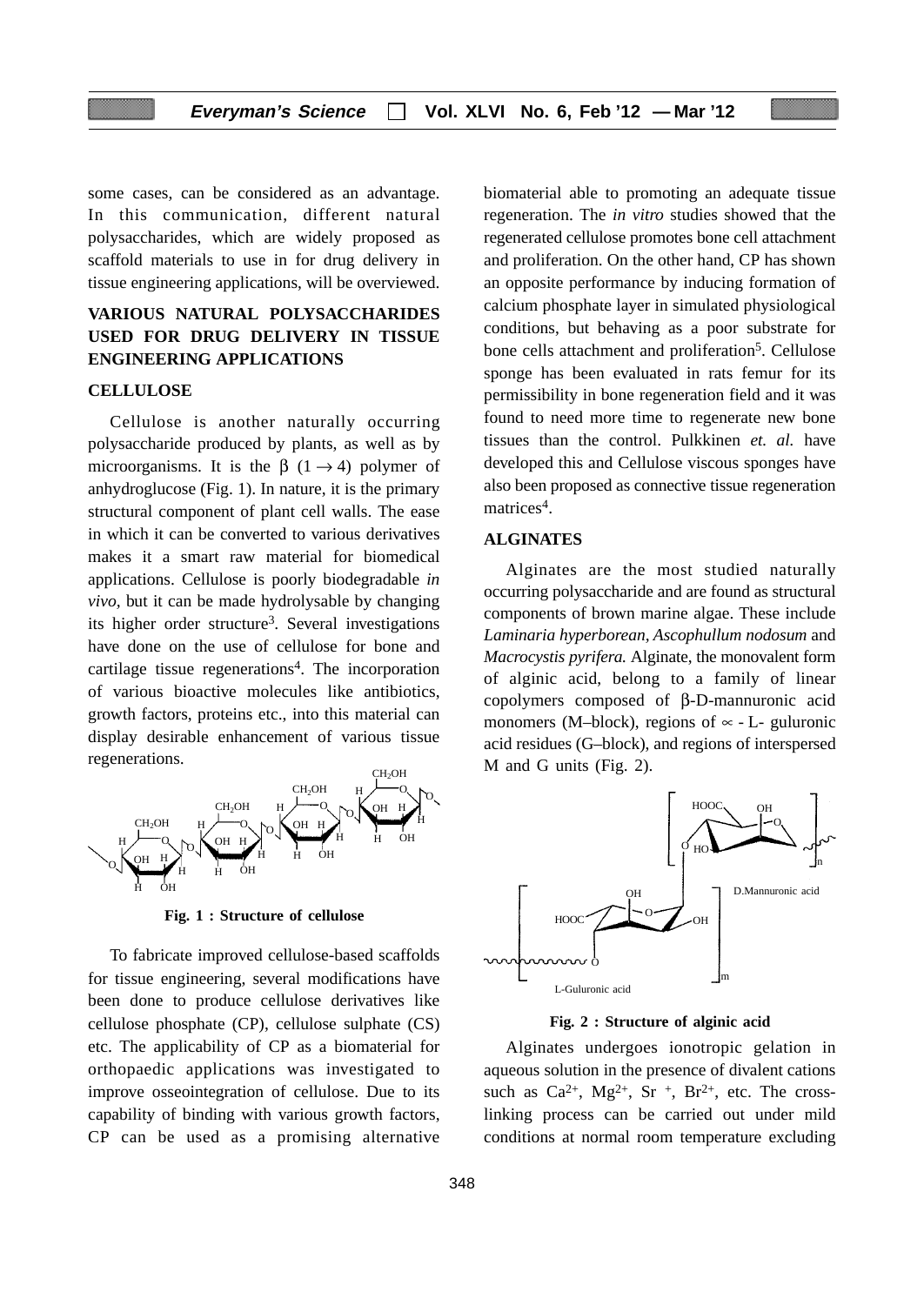any use of organic solvents and in this way hydrogels of different shapes can be prepared. Several therapeutic agents including antibiotics, enzymes, growth factors, and DNA have already been successfully incorporated in alginate hydrogels<sup>6</sup>. Moreover, alginate-based hydrogels have been extensively studied for bone and cartilage tissue engineering applications as scaffolds and vehicles for biologically active molecules<sup>7</sup>. When tricalcium phosphate (TCP) is used to promote gelation, it additionally promotes osteoconduction that can facilitate cell-attachment<sup>7</sup>. The enhanced adhesion of osteoblast-like cells to calcium phosphate-alginate microspheres of different compositions loaded with the recombinant enzyme, glucocerebrocidase (OCR) in comparison with their polymeric counterparts have been investigated.8

## **CHITIN AND CHITOSAN**

Chitin is the prime structural component of exoskeletons of invertebrates, such as crustaceans, cuticles of insects and cell walls of most fungi and algae. It is a homopolymer of  $\beta$  (1  $\rightarrow$  4)-linked N-acetyl-D-glucosamine residue (Fig. 3)*.* Chitin is almost solely used as a raw material for the production of chitosan. Chitin can be converted into soluble derivatives of carboxymethyl chitin, chitosan and glycochitin. Chitosan, the fully or partially deacetylated form of chitin, due to its properties has attracted much attention in tissue engineering and drug delivery fields with a wide variety of applications ranging from bone, skin, cartilages etc. It has been proved to be biologically renewable, biodegradable, biocompatible, non-toxic and non-antigenic.



**Fig. 3 : Structure of chitin (a) and chitosan (b)**

Porous chitosan matrix may be suggested as a potential candidates for bone regeneration due its proper biological and physical properties. The biological activity of chitosan for bone generation has already been reported<sup>9</sup>. Incorporation of active molecules such as growth factors has been used as a strategy to induce improved bone tissue regeneration rapidly.

In cartilage tissue engineering, use of chitosan is highly beneficial due to having structural similarity with glycosaminoglycans, which is found in extracellular matrices as in native articular cartilage and is very important in playing a key role in modulating chondrocytes morphology, differentiation and function<sup>2</sup>. Chitosan was found to enhance blood coagulation accelerating wound healing, thus it can act as an ideal wound dressing as it exhibits a positive charge, film forming capacity, mild gelation characteristics and strong tissue adhesive property. In a research, Okamoto *et. al.*, have found that chitosan was able to enhance the functions of inflammatory cells such as polymorph nuclear leukocytes, macrophages and fibrinoblast promoting granulation and organization.10 In addition, it has bacteriostatic and fungistatic properties, which are particularly important for wound management.

#### **STARCH**

Starch is the carbohydrate reserve in plants and usually isolated from corn, wheat, potato and rice. It is stored in choloroplasts of plant cells as insoluble granules composed of ∝-amylose (20-30 %) and amylopectin (70-80 %) (Fig. 4)*.*



**Fig. 4 : Structure of starch**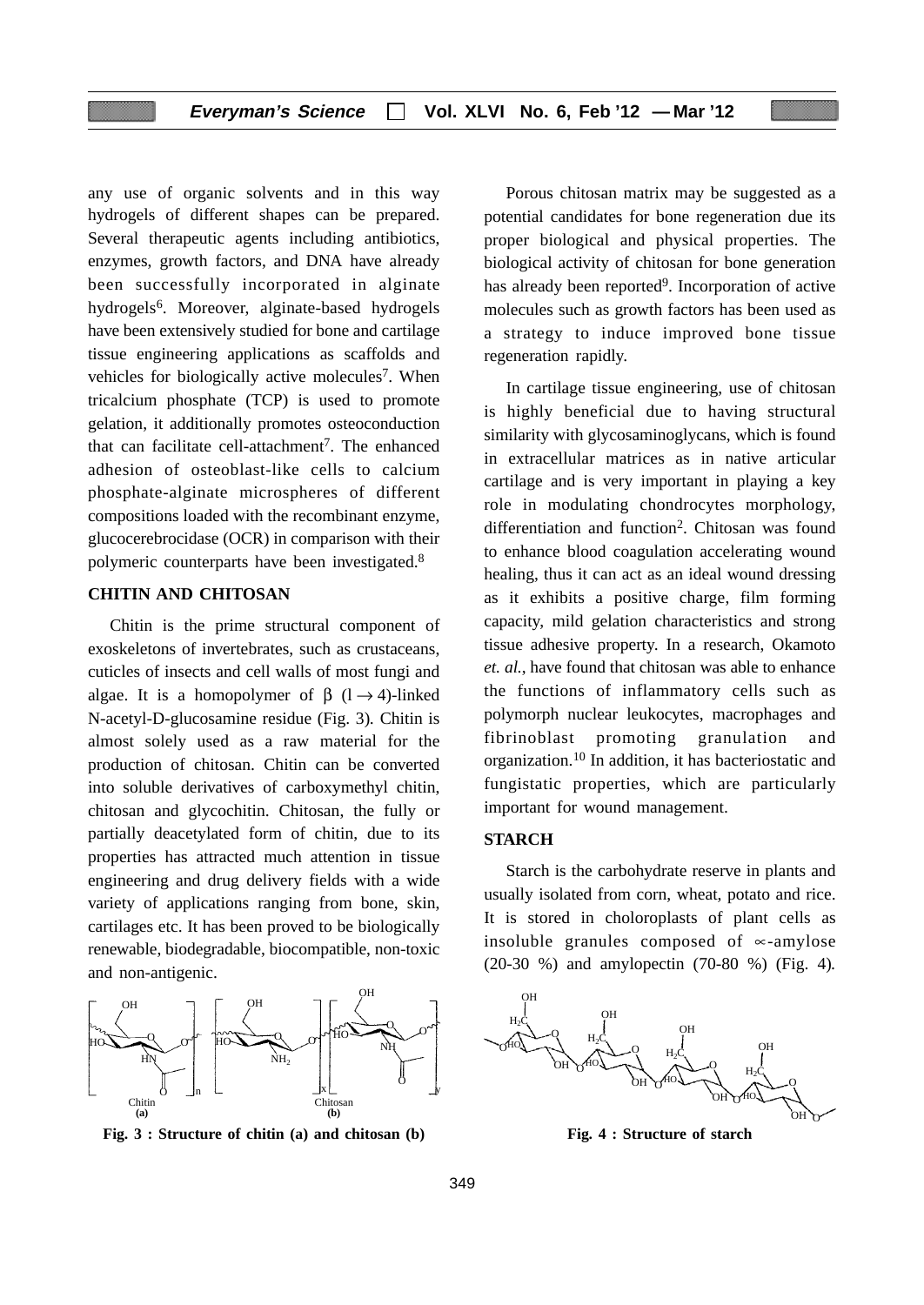Starch has been extensively used for biomedical drug delivery applications. Recently, scientists and researchers have focused on making various novel starch-based scaffolds for drug delivery and tissue engineering applications. Most of these materials have been shown to be biocompatible *in vitro*<sup>11</sup> and *in vivo*<sup>12</sup> performances.

## **HYALURONIC ACID**

Hyaluronic acid is most frequently referred to as hyaluronan due to the fact that it exists *in vivo* as a polyanion, not in the protonated acid form. Hyaluronan is a naturally occurring non-sulphated glycosaminoglycan and a major macromolecular component of the intercellular matrix in most connective tissues such as articular cartilage, vitreous of the human eye and synovial fluid (the fluid that lubricates joints). Hyaluronic acid is a linear polysaccharide that chemically composed of alternating disaccharide units of ∝-l, 4-D-glucuronic acid and (β-1, 3-N-acetyl-D-glucosamine, linked by β (1 → 3) bonds, (Fig. 5). The disaccharide units of hyaluronic acid are extended forming a rigid molecule, whose numerous repelling anionic groups bind cations and water molecules. Hyaluronic acid possesses several important properties that make it a candidate for wound dressing applications<sup>13</sup>. It has capacity to act as scavenger free radicals in wound sites, thereby modulating inflammation and can interact with a variety of biomolecules. In addition, it has



**Fig. 5 : Structure of hyaluronic acid**

bacteriostatic property. Hyaluronic acid can be recognized by receptors on a variety of cells associated with tissue repair. The use of hyaluronic acid for drug delivery in tissue engineering applications has been focused on articular cartilage, bone and osteochondral applications<sup>2</sup>.

#### **DEXTRAN**

Dextran is a high molecular weight polymers of D-glucose. It is produced by different bacterial strains from sucrose via the action of enzyme dextran sucrase. Dextran is a branched bacterial polysaccharide consisting of  $\approx$  (1  $\rightarrow$  6)-linked D-glucose residues with some degree of branching via  $\approx$  (1  $\rightarrow$  3)-linkages. The biodegradability and biocompatibility of dextran make it suitable for wide range of biomedical applications. It is used in drug delivery and has been shown to be a bone healing promoter and also has capacity of dermal and subcutaneous augmentation.

#### **GELLAN GUM**

Gellan gum is a high molecular weight bacterial exopolysaccharide produced by *Pseudomonas elodea.* It is a linear anionic heteropolysaccharide composed of the tetrasaccharide  $(1 \rightarrow 4)$ -Lrhamnose  $\propto (1 \rightarrow 3)$ -D-glucose- $\beta$   $(1 \rightarrow 4)$ -Dglucuronic acid -β (1  $\rightarrow$  4)- D-glucose as a repeating unit. Gellan gum has been studied both as adjuvant and as vehicle for drug delivery systems $^{14}$ . Suri and Banerjee<sup>25</sup> has first explained its use in tissue engineering applications, where it is used a gellan gum gel as a substitute of the vitreous of the eye, and its properties were comparable to the commonly used material (silicone).

Some relevant applications of natural polysaccharide-based matrices/scaffolds for drug delivery in different tissue engineering fields have been summarized in Table 1.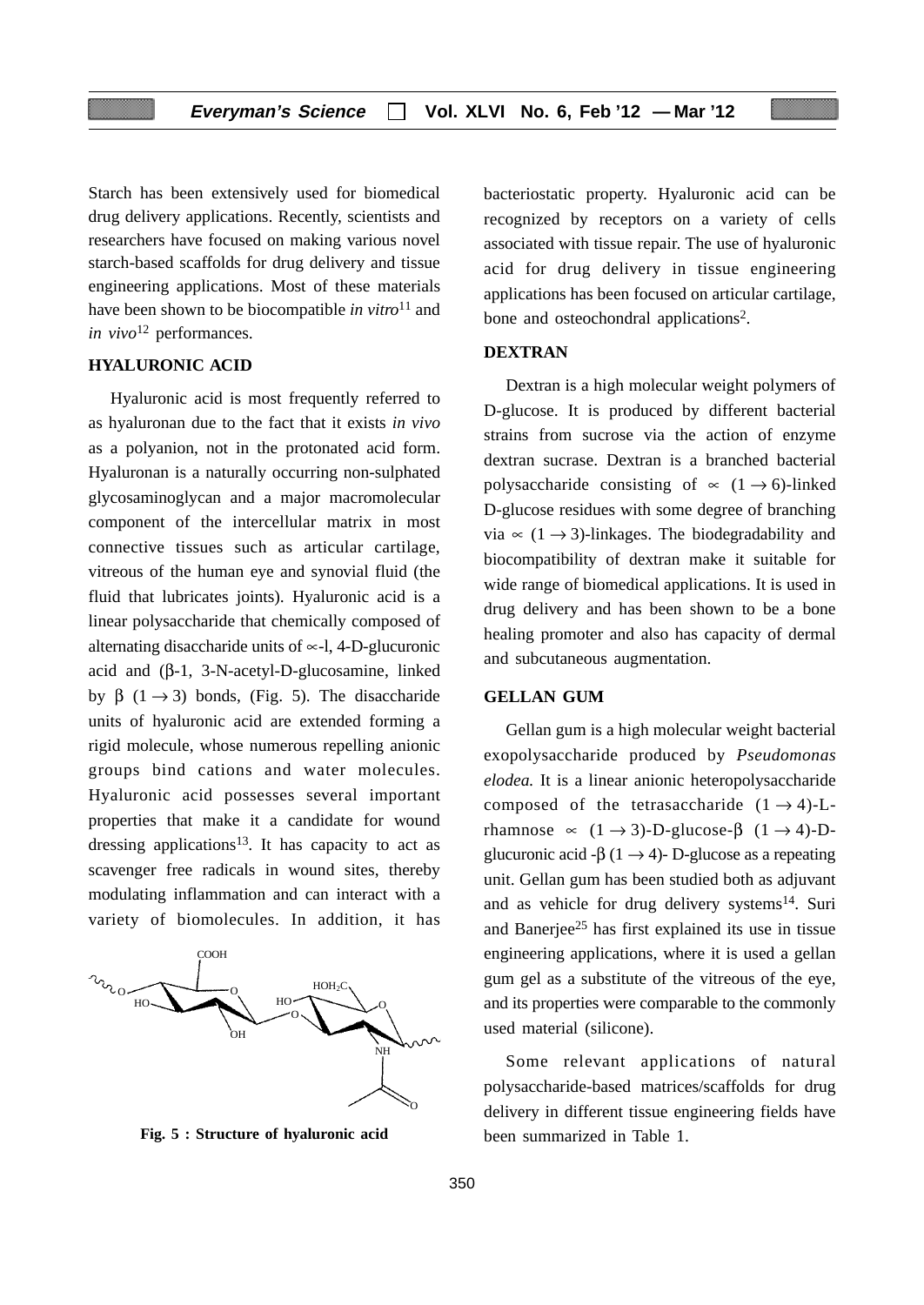| Natural polysaccharide-based matrices for drug delivery in various tissue engineering field <sup>3</sup> . |                           |                                           |                                                 |  |  |
|------------------------------------------------------------------------------------------------------------|---------------------------|-------------------------------------------|-------------------------------------------------|--|--|
| Natural polysaccharide<br>based matrices                                                                   | <b>Drugs</b>              | <b>Animal</b><br>model                    | <b>Tissue engineering model</b><br>applications |  |  |
| Starch-based microparticles                                                                                | <b>NSAIDs</b>             |                                           | Bone                                            |  |  |
| Starch-based microparticles                                                                                | Corticosteroids           |                                           | Bone                                            |  |  |
| Alginate beads                                                                                             | $TGF-\beta$               | Rabbit knee<br>Osteochondral defects      | Cartilage                                       |  |  |
| Alginate beads                                                                                             | <b>BDNF</b>               | Rat sciatic nerve                         | Peripheral nerve<br>regeneration                |  |  |
| Alginate beads                                                                                             | bFGF, VEGF,<br><b>EFG</b> | Rat myocardial<br>infarction              | Vascularization                                 |  |  |
| Alginate hydrogel                                                                                          | bFGF, VEGF                | Nude mice<br>subcutaneous<br>implantation | Vascularization                                 |  |  |

Chitosan hydrogel FGF-2 Rabbit myocardial Vascularization

Chitosan hydrogel EGF Rat burn wounds Skin Chitosan hydrogel FGF-2 Mice full-thickness Skin

Chitosan granules in a  $\qquad$  PGDF Rat femur defect Bone

Hyaluronic acid gel bFGF Nude mice Vascularization

Hyaluronan-alginate scaffold bFGF  $\vert$   $\vert$   $\vert$   $\vert$   $\vert$   $\vert$  Not defined Carboxymethyl-Dextran Lysozyme — Not defined

Dextran beads https://www.marchive.org/class III and Bone

Dextran/gelatin hydrogel  $\overline{1}$  IGF-I Periodontal defect Periodontal tissue

Gellan gum (Gelrite\*R) | Antibiotic | Rabbit bacterial | Ophthalmology

(in Ca-P porous scaffolds) furcation defect

TCP/chitosan hydrogel

hydrogel membranes

microspheres

Infarction

skin incision

subcutaneous implantation

conjunctivitis

| Table: 1 |                                                                                                            |  |  |  |  |  |  |  |
|----------|------------------------------------------------------------------------------------------------------------|--|--|--|--|--|--|--|
|          | Natural polysaccharide-based matrices for drug delivery in various tissue engineering field <sup>3</sup> . |  |  |  |  |  |  |  |

| Abbreviations: NSAIDs: Non-Steroidal Anti-Inflammatory Drugs; PDGF-BB: Recombinant Human Platelet-  |
|-----------------------------------------------------------------------------------------------------|
| Derived Growth Factor-BB; TGF-β: Transforming Growth Factor-β; BDNF: Brain-Derived Neutrophic       |
| Factor; bFGF: Basic Fibrinoblast Growth Factor; VEGF: Vascular Endothelial Growth Factor; EFG:      |
| Epidermal Growth Factor; FGF-2: Fibrinoblast Growth Factor-2; PGDF: Platelet-Derived Growth Factor; |
| rhBMP-2: Recombinant Human Bone Morphogenetic Protein-2; IGF-I: Insulin Growth Factor-I.            |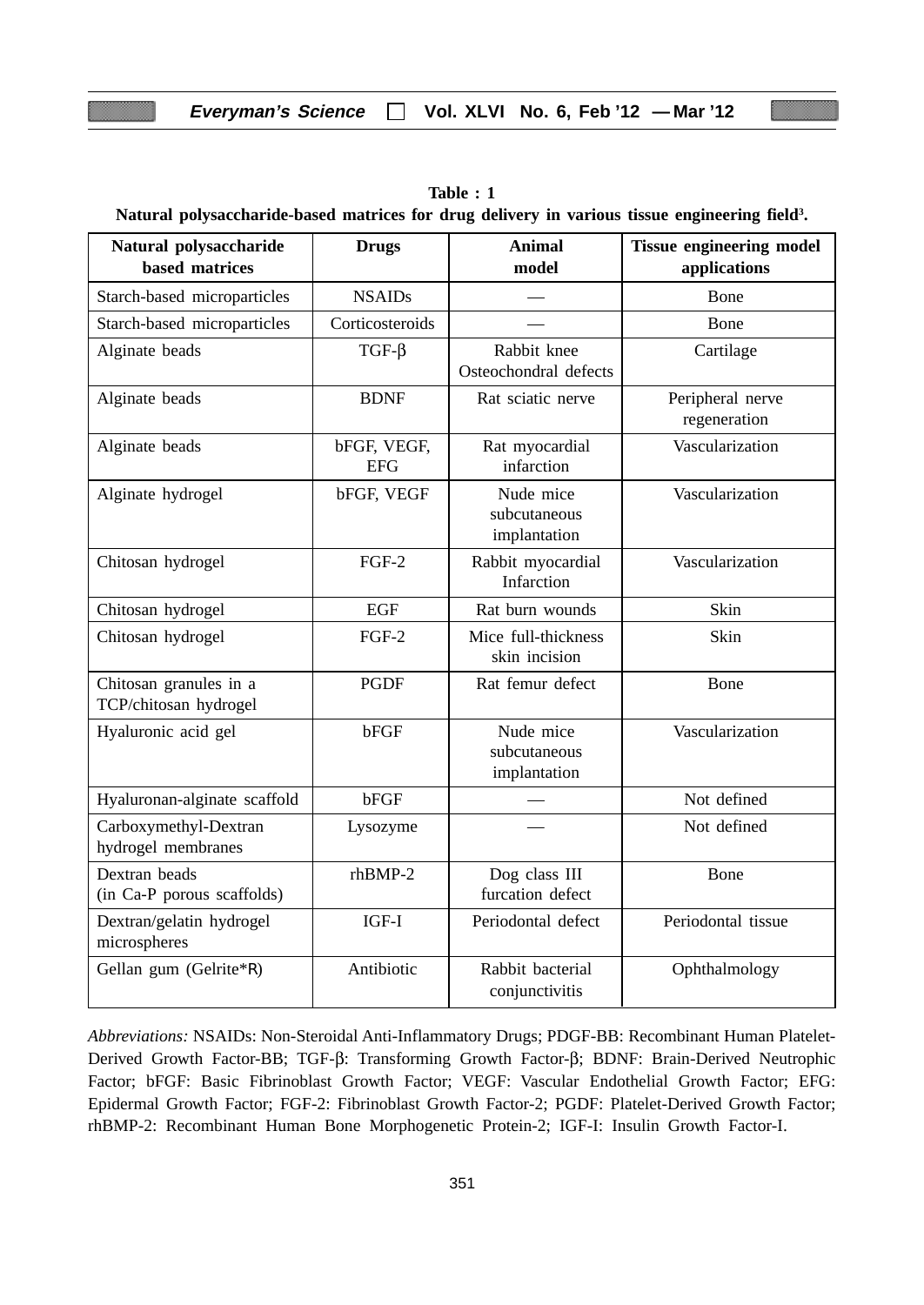#### **CONCLUSION**

Natural polysaccharides have received a considerable interest and importance in drug delivery and tissue engineering applications. Many attempts have been made to produce various smart systems using various natural polysaccharides and drug molecules like antibiotics, proteins, growth factors, etc in tissue engineering application. Although, natural polysaccharides present some limitations such as difficulties in controlling the variability from batch to batch, mechanical properties or limited processability; still their degradability, biocompatibility, similarity with extracellular matrices, low cost and availability makes them attractive candidates for various biomedical applications, in aspects of tissue engineering applications as described above.

#### **REFERENCES**

- 1. W.M. Saltzman and W.L. Olbricht, *Nat Rev Drug Discov,* **1***,* 177-186, 2002.
- 2. P. B. Malafaya, G.A. Silva and R.L. Reis, *Adv Drug Deliv Rev,* **59**, 207-233, 2007.
- 3. E. Entcheva, H. Bien, L. H. Yin, C. Y. Chung, M. Farrell and Y. Kostov, *Biomaterials* **25**, 5753-5762, 2004.
- 4. H. Pulkkinen, V. Tiitu, E. Lammentausta, E.R. Hammalanen, I. Kiviranta and M. J. Lammi, *Biomed Mater Eng,* **16**, S29-S35, 2006.
- 5. J. C. Fricain, P.L. Granja, M.A. Barbosa, B. De Jeso, N. Barthe and C. Baquey, *Biomaterials,* **23**, 971-980,2002.
- 6. O. Smidsrod and K.I. Draget, *Carbohydr Eur,* **14**, 6-13, 1996.
- 7. V. Luginbuehl, E. Wenk, A. Koch, B. Gander, H. P. Merkle and L. Meinel L, *Pharm Res,* **22**, 940-950, 2005.
- 8. C. C. Barrias, C. C. Ribeiro, M. C. Sa Miranda and M. A. Barbosa, *Key Eng Mater,* **284-286**, 689-90, 2005.
- 9. A. Di Martino, M. Sittinger and M.V. Risbud, *Biomaterials,* **26**, 5983-5990, 2005.
- 10. Y. Okamoto, R. Yano, K. Miyatake, I. Tomohiro, Y. Shigemasa, S. Minami, *Carbohydr Polym,* **53**, 337-342, 2003.
- 11. A. P. Marques, R. L. Reis and J. A. Hunt, *Biomaterials,* **23**, 1471-1478, 2002.
- 12. A. J. Salgado, O.P. Coutinho, R. L. Reis and J. E. Davis, *JBiomater Mater Res,* **80A**, 983- 989, 2007.
- 13. L. S. Nair and C. T. Laurencin, *Adv Biochem Eng/Biotechnol,* **102**, 47-90, 2006.
- 14. U. O. Ike-Nor, S. I. Ofoefule and A. Chukwu, *J Drug Deliv Sci Technol,* **16**, 397-401, 2006.
- 15. S. Suri and R. Banerjee, *J Biomed Mater Res,* **79A**, 650-664, 2006.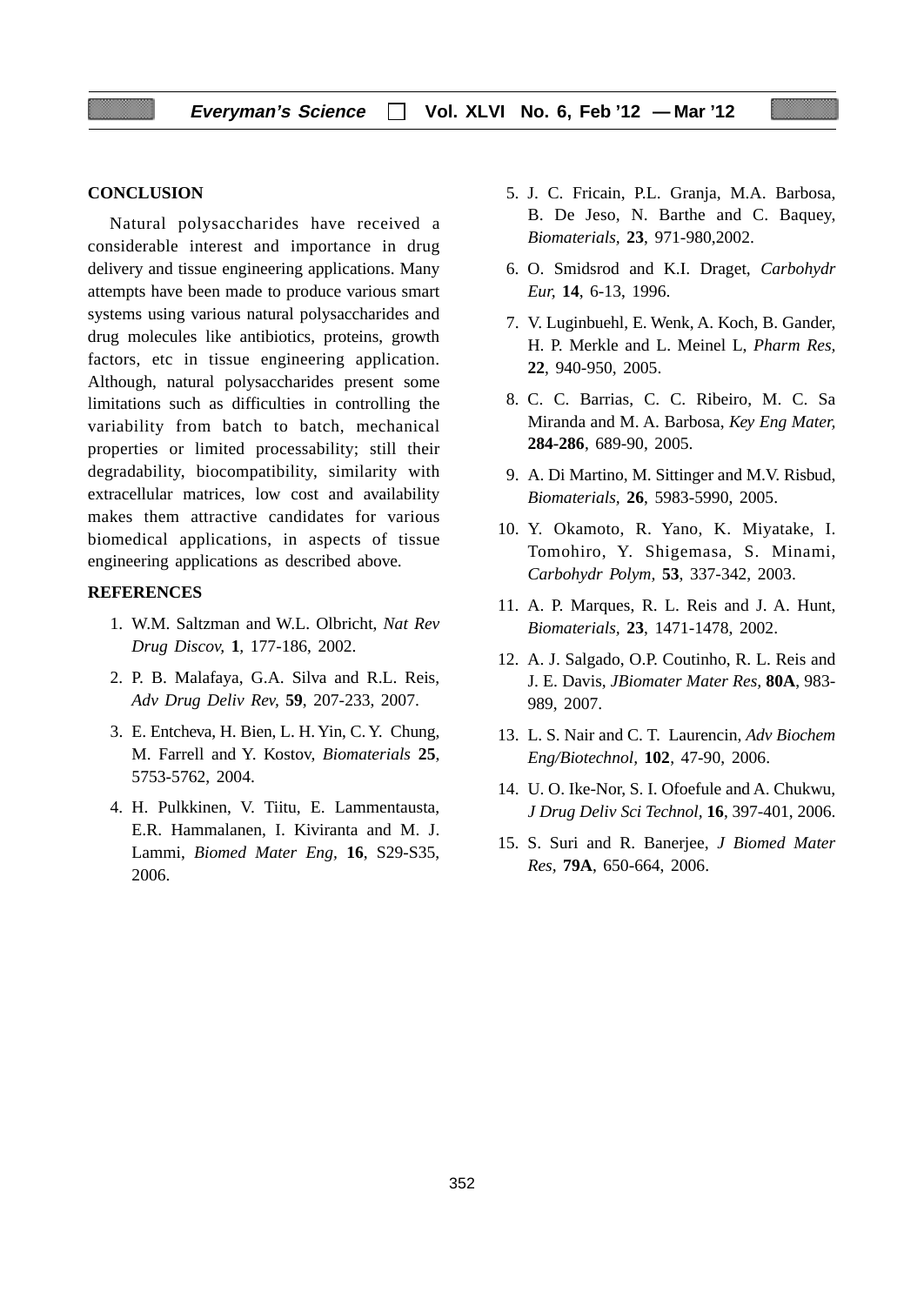# **99TH INDIAN SCIENCE CONGRESS MAJOR RECOMMENDATIONS**

Overall impression of all the participants and public was that the 99<sup>th</sup> congress was a grand success with respect to the scientific deliberations as well as logistic arrangements.

A major highlight of the  $99<sup>th</sup>$  ISC was addressing important issues highly relevant for India, not dealt with in the earlier sessions of science congresses such as "Maternal and Child Health Care – Nutrition Security, Health Care without Borders – The Telemedicine Way, NBC Technologies for Armed Forces and Civilians, Green Building Technologies, Rural livelihood and Livestock Management, Assistive Technologies for the Differently abled" to mention a few. Panel discussions held on equally important issues evinced keen interest amongst delegates as well as the general public.

Some of the ideas generated and recommendations made during the 99<sup>th</sup> ISC were as follows :

## **1.1 RECOMMENDATIONS FROM THE ADDRESS OF HON'BLE PRIME MINISTER OF INDIA, DR MANMOHAN SINGH**

- There is a need to strengthen the supply chain of the science sector. There is a need to motivate talented youth to pursue education and career in science.
- Must ensure a major increase in investment in R & D including by industry and strategic sectors. There is a need to incentivize private R & D investment under Indian Conditions. The public sector undertakings especially in the energy sector should play a major role in this expansion.
- Must achieve greater alignment of the Science and Technology sector with the inclusive development needs of the nation.
- There is a need to expand the basic science infrastructure.
- Greater research collaboration among universities and national laboratories must be encouraged.
- International collaboration needs to be expanded.
- There is a need to make scientific output more relevant to the basic needs of our society. Research should be directed towards providing 'frugal' solutions to our problems of providing food, energy and water security.
- Must ensure creation of a new innovation ecosystem. The knowledge generated by research should be used productively for social benefit through innovation.
- It is necessary to explore and rejuvenate traditional knowledge systems found all over the country such as agriculture, architecture, handicrafts and textiles.
- Public private partnerships must increase.
- Gender budget audits should be practiced and steps must be taken to promote participation of women in science.

## **1.2 RECOMMENDATIONS FROM THE ADDRESS OF HON'BLE MINISTER OF SCIENCE AND TECHNOLOGY AND EARTH SCIENCES, SRI VILASRAO DESHMUKH**

- There is need to look at alternate models of innovation to address the societal issues like health care.
- The science and Technology policy was enunciated in 2003. There is a need to frame a new and well enunciated science, Technology and Innovation policy.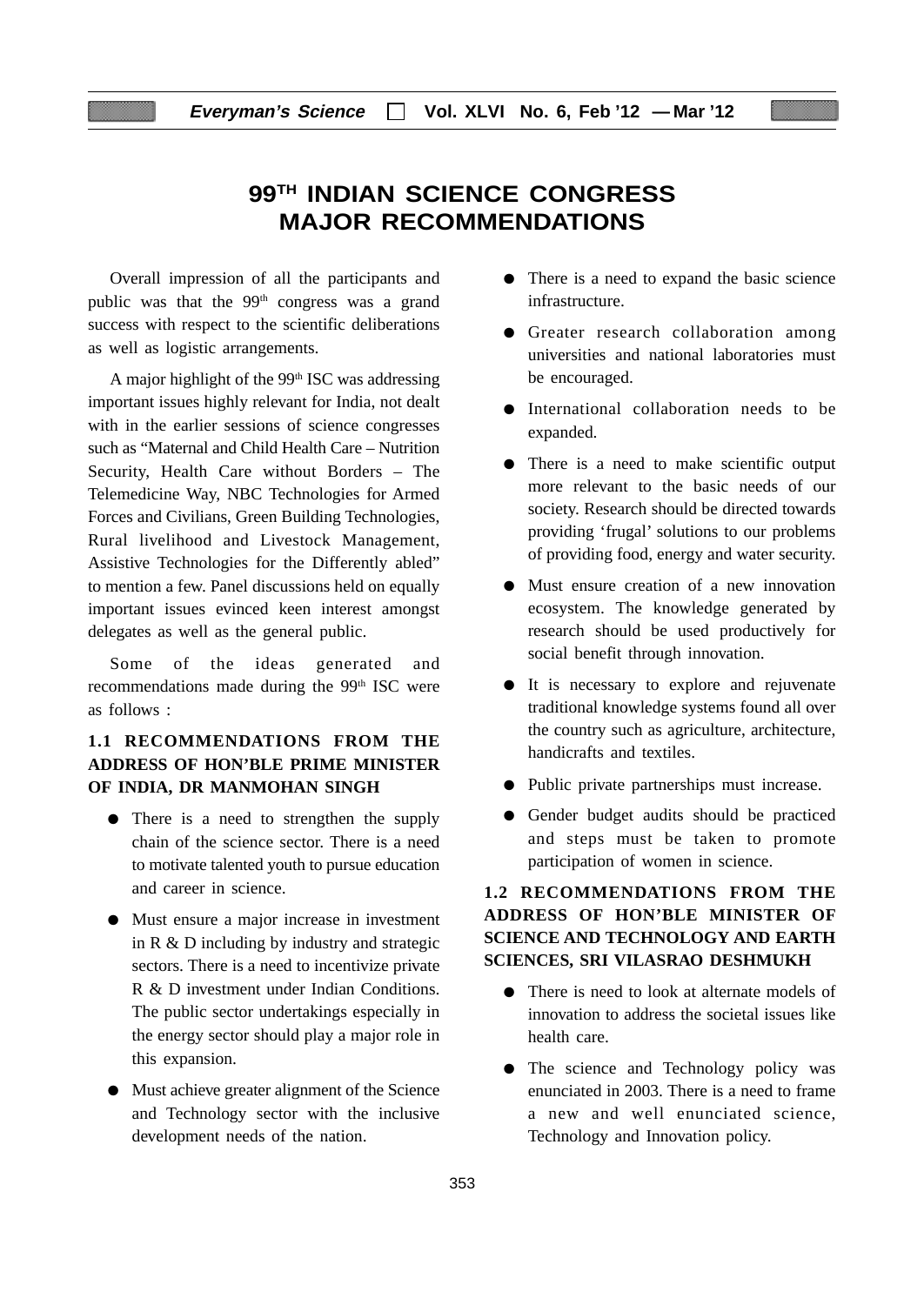- Both Innovation and gender equality on which poverty reduction and human development are dependent, require "out of the box" thinking and acting beyond existing predefined parameters and traditional interventions.
- Identify a well-defined pathway that connects innovation to empowerment of women.
- Use the pathway to assess powerful innovations that can change women's lives in technology use, social norm change and economic resilience.
- Identify the core levers that are essential for innovation to empower women and transform gender relations.

## **1.3. RECOMMENDATIONS FROM THE PRESIDENTIAL ADDRESS OF PROF. GEETHA BALI ON THE FOCAL THEME "SCIENCE AND TECHNOLOGY FOR INCLUSIVE INNOVATION–ROLE OF WOMEN"**

- There is a need to integrate science with social sciences to achieve inclusive development.
- Promote innovation driven research to bridge the divide that exists in various forms.
- Design and effectively implement special skill training and educational programmes for honing agricultural skills in women who share most of the burden in agriculture.
- Involve women in the design, testing and use of agricultural technologies and innovations.
- Encourage development, manufacture, accessibility and affordability and adoption of drudgery reducing agricultural implements in order to enable women to engage themselves in farming independently.
- Take steps to transform agriculture as an entrepreneurship for women rather than labour.
- Support women in agriculture and women entrepreneurs through innovative policies.
- Redesign selection criteria to facilitate entry of women into premier institutions in the country.
- Extend Tele-education and virtual class room teaching throughout the country specially focusing on rural and remote areas to promote universal education taking the benefit of India's capabilities in IT and Space Technology.
- Establish Free ICT training centres in all villages for the benefit of rural schools and colleges, making ICT training compulsory in secondary and college education.
- Incorporate training in rehabilitation of the disabled, developing equipment and machinery for the disabled in the curriculum for professional courses that are training architects, urban planners, engineers, public health and medical personnel.
- Establish a number of women's only educational and technical training institutions to promote their active participation as administrators, trainers and trainees and enable adoption of special policies including incentives and positive discrimination to bridge gender divide.
- Improve linkage between technology development and technology application by strengthening the ties between basic research and business.
- Encourage and harness innovative capabilities of communities at the grass root level by establishing linkage between marginalized population and industries.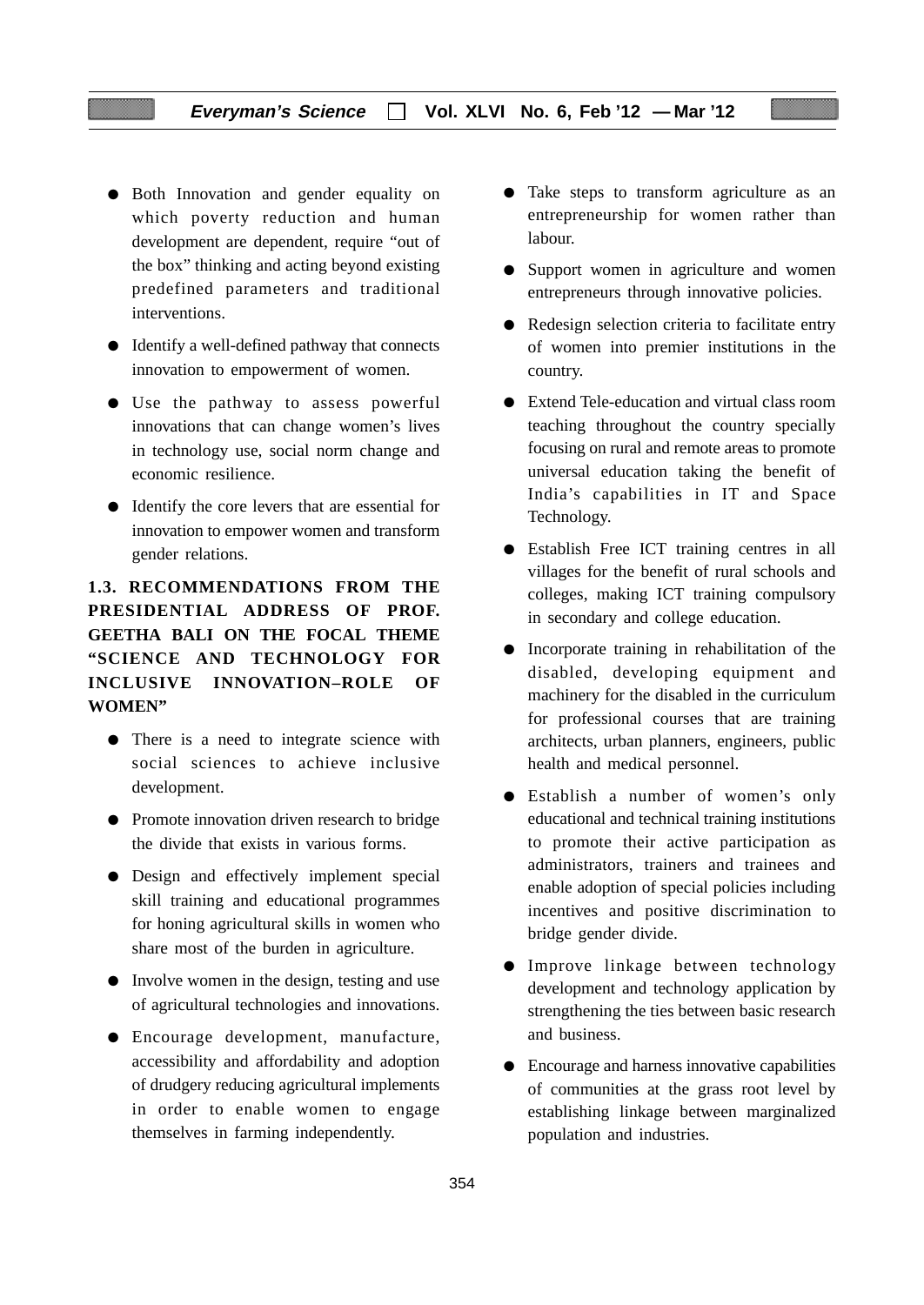- Convert traditional knowledge into value added products or technologies which are also likely to be more acceptable in order to achieve inclusive development.
- Liberally support research in energy producing and saving technologies with a focus on improving energy availability in rural areas.
- Encourage every R& D Institution, private or government, every educational institution and every organization in the country to design its own policy to achieve inclusive development.

## **1.4 RECOMMENDATIONS FROM SOME OF THE PUBLIC LECTURES**

- Year of Science should focus on traditional knowledge for health care and conservation and on transformational technologies.
- Encourage participatory research with local communities as primary stakeholders as well as partners in order to benefit from traditional knowledge.
- Encourage, provide support and incentives to local communities in various parts of the country which have been conserving indigenous knowledge at their own cost.
- India's science and technology programme must balance basic and applied research with innovation, commercialization and societal reach since the nation is witnessing rapid changes with its technology needs ranging from nuclear to rural.
- Encourage innovation in high-technology enterprises requiring strong Research and Development inputs and intensive academia industry interactions.
- Adopt policy to encourage early introduction of new advanced technologies.
- Enhance academia-industry interactions for industrial development and improve systems for technology delivery for rural development in order to achieve inclusive growth.
- Encourage the highest intellects to work on fundamental problems of their choice pursuing what can be called 'Directed Basic Research'.
- Utilize the National Knowledge Network effectively for linking country's knowledge institutions, promoting national and international collaboration for promoting research and innovation and strengthening our own initiatives.
- There is a need to look differently at our priorities in food and this is an opportune time to re-think about the food production and research methods system. Maintenance of the system can be carried out at the village level itself.
- Strengthen Information systems in rural areas such as Kisan Mobile Sandesh and Agropedia which can also create indirect employment.
- Promote consultancy services in the fields of education, research, training and dissemination of information in Agriculture, Agro-forestry, Animal husbandry, Fisheries, Home Science and allied sciences in order to focus on broader issues of rural development.
- Rejuvenate technology transfer programmes in rural areas.
- Facilitate participation of people in designing and implementing Science policy.
- Further strengthen the capabilities developed in India for drought accessing monitoring, which will be upgraded for drought proofing agriculture, improved productivity in dry land farming, bio-engineering measures for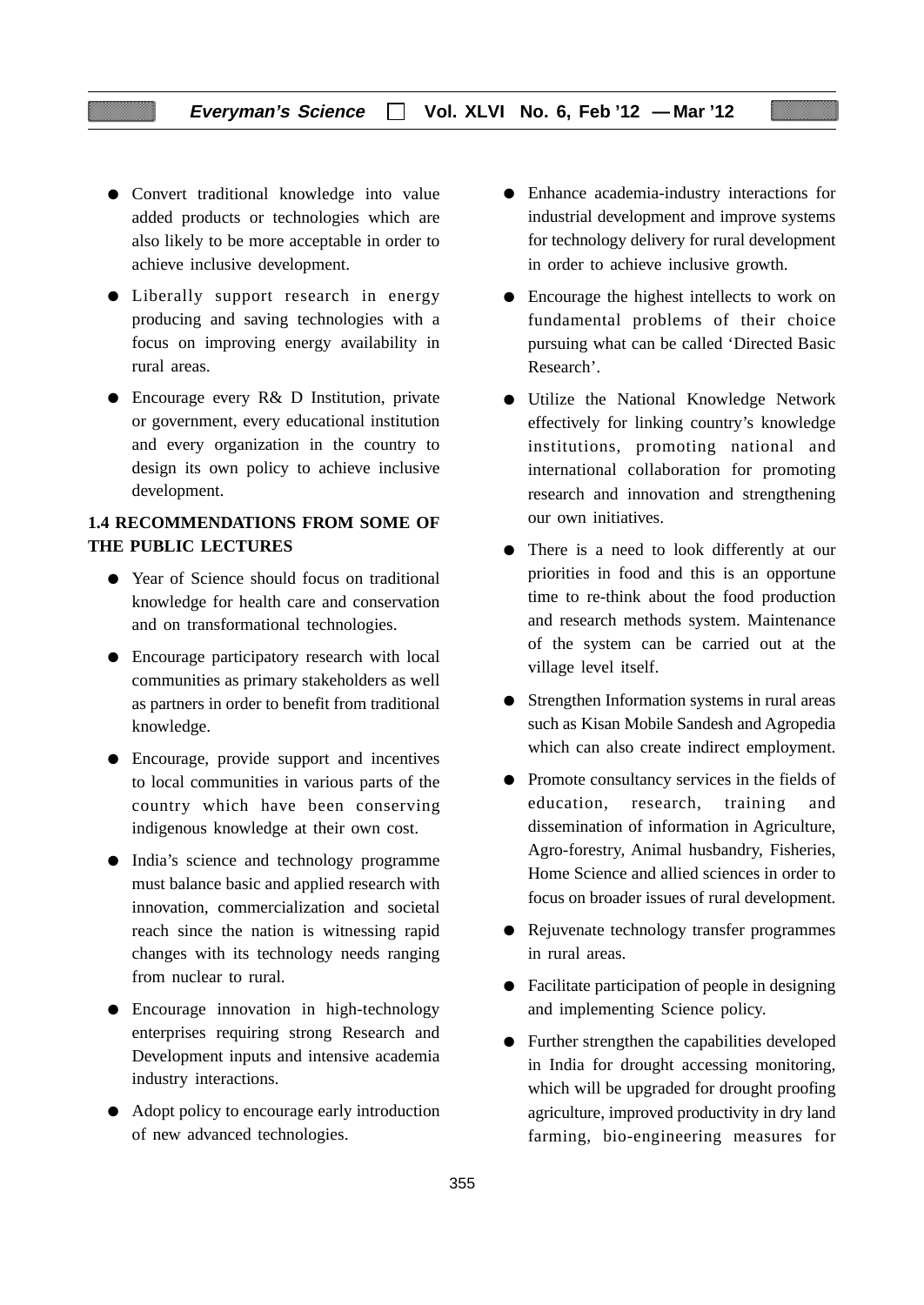soil-conservation, integrated nutrient management, integrated farming system and water budgeting to address the basic needs of people and to transform India into foodsecured nation.

- Land ownership should be vested with rural women who are actively involved in farming.
- Gender experts may be included in all the technical committees of the Government.
- Gender data base should be generated and documented at all levels.
- Enhance recruitment of Women Extension personnel/ Researchers.
- Provide better facilities/incentives to Rural Women field workers.
- Implement equal wages for men and women who are working in rural development programmes.
- Revise labour wages rules to take into consideration percent human capacity also rather than quantity of work carried alone while fixing wages.
- Establish Rural Women centres in State Agricultural Universities (SAUs) to undertake R&D activities.
- Strengthen budgetary support to Women studies.
- Assess farm technologies, progarmme, institutions and policies with gender perspective.
- Evaluate Gender role in different agroecological and production systems and its linkage with agricultural production.
- Develop women friendly drudgery reducing farm tools to strengthen women's participation in agriculture and allied activities.
- Identify income generating subsidiary enterprises for different agro-ecological regions.
- Adopt Women-centric IFS models for farms managed by women, integration of enterprises that can be taken care by women to ensure sustainable income.
- Establish Incubation and processing units for agricultural and allied sectors in villages particularly for rural women and Organize a number of women entrepreneurial programme at taluk level.
- Set up small production units at community level to Promote health based traditional foods with good shelf life. Establish small agro based enterprises complex utilizing locally available grains, fruits and vegetables and developing linkages with Khadi village industries, sales counter of State Government institutes, food bazaars etc.
- Promote research on topics addressing nutritional and health security to women, Impact of climate change on women in agriculture, occupational health hazards of farm women etc in order to design and adopt appropriate policies and mechanisms to face the challenges.
- Conduct extensive off-campus outreach programmes keeping in mind the convenient time of rural women, employing agricultural universities and  $R \& D$  institutions in the sector.
- Provide assistance for women agricultural graduates for setting up agri-clinics, agribusiness centres and food processing centres.
- Patronize and Institutionalize women farmer producers associations.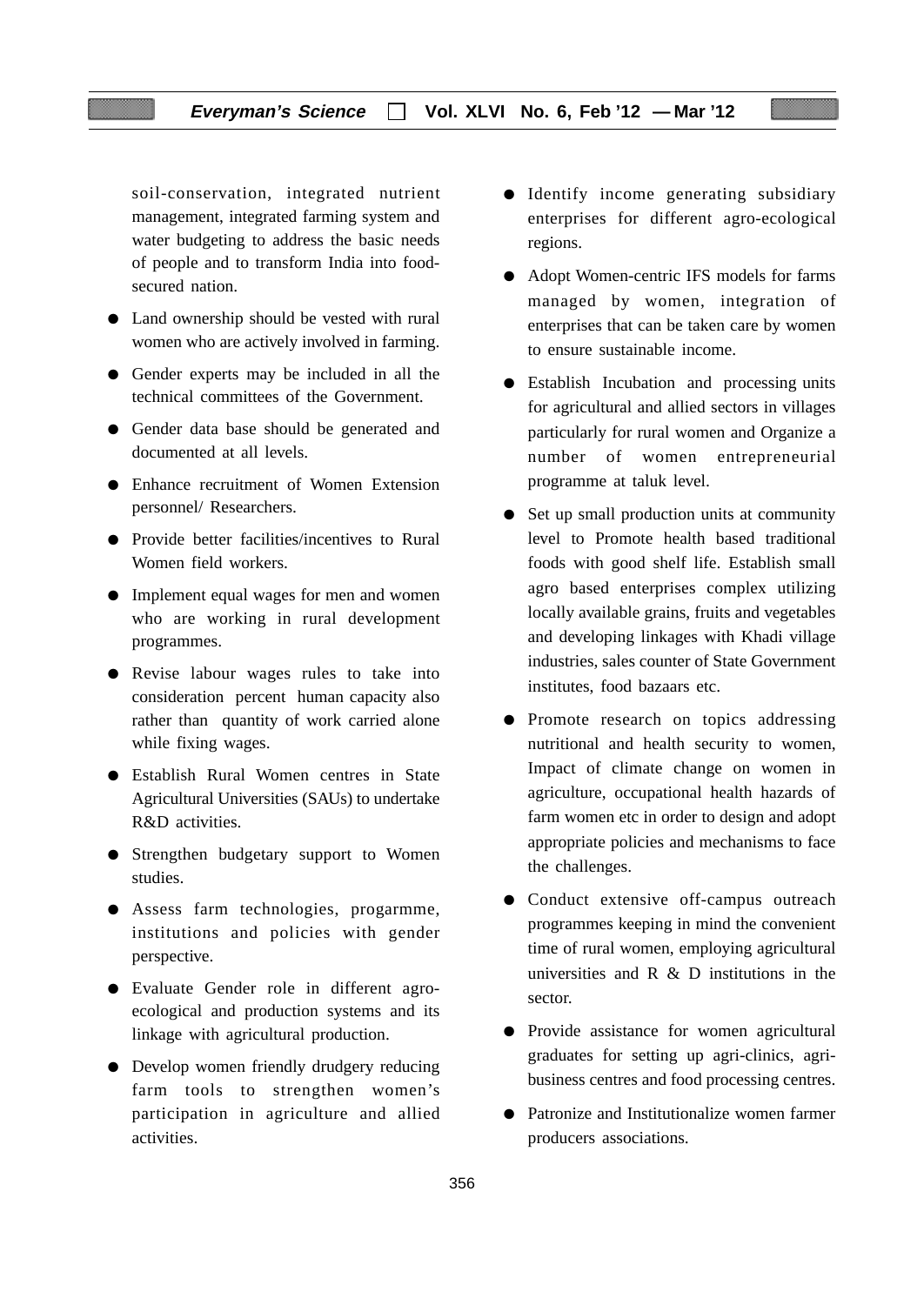• Strengthen Self Help Groups by providing technical training, marketing advices and opportunities.

## **1.5 RECOMMENDATIONS FROM WOMEN'S SCIENCE CONGRESS**

It was unanimously accepted that no society can claim to be a part of modern civilization unless it provides an enabling environment for empowering women and gives them equal opportunities. Hence, all efforts must be made for bridging the gender divide and facilitating participation of women in nation building and encouraging women to pursue science. A number of recommendations were generated in various sessions some of which are as follows :

- There should be more women-oriented programmes to encourage women to take up science as a career.
- There is a need to increase mid-career opportunities for women scientists who quit their jobs after marriage and provide selfemployment opportunities for women.
- Wide spread discrimination at basic education level and lack of opportunities for pursuing higher studies being major contributors for gender divide, appropriate policies must be adopted to ensure basic education for girls.
- Accessibility to and affordability of education including higher education must be promoted immediately by establishing dedicated institutions for females especially in rural areas and also in urban areas providing basic education, technical and professional training at subsidized cost.
- Education about health, nutrition, communicable diseases, personality

development and such topics especially significant for women must be part of training in all institutions dedicated for women.

- Empowerment and welfare of rural women must be achieved with integrated approach involving various departments of the Government.
- Industries, R & D institutions and private organizations must be encouraged to promote training and employment of women by suitable policies that provide government incentives.
- Empowerment of rural women should be aimed towards bridging rural-urban divide.
- A well defined positive discrimination for women in education and opportunities is necessary for reducing the wide gender divide that exists and to resist the increasing insecurity of women in modern times.
- Gender auditing must be made compulsory in all S & T institutions encompassing recruitment, promotion in addition to taking other gender enabling measures.
- Gender budgeting must be effectively implemented across the country.
- One of the members should be a trained Gender expert (not limited to women) in all selection committees.

## **1.6 RECOMMENDATIONS FROM PLENARY SESSIONS AND PANEL DISCUSSIONS**

- There is a need to integrate Science and Technology with Social Sciences.
- Social Scientists must be taken on board right from the beginning of science policy making in order to be able to address factors that inhibit success when implemented.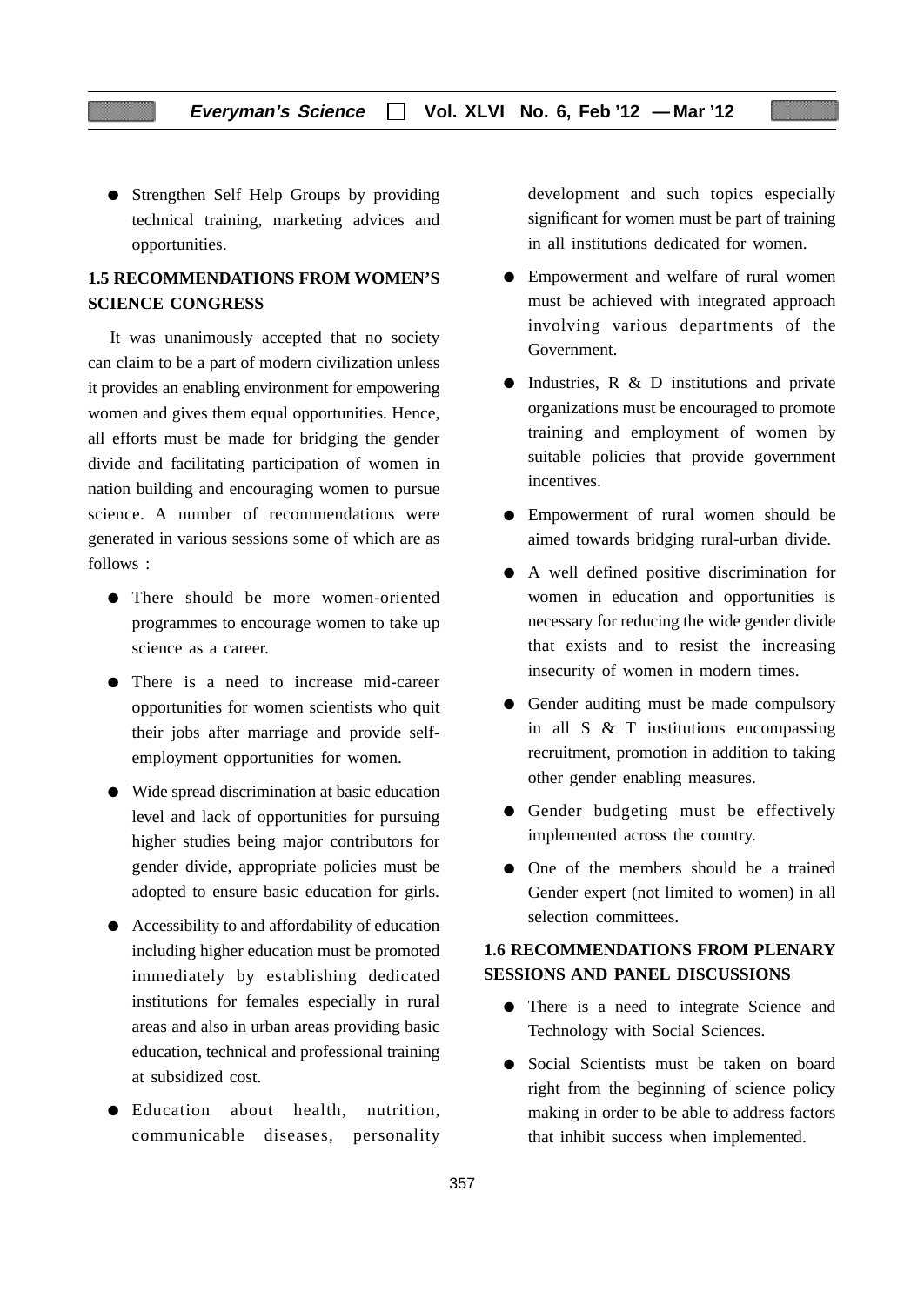- Match strategies of S & T for public social and strategic good and more gainful use of Public and Private Partnership for R & D.
- Create programs nurturing students to pursue science as carrier. Consolidate the gain achieved under INSPIRE program and such other programs implemented during the last five-year plan in this direction.
- Initiate grand challenge programs and launch Pan India missions to address national priorities in various developmental sectors through bottom-up approach, particularly in the areas of health, energy, water, food through a consortia of multi-institutional and multi-agency, cutting across public and private sectors.
- Build technology partnership with states through new models of technological solutions, design, development and delivery. Invigorate state S & T councils to contribute in this direction.
- Increase R& D expenditure to 2% of the GDP from the current level of 0.9%. Significantly increase corporate sector's R & D expenditure to at least 1% of GDP by encouragement of investment and engage corporate sector in  $R \& D$  through policies and profound approaches.
- Encourage large Indian Industries to establish their  $R \& D$  centers and support technologies to provide a mission means to leap frog to contribute to inclusive growth.
- Develop and deploy and integrate innovative technologies in strategic and non-strategic sectors for social good.
- Increase full time researchers and scientists by two times in both volume and quality to

pursue basic research, achieving an increase at least by a factor of three.

- Create a set of new inter-university and interinstitutional research centers with state of the art facilities to create a vibrant academic ambience in the universities and institutions.
- Bring in structural reforms in science sector for matching national aspirations through creating new appraisal and audit mechanisms and personal practices with best practices and seamless mobility of S & T personnel. Create graphical representations of institutions and support systems.
- Evolve effective implementation strategy along with the new policy, adopt good and, transparent mechanisms to enhance quality nation is looking for.
- Educate and involve public extensively in implementing policies in order to achieve transformation at grass root level.
- Synergize various technologies developed.
- Strengthen infrastructure in medical colleges to promote translation of technologies.
- Employ state systems to reach the developments in health sector to people with special focus on tribal and other marginalized communities.
- Science policy should be encompassing and overlapping with interdepartmental involvement since any issue has multiple facets of influence.
- Create Interdepartmental platforms to adopt holistic approach in addressing an issue.
- Install agri-incubators that could be made use of by young researchers who would turn into agriculturists rather than migrate to cities.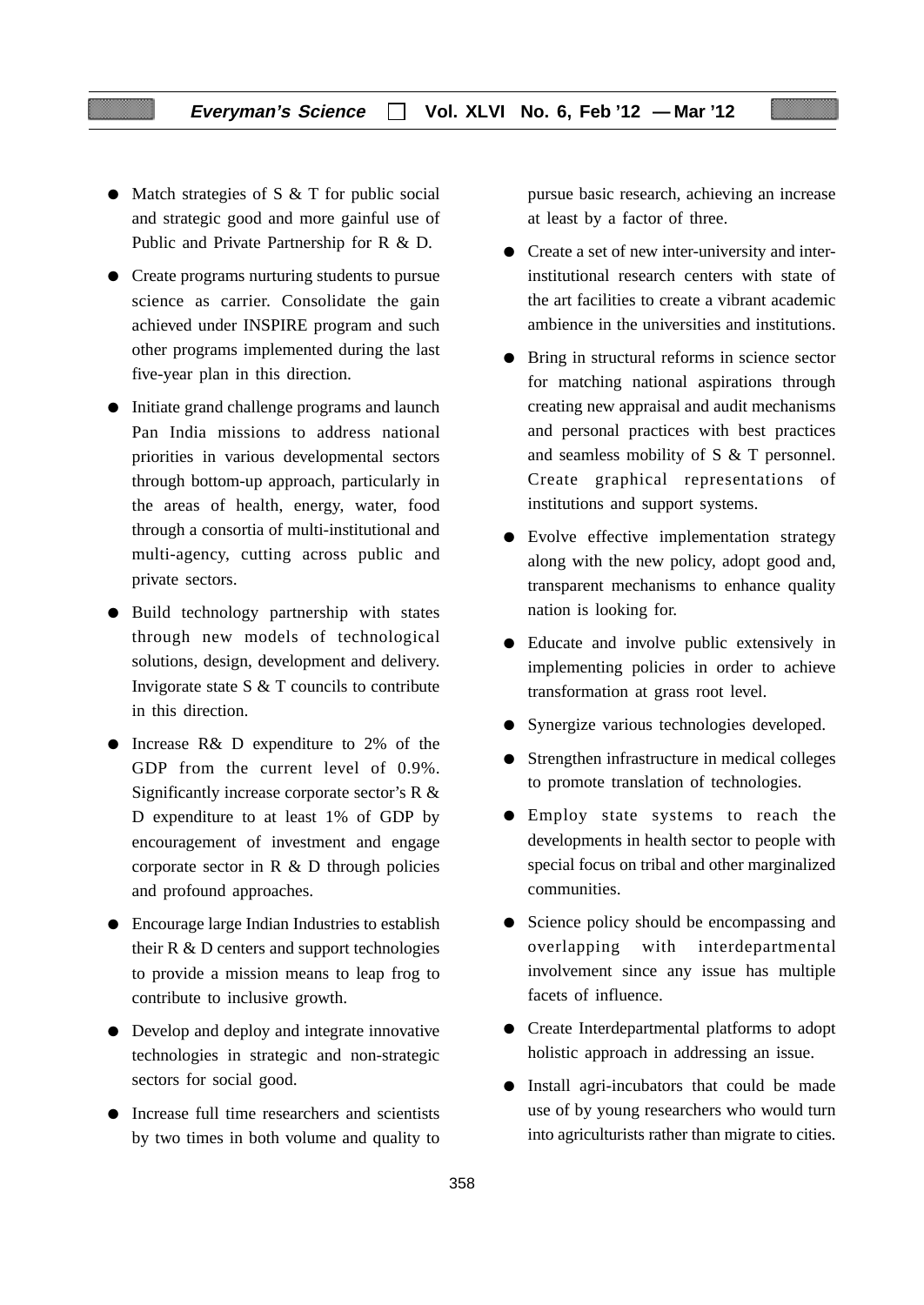- Youth to be kept in focus while making science policy.
- Initiate necessary steps to improve the currently existing governance procedures to facilitate implementation of new policies effectively.
- Established Institutes of policy making on the lines of IIT and IIM providing a platform for young scientists and social scientists as well as beurocrats to work collectively and undertake highly focused, sustained advanced research at the grass root level, examining important issues from various angles and from all perspectives and gaining expertise on region specific problems and environment – social, cultural and economical and monitoring them in space and time. The information so generated can be invaluable for policy makers at all levels in designing policies, developing strategies for implementation as well as monitoring and evaluating societal impact.
- Collate, analyse and use biodiversity information effectively.
- Employ 'e-science infrastructure' in the country for conservation and promotion of biodiversity.
- Carry out a "Biodiversity Foresight Analyses" in India to predict components of biodiversities that must be preserved while recognizing the inevitable demands of technological development.
- Identify, incubate, adopt technologies relevant to biodiversity, focussing on issues of access to resource and benefit sharing.
- Involve local communities closely in activities related to eco-development and eco-tourism.
- Involve coastal communities in conservation and sustainable management of coastal biodiversity.
- Provide special protection and management of sacred groves and explore the possibility of declaring such sacred groves as Biodiversity Heritage Sites under the Act.
- Evolve appropriate policies to link local action to national and global policy making in securing coastal and marine biodiversity for development purposes and adopt society based approaches.
- Encourage participation of women in conservation of biodiversity since women play a vital role in preserving and protecting which is a part of biodiversity conservation.
- Strategic resource mobilization for promoting biodiversity activities integrating women's participation.
- Teaching and training in rural areas must focus on achieving socio-economic development of the rural population by adopting the following objectives :
	- (a) Gainful employment
	- (b) Individual emancipation
	- (c) Socio-cultural well being
	- (d) Environment protection
	- (e) Biodiversity conservation
- Right to Education should focus on rural areas.
- Establish common schools admitting everyone in the neighbourhood.
- Invest liberally in creating necessary infrastructure for teaching science in rural educational institutions.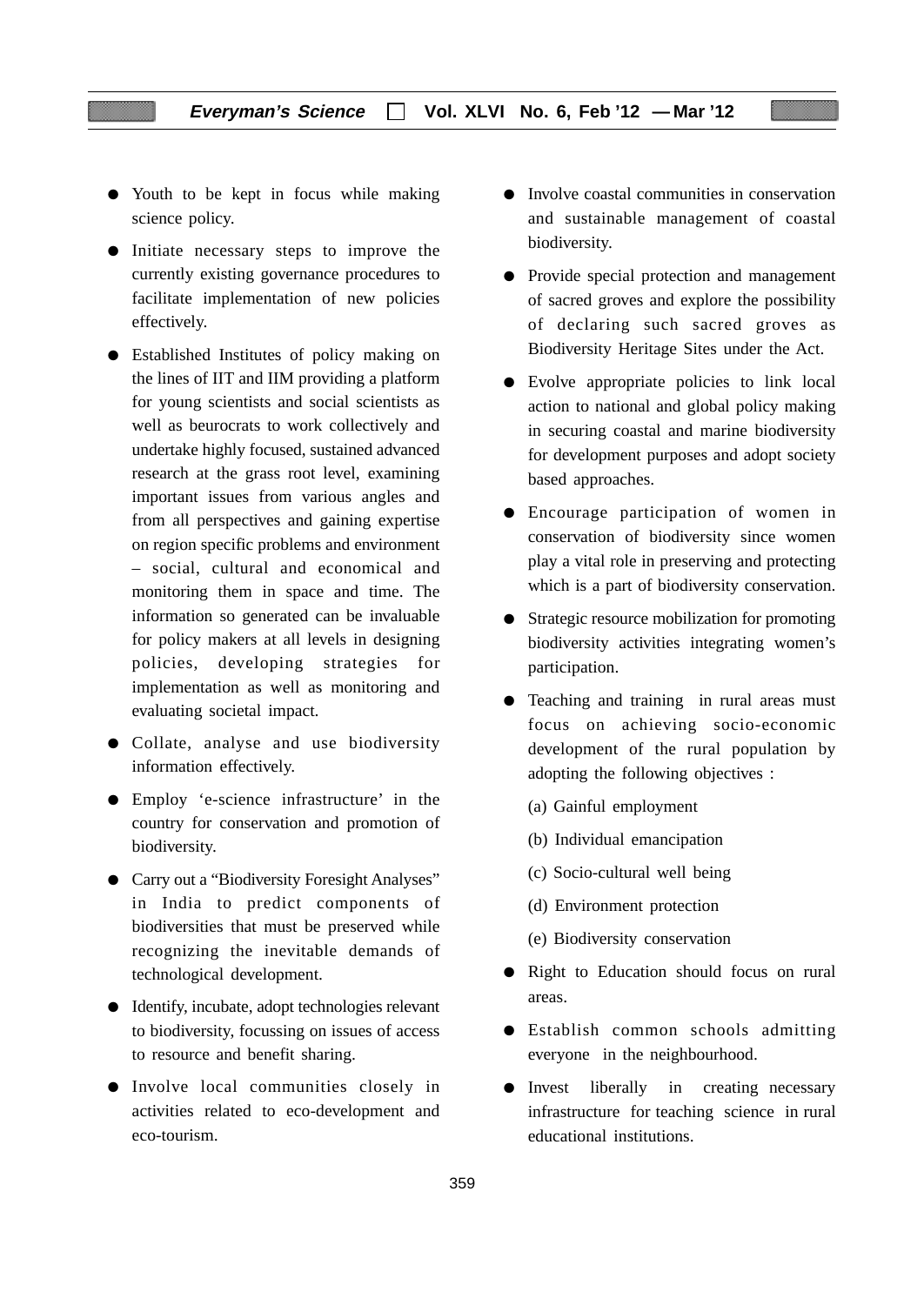- Link rural schools, colleges and postgraduate institutions in a given rural area through policies which can be followed up with district, state and national level networking in a phase-wise manner.
- Ensure stable and reliable electric power supply for 20 hours a day throughout the year to academic institutions in rural areas.
- Science education must also focus on teaching applications of science.
- Prioritize teaching of women.
- Provide primary education in mother tongue/ regional language.
- Incorporate health education, education on the environment and ecosystem in the curriculum at all levels.
- Initiate a drive to educate 0.8 million panchayat body elected women members through adult science education programmes to make them technically literate.
- Establish primary health centres in the proximity of schools in rural areas.
- The National Innovation Council should focus on rural problems of education.
- A village education officer, preferably a woman should create, train master teachers exclusively for rural areas for teaching science.
- Set up Community colleges in rural areas based on IGNOU model.
- Link different Taluk hospitals/Community Health centres in each district to the District Hospital and different District hospitals to Specialty Hospitals in the major cities for prioritizing rural and semi-rural health care to the masses.
- Involve medical graduates/PG's in telemedicine programme during their internship for providing clinical support for the local Telemedicine centres.
- Adopt cost effective technologies including Mobile Phone Technology for enhancing Telemedicine service and to make it affordable.
- Acquire a dedicated Communication Satellite for the country for Health and Medical education/Training for telemedicine service covering the whole country.
- Make budgetary provision for implementing Telemedicine programme country wide in the 12th five year plan.
- Telemedicince thematic session should be a part of a public lecture/panel discussion or a plenary session in all the Indian Science Congress sessions in order to provide a forum to popularize this programme, strengthen participation of people and draw attention of scientists, policy makers and public.
- The 3Rs (Reduction, Refinement and Replacement) principle, must be given recognition, emphasis, and importance in national scientific deliberations, funding and planning.
- Create awareness that the science of alternatives to animals besides being a progressive and better science and pedagogically superior, is legally binding on the Indian scientific/teaching community, bureaucrats and policy makers as enunciated in the Prevention of Cruelty to Animals Act 1960 section 17(d).
- "The Bologna Declaration" of 1999 should be the guiding criterion in all scientific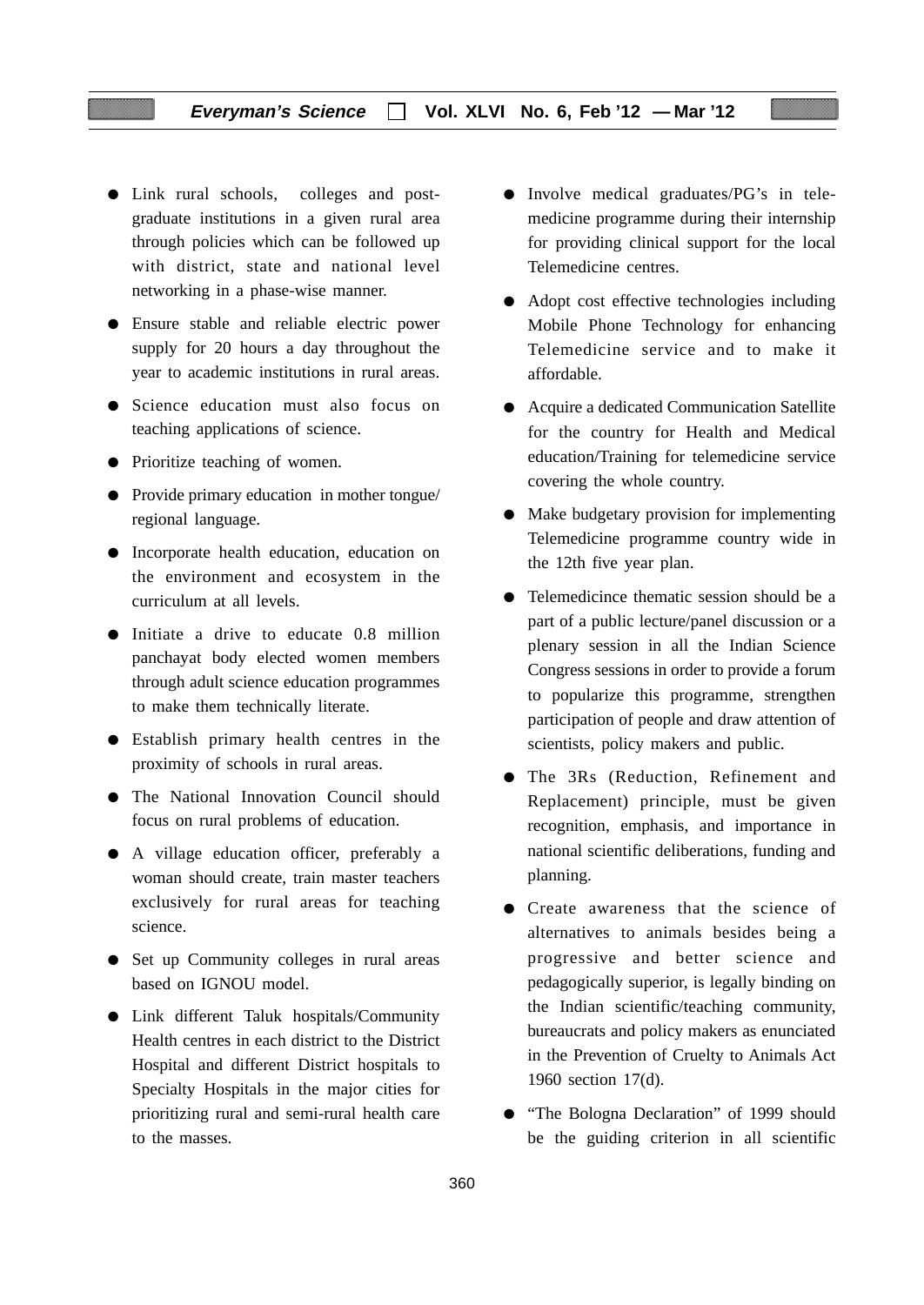planning and funding in India. All national and central institutes and university portals should display the declaration.

- National funding agencies must make it mandatory that in the allocation of funds for projects/schemes the investigators should exhaust all possible *in vitro* and *in silico* approaches before embarking on research using animal models and encourage research using *in vitro* and / or *in silico* methods by earmarking at least 50% of funds for such research.
- All life science, medical, and paramedical educational programmes should actively incorporate alternatives to use of animals for both pedagogical and ethical reasons. Alternatives foster better teaching, learning and empathy for life and our environment.
- Incorporate topics of animal ethics / science of alternatives / 3Rs in undergraduate as well as postgraduate life science / medical / paramedical courses.
- Establish *in vitro* and *in silico* facilities in all laboratories/institutions which use animals / animal models in research and/or testing providing appropriate funding for the same in the 12<sup>th</sup> Plan.
- Constitute a high level committee to review internationally validated alternative tests (for drugs, agro-chemicals, cosmetics and vaccines) and design new and more appropriate and efficient Indian test guidelines for drugs, cosmetics, agrochemicals, medical appliances, household products etc.
- The spirit *of AHIMSA*, which is the guiding principle of Indian culture and espoused by Mahatma Gandhi, the Father of our Nation,

should percolate in our national policies and science planning.

- Propagate nanotechnology education at all levels.
- Establish industry-academia partnership in Nanotechnology.
- Facilitate capital investment in new nanotechnology ideas for start-up companies.
- Adopt National Policy for ensuring maternal care and fetal nutrition.
- Initiate a special drive to address anemia in women.
- Focus on Low Carbon Food Print Diet.
- Implement special programmes to create awareness amongst women especially those from lower socio-economic strata regarding maternal and fetal nutritional needs.
- Programmes involving subsidizing or free distribution of health foods for women and children must be compulsorily twinned with nutrition awareness creating programmes.
- Identify, recognize and promote innovations addressing empowerment of people with different and diverse abilities.
- Integrate various technologies in addressing the needs of differently abled.
- Incorporate Training in rehabilitation of the disabled, developing equipment/facilities for disabled in professional schools that are training medical personnel, engineers, architects, urban planners.
- Prioritize control of diseases that impact the livelihoods of poor farmers (eg : Swine fever, Peste des petites in ruminants, Foot and mouth disease).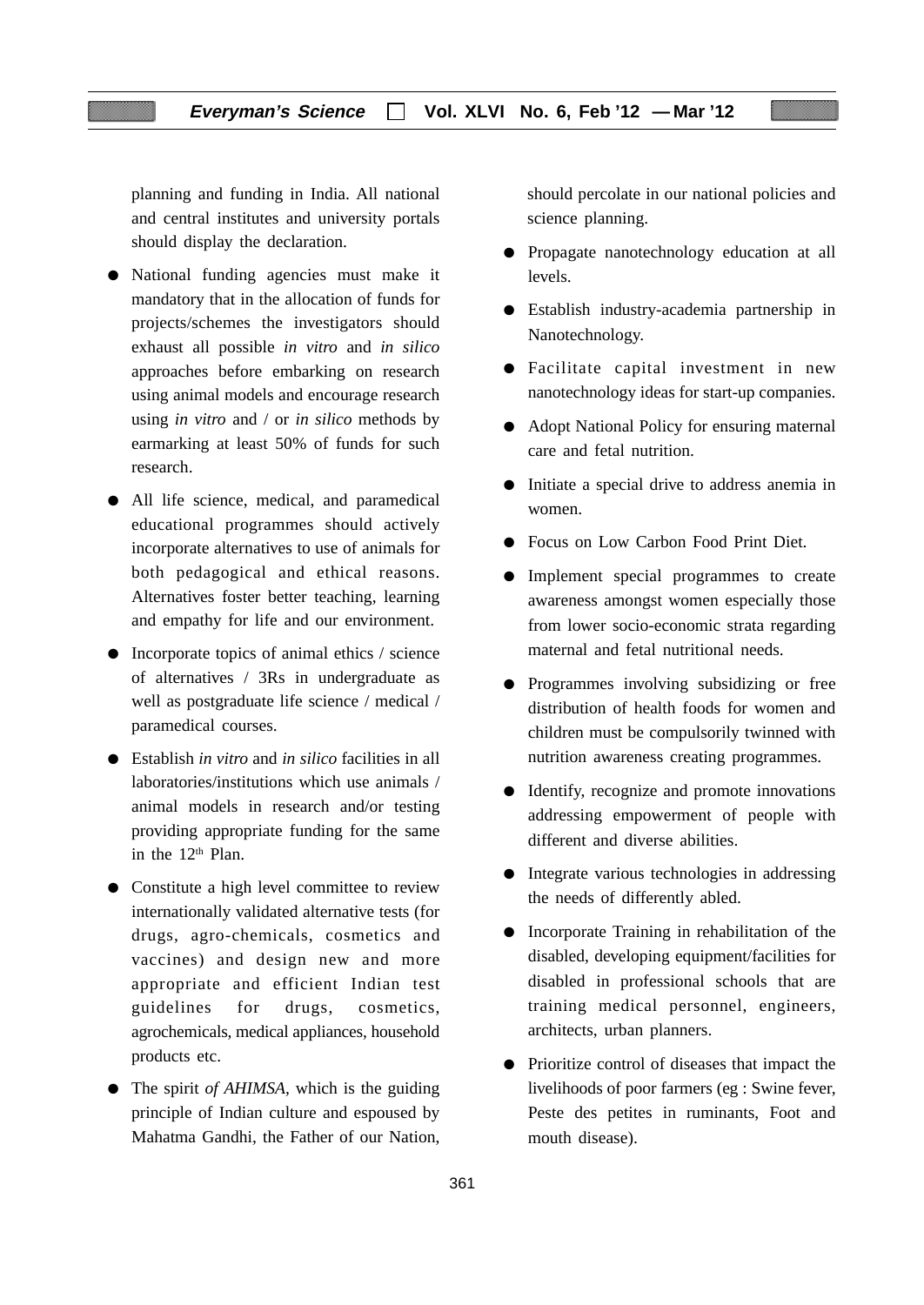- Implement programmes to Control of zoonotic diseases that predominately affect human health (Like Brucellosis, Anthrax) in rural areas.
- Evolve efficient vaccine delivery technologies specific to rural communities.
- Some of the New generation vaccines developed by various R&D institutes should be taken up by the Government of India for further validation and Initiatives should be made to convey these technologies from R&D labs to the poor farming community (Eg : FMD vaccine) for livestock management.
- Importance should be given for the development of multi-component vaccines targeting more than one disease.
- Development of advanced Diagnostic technologies like DIVA (Differentiation of Infected from Vaccinated Animals) has to be considered for disease monitoring.
- Steps should be taken towards the development of thermo-stable vaccines as maintenance of cold chain is a serious constraint in rural areas.
- For the control of PPR which is a very important disease in ruminants, pulse vaccination programme has to be initiated before the disease outbreak for effective sanitization of the virus.
- Importance has to be given for epidemiological studies that enable the planning of vaccination programmes for effective disease management.
- Regulatory issues have to complement the rapid and easy transfer of R&D efforts to the rural areas for their use/practice.
- Some of the disease-resistant animal breeds in rural areas have to be identified and special breeding programmes have to be initiated.

● Integrative management programmes that comprise disease diagnosis, control, prevention and eradication have to be implemented for important livestock diseases that impact livelihood of poor like FMD, Bovine Brucellosis, PPR, Classical swine fever, Ranikhet disease and Avian Influenza.

## **1.7 RECOMMENDATIONS OF SECTIONAL PROGRAMMES**

#### **(as received from Sectional Presidents)**

## **1.7.1 ANIMAL, VETERINARY AND FISHERY SCIENCES**

- 1. Along with the production of food grains through new technology, level of pharmaceutically produced proteins should be tested on human digestibility.
- 2. Promotion and protection should be given to small scale farmer ( Agro and Aqua) for sustainable development in respective fields.
- 3. Production of animal and dairy products should be promoted through small scale farmers for sustainable development and food security.
- 4. Technologies should be developed in veterinary medicine for the sustainable development of livestock for food security.
- 5. Special program should be formulated for the development of riverine fisheries and freshwater aquaculture for food security.
- 6. New innovations are required to control different diseases in farming fisheries and other aquatic products for the sustainable development.
- 7. Public awareness should be made regarding "Genetically Modified Organism" (GMOs).
- 8. Fish production technology should be introduced at school level to create interest and enthusiasm amongst children.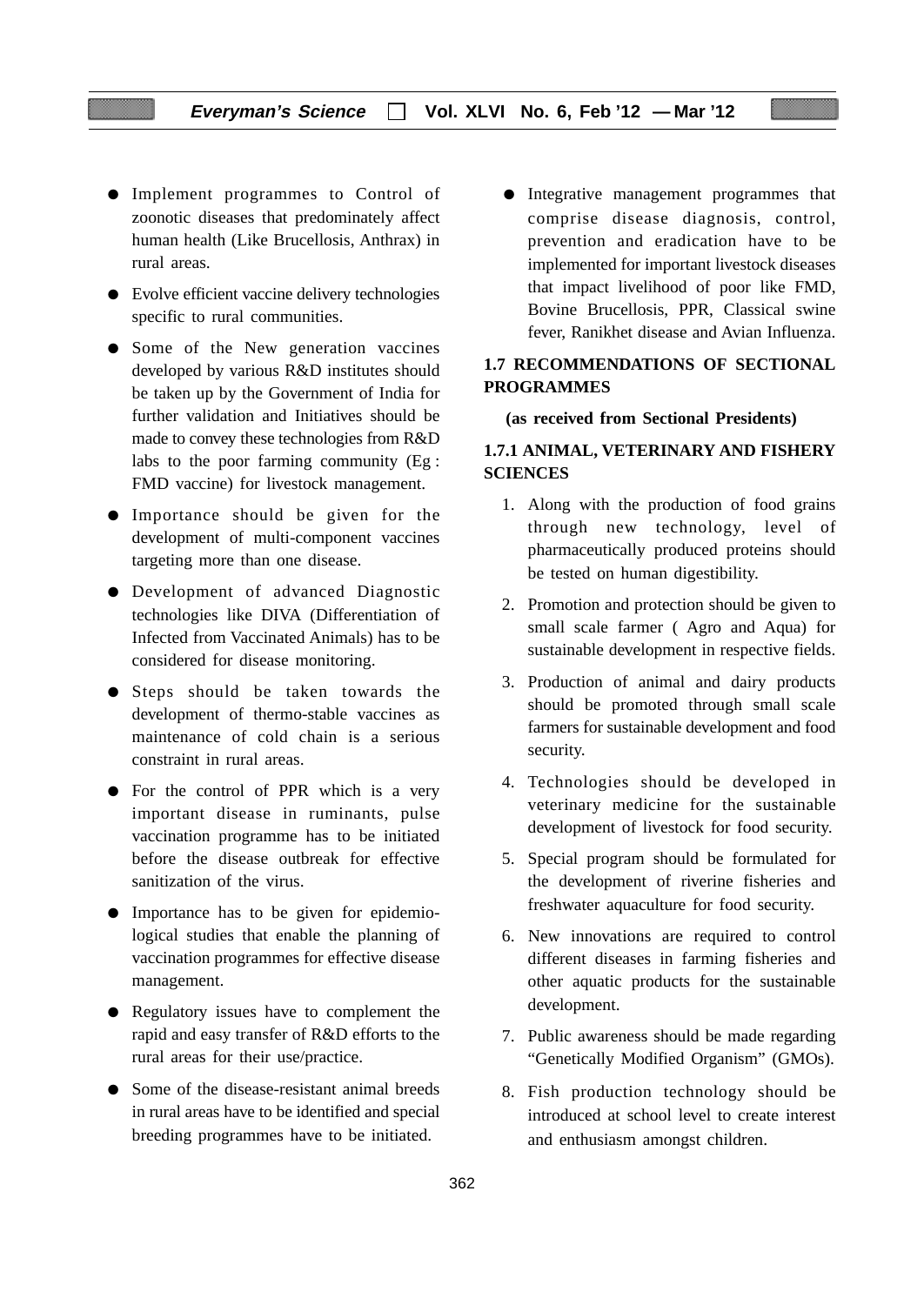9. Science awareness programs should be introduced at various schools and colleges.

## **1.7.2 ANTHROPOLOGICAL AND BEHAVIO-URAL SCIENCES (INCLUDING ARCHAEO-LOGY, PSYCHOLOGY, EDUCATIONAL SCIENCES AND MILITARY SCIENCES)**

- 1. There should be networking of Psychological counseling and guidance centre to be totally managed and staffed by woman Psychologists.
- 2. It should be mandatory for secondary and higher secondary institutions to have service of counselors who are trained in the problems of adolescents especially girls.

## **1.7.3 ENGINEERING SCIENCES**

Strategic and Long-term :

- An exclusive budget for technical education, like the budget for railways.
- The National Mission for Engineering Education to prepare Road Map.
- A new service cadre- Technical Education Service through UPSC and State PSCs.

Action Items for Immediate Implementation :

- There is an urgent need for a change to bring in a system that gives importance to students' capabilities. By creating such an environment, innovations and breakthroughs happen. The open labs concept be introduced and "tolerance for failure" culture be inculcated to promote experimental learning in students and young faculty in order to encourage innovation.
- Younger faculty should be given opportunities for research, while senior professors given undergraduate classes to improve quality of teaching.
- There is urgent need to make teaching and research a lucrative career option to address an acute shortage of faculty.
- Universities must be provided budgetary support for ICT-enabled teaching-learning.
- The ASSOCHAM, CH, MAIT, NASSCOM, TiE and others should take path-breaking initiatives to support academia and to network with community of practice.
- Early identification of entrepreneurs and establishment of industry supported project development and innovation centres could be the first steps in the right direction.
- To reduce learning curve and improve employment potential of students, industryoriented extension programmes can be offered jointly by academia-industryprofessional societies. The systems engineering and trans-disciplinary engineering design methodologies should find place in curricula.
- The acute shortage of faculty can be partially addressed by inviting experienced professionals from Govt./R&D and industry (not withstanding with their academic qualifications) to become an extended arm of academia.
- Faculty development institutes or centres should be established by universities or autonomous institutes for training new faculty.
- The recommendation of Knowledge Commission for establishing 1,500 universities should be acted upon to provide education opportunities to all strata of society. However, universities must be bench-marked/ assessed regularly. Regulatory agencies and professional societies should co-evolve quality standards.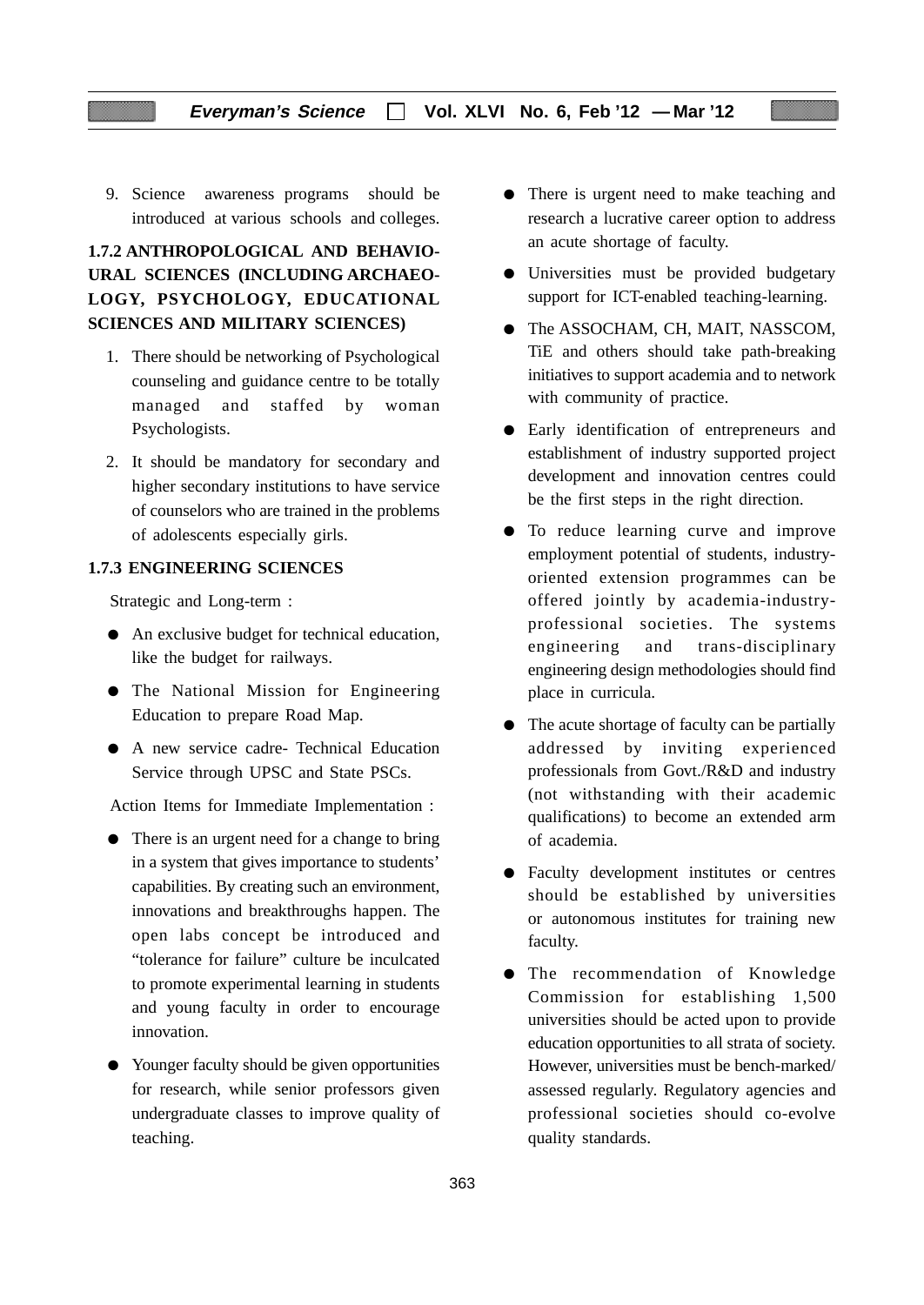- Industry academia partnership in technical education should be institutionalized. Industry Faculty exchange programmes should be encouraged.
- Evaluation of the faculty by the students should be done for all the engineering colleges in the country as a matter of policy.
- Industries must spend part of their income to train faculty and students which may be compensated via tax incentives for any expenditure that may be incurred on this training.
- Acquisition of additional skills concerning the core professional value such as creativity, clean environmental sustainability - cum development, societal benefits, etc. is essential for all engineering professionals before they can start practicing their profession. These aspects should find a place in the universities curricula.
- For award of Research projects by Government Institutions, preferences should be given for research grants to bright and budding engineers with research ideas irrespective of their affiliation to Government/ private organization.

#### **1.7.4 ENVIRONMENTAL SCIENCES**

- People's participation is the need of the hour for Conservation of Environment, Natural Resources and issues pertaining to Mitigation of the climate change. Added emphasis should be given to action oriented environmental awareness generation programmes.
- Waster water management is required to be given added emphasis particularly in areas of utilization of waster for increasing agricultural productivity.
- Research on Identification of Macrophytes and Microbes for Bioremediation of Industrial effluents needs to be promoted for removal of toxic substances from the human environment.
- Assessment of the impact of coal and black stone mining on the local environment needs to be done as scientific research on the topic is lacking.
- Measures are required to be undertaken to prepare an inventory and initiate actions to conserve the Fossils of Rajmahal.
- Assessment of the potential of biochar in increasing Carbon-sequestration in the soil needs to be made.
- Encourage studies on isolation of pesticide degrading microorganisms, their growth behavior and their potential in remediation.
- Invasive species are a threat to Biodiversity and Bio-resources. Steps must be taken to mitigate the threat.
- Large areas of country are affected with ground water contamination with toxic elements. There is need to mitigate the impact of toxic elements viz., cadmium, arsenic, fluoride etc. in order to ensure the availability of safe drinking water.
- Wetlands provide immense ecosystem services and are in great threat due to land use change and encroachment. There is an urgent need to take action for conservation of wetlands.
- For conservation of environment and biodiversity, the traditional and religious practices need to be scientifically assessed documented.
- Institutional arrangements of traditional societies can be used as model for building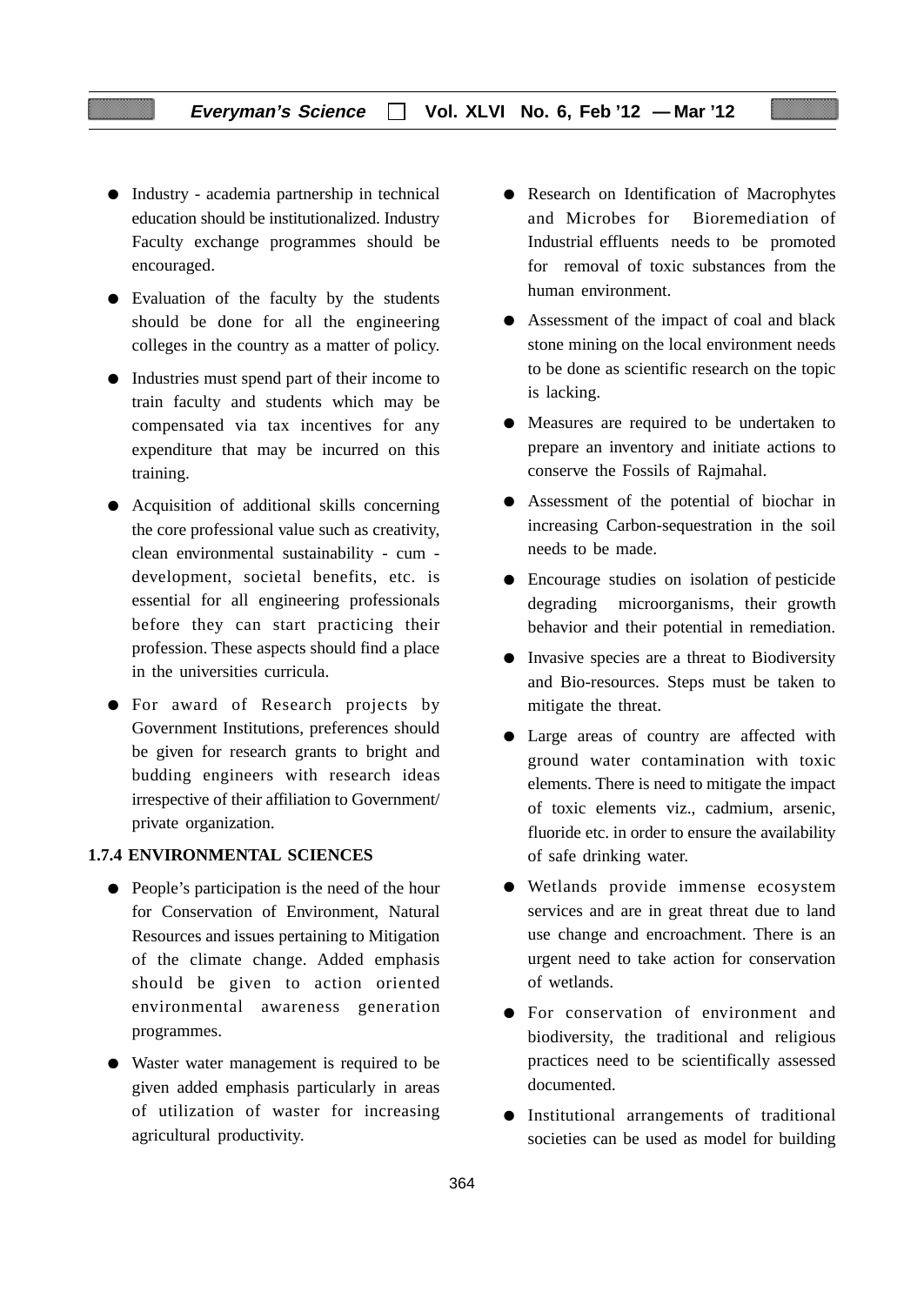of modern institutions for management and conservation of natural resources.

- Alternative sources of energy to be explored for reducing dependence on conventional sources of energy.
- Possible models to be developed to mitigate the ill impact of climatic change.

## **1.7.5 INFORMATION AND COMMUNICA-TION SCIENCE AND TECHNOLOGY (INCLUDING COMPUTER SCIENCE)**

- Lack of consistent and affordable electricity is the single greatest challenge in designing a computing infrastructure for rural health informatics (or any other application for that matter). The vast majority of health -facilities in remote parts of the country have no mains power and, where available, such power is usually extremely unreliable or so unstable that it poses a threat to unprotected electronic equipment. Ending the decade's long process of extending stable, grid power to remote communities or the advent of an entirely new computing paradigm, the logical immediate answer to this challenge lies in low-power-consuming hardware. Fortunately, hardware now exists that is cost-effective to run on solar (or other renewable) or in partialgrid power.
- Just as in many other areas of development (e.g., agriculture, health, and education), women face enormous challenges to use ICT for their own economic empowerment. Using and benefiting from ICT requires learning, training, affordable access to the technology, information relevant to the user and a great amount of support (to create enabling environments).
- In addition to being used as effective ICT for development, radio and television should

be considered and used as a means to educate populations on the benefits of using ICT for development.

- Language and content limitations: Lack of local and community related content as well as content in local languages continues to be a major barrier in women's use of ICT for economic empowerment. ICT can only be useful and meaningful, particularly to rural and poor women, if they provide relevant information and the tools needed to address women's needs and demands.
- Creating business and employment opportunities with women as owners and managers of ICT access projects, as well as employees of the new business ventures.
- Creating an environment where women feel welcome and comfortable learning with others, getting trained on using ICT and participating in community development activities, including community advocacy efforts.
- Developing ICT based programs that address women's specific needs and that are run by women (e.g., literacy programs, business planning courses, ICT training, access to health information and services, access to market and trading information services and e-commerce initiatives) and providing the skills necessary for members of the community to develop their own businesses and business applications.
- With the advancement of Communication and Computing Technology in the digital era there is a need to focus on Spiritual Science. There is a need to educate everybody about Computer Ethics and its impact on the Society, in our education systems to prevent misuse of Computer Technology.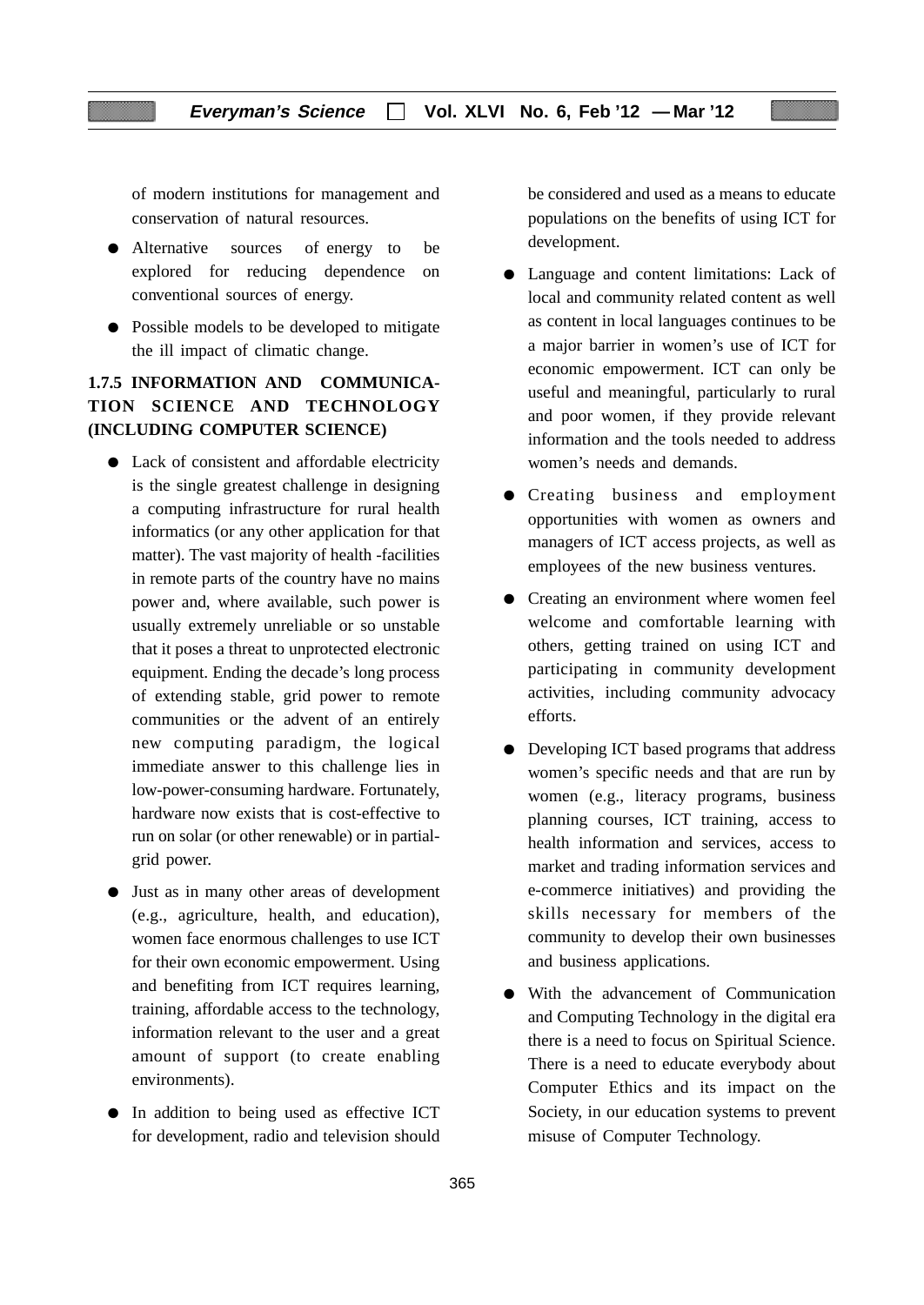- Science is perceived as a tool for promoting the well-being of humanity as well as planet, for Social and economic transformation and hence efforts must be made to connect Information, communication and Technology with Spiritual Sciences (cognition).
- We need to take concrete action while framing curricula and development and adaptation of innovative methods to inculcate values and ethics in children.

## **1.7.6 MATERIALS SCIENCE SECTION**

● The following research areas in Materials Science have immense scope and potential and hence it is recommended that intense focused research be conducted in these areas :

Materials for automotive applications, nano materials for various structural and functional applications, energy materials, bio materials advanced materials processing for developing engineered materials, materials modeling including materials genome and multi-scale modeling, materials characterization at the atomic scale for better understanding of the advanced materials. All these studies can lead to design of materials with better performance for the future.

● Funding agencies should support research in both top-down and bottom-up modes. The bottom-up mode is the usual way projects are funded, wherein a researcher approaches a funding agency with an idea. Such projects help in improving the research base in the country. However, the top-down approach, wherein the funding agencies identify certain focused areas and identify the groups that can work together in a mission mode from the design to the system development level and funds such mega networked projects

with clear cut deliverables for each group with regular monitoring in order to make India a leader in certain specified areas.

## **1.7.7 MATHEMATICAL SCIENCES (INCLUD-ING STATISTICS)**

- Multidisciplinary research must be enhanced for intra and inter academic institutions involving Mathematical Sciences to solve emerging issues of national importance and impact. Academic, Government and Private sectors should be encompassed in this effort.
- Specific workshops should be conducted to expose researchers to the techniques of applications of various tools from Methodical Sciences to target topics of real-life applications. Such applications should include health and work issues related specifically to women and to the sensitive sectors of our population, using scientifically and objectively collected data.
- In the Master's curricula for Mathematical Sciences at academic institutions, a "Project on Analyses of National Data" should be introduced. This project work will expose students to the difficulties, as well as methods to overcome those, for such data and implement their textbook knowledge for solving real-life problems. The outcome of this plan would be a new and young generation of "Problem Solvers" from Mathematical Sciences ready to face many practical challenging issues from our national scenario.

## **1.7.8 MEDICAL SCIENCE (INCLUDING PHYSIOLOGY)**

● Adequate preventive measures should be advocated to prevent occupational hazards.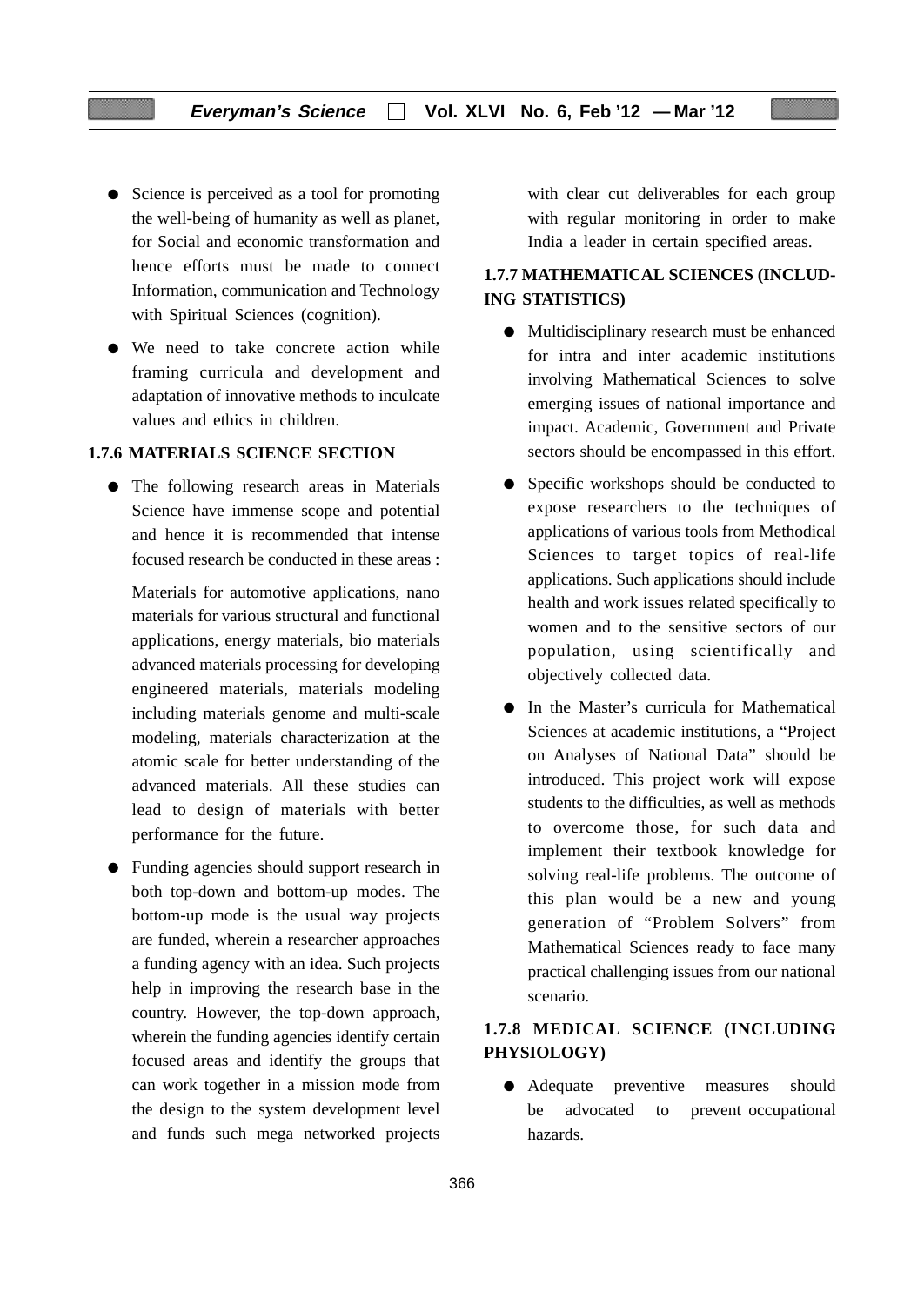- Safety rules should be instituted to reduce the incidence of trauma.
- All medical, paramedical staff, ambulance drivers, police and school children should be trained for primary care to trauma victims.
- Chronic pain can be treated successfully, but people should be made aware about the options.
- More research in the field of nanotechnology may be helpful to treat cancer by creating nano particles of chemotherapeutic agents.
- More research related to genetics may help to identity persons prone to develop certain debilitating diseases such as diabetes. Young scientists should be encouraged to take up such studies.

## **1.7.9 NEW BIOLOGY (INCLUDING BIO-CHEMISTRY, BIOPHYSICS** *&* **MOLECU-LAR BIOLOGY AND BIOTECHNOLOGY)**

- Natural products from the various diversified places in India needs to be explored for the treatment of genetic diseases prevalent in our country and diseases emanating from changed life style.
- Research involving isolation and characterization of microorganisms to identify newer bioactive compounds should be encouraged.
- Research on the use of new chemical entities for the inhibition of drugs targets for various types of diseases such as hypertension, cardiovascular diseases, Alzheimer's, diabetes, Asthma, obesity etc. should be augmented.
- Basic research on the understanding of the drug - drug interaction and use of nano technology for the betterment of human life

and poverty alleviation should be given preference.

● Research on the bioactive compounds from natural products, microbes as well as chemically synthesized ones for combating disease may be accelerated for the betterment of human life.

## **1.7.10 PHYSICAL SCIENCES**

Universities should have a substantial component of research so that they become centers of knowledge generation along with knowledge dissemination. To achieve these objectives, the following steps should be taken-up on priority basis :

- A strong national mechanism for research collaborations between Universities and National Research Institutes must be set up. This will improve research and teaching at Universities, and in turn will help generate quality manpower as input to National Institutes.
- Several new Inter University Consortia should be set up in carefully chosen areas of research and they should be funded adequately. They should be given sufficient autonomy to decide their programmes and collaborate with appropriate research centres in India and abroad.
- Considering the impact of Accelerator Physics and Technology in the contemporary research and societal applications, the subject of Accelerator Physics and Technology must be taught at the university level. In addition, teaching institutes like Indian Institutes of Technology must be funded to develop accelerator centres. This will generate the much needed quality manpower for the ambitious future. This initiative can be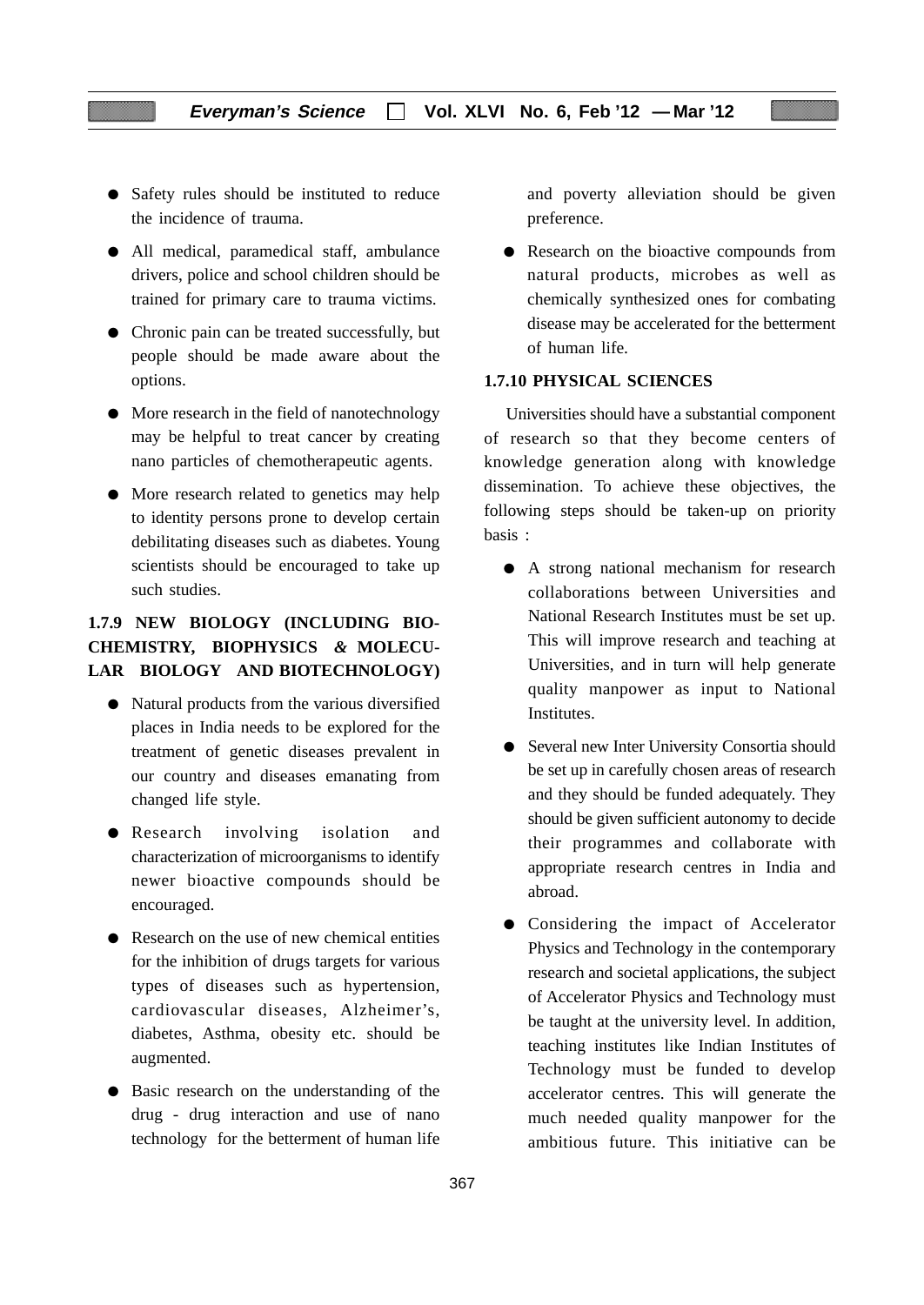worked out in collaboration with National Institute, IITs and Universities together.

● Photonics and Metamaterials is one area which has tremendous technological potentials in areas such as solar energy, lasers, low cost lighting and also strategic applications. The current level of research is not sufficient to lead in the international context, and countries like China and Korea together with US and European countries are making giant strides. In order that the country does not miss more opportunities in this particular area, a strong programme at various institutes and universities must be initiated. Such a programme should be configured with collaborations among Physicists, Chemists, Material Scientists and Electrical/ Electronic Engineers. This is important for development of frontline science and its translation into technology products. In view of the above, a National Centre for Photonics and Metamaterial Research may be formed in the country.

## **1.7.11 Plant Sciences**

- Farmers should be educated about the use of bio-pesticides in their farms, their utility and soil protection.
- Bio-pesticides and Bio-fertilizers should be subsidized by the government as it is done for the chemical fertilizers.
- Registration of these pesticides should be done by the government and the government should follow the same policy as it is followed, through TIFAC of DST.
- Tissue culture techniques should be widely used for mass propagation of elite species.
- People should be educated about the use of GM plants to release much stress on the earth and soil. The results of the use of BT- cotton plants, similar commercial crops of GM crops can be used widely. Second green revolution could be attained by using biotechnological techniques.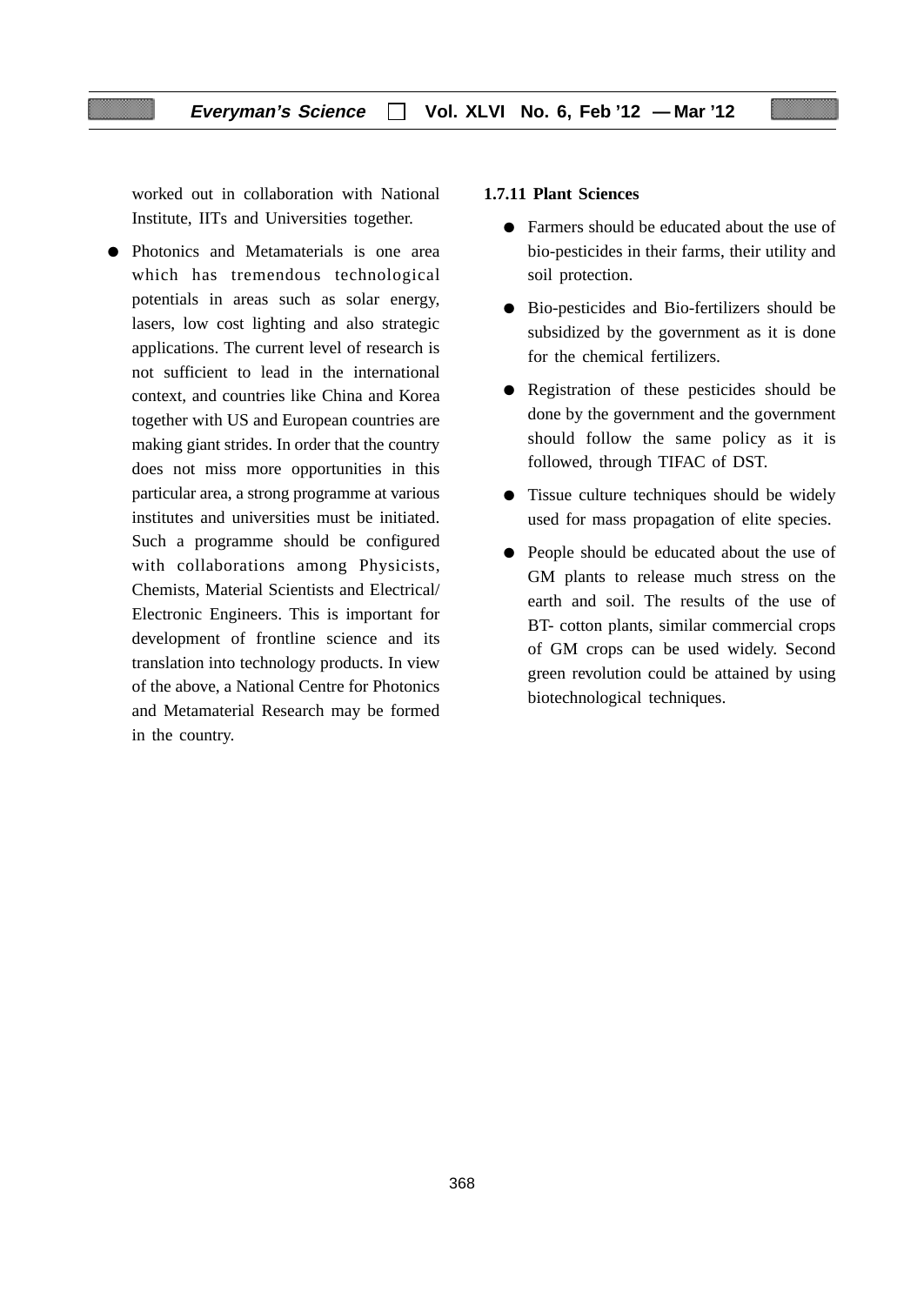| Everyman's Science |  | $\Box$ Vol. XLVI No. 6, Feb '12 - Mar '12 |  |  |  |
|--------------------|--|-------------------------------------------|--|--|--|
|--------------------|--|-------------------------------------------|--|--|--|

# KNOW THY INSTITUTIONS



#### **NATIONAL RESEARCH CENTRE ON YAK, ARUNACHAL PRADESH**

Yak, ship of plateau, is the most ecologically sustainable genetic resource of Indian Himalayas which provides livelihood support and nutritional security for highlanders. This animal species provide milk, meat and fibre and is also useful for transportation of household goods. Considering the importance of the animals in the life of the yak rearers (known as *Brokpa)* Indian Council of Agricultural Research (ICAR) established National Research Centre on Yak in the fag end of VII th five year plan in 1989. This species specific institute makes in-depth study on traditional yak rearing and also articulates future plans, strategies and programmes for overall development of sustainable ontogenesis of yak husbandry in India. Till 2009 the centre was functioning in temporary structure, but from 2009 centre got its own building (office-cumlaboratory building) which was inaugurated on 19<sup>th</sup>

April, 2009 at Dirang, Arunachal Pradesh. Although full fledged laboratory is situated at Dirang, the experimental yak farm has been established at Nyukmadung which is situated at 2751 m above msl because yaks require extremely cold climate. Presently in the model farm 192 yaks are reared and for on farm trial, experimentation and scientific works, laboratory-cum-clinic with andrology laboratory is in function.

The vision of the institute is conservation and improvement of yak for higher productivity and profitability through innovative research. The mission of the institute is improvement of genetic potential, and enhancement of productivity and profitability. This institute also covers a broad mandate which supports full security to the yak population, encourages *brokpas* for scientific yak rearing for better profitability and food security to the highlanders.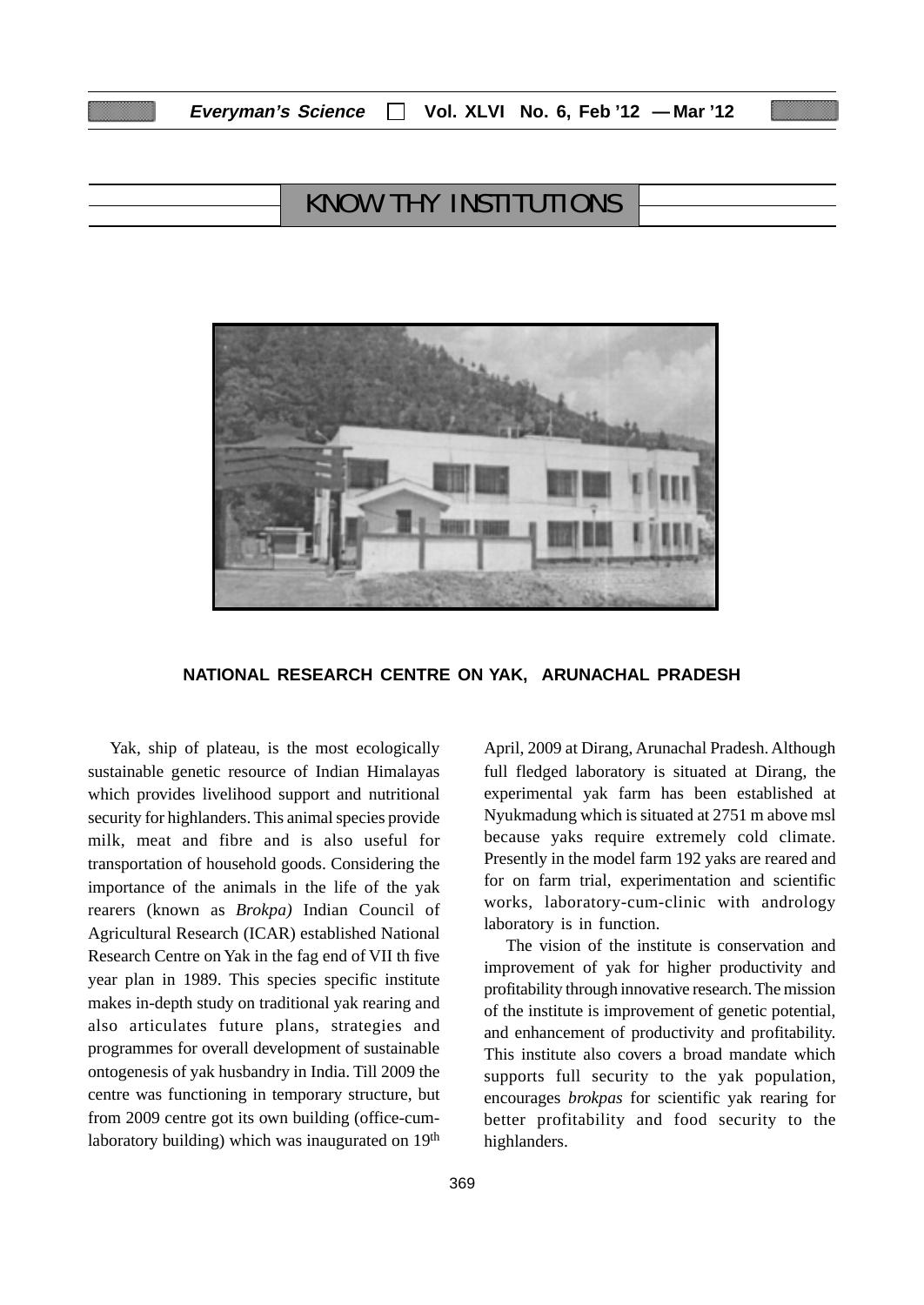#### **MANDATE**

- Survey for genetic resources, management practices, production level and problems associated with production.
- To establish a small herd of pure yaks to carry out observations on performances under range and semi-range systems of management.
- To conduct research on improvement of yak and its products through selection and breeding with exotic frozen semen.
- To conduct research on nutrition, physiology, production and managemental aspects under semi-range and confinement.
- To conduct research on fodder and development of pasture at mid and high altitude for yaks.
- To provide complete health coverage through proper therapeutic and prophylactic measures based on clinical and laboratory findings on the prevalent diseases of yak.

## **INFRASTRUCTURE**

Although this institute is situated in a very remote place but through condescension from ICAR, this institute is having highly equipped central instrumentation laboratory and individual subject specific laboratories. These infrastructure provides support to conduct research on reproductive biotechnology, molecular signature of biomolecules, pathway of nutritional intervention and management and detection of yak pathogen through antibody fingerprinting. Library is not only rich by virtue of books on various subjects it provides support for scientific database collection. Presently the institute is also enriched with *commercial* software which provides support to the scientists for *in siilco* analysis of sequence information. The centre is also having establishment of yak product technology unit which provides organic yak products which is having immense potential in future for earning foreign exchange.

#### **SALIENT RESEARCH ACHIEVEMENTS**

During the last couple of decades this centre has been conducting comprehensive research on yak, implementing various action programmes pertaining to genetics & breeding, nutrition, physiology, reproduction, health, management, product technologies and extension considering yak as national resource of India. There have been significant achievements right from the year of its inception in 1989 on different spheres of yak husbandry.

- Introduction of exotic grasses *(Phleum pratense, Dactylis glemerata, Lolium perenne, Trifolium pretense* and *T. repense),* area specific mineral mixture and low cost complete feed block (CFB) was helpful for optimum production and growth of yak during winter seasons.
- Categories of yak (common, bisonian, white, bare-back) was characterized genotypically and found indistinguishable from each other.
- Frozen semen technology was standardized for yak and Artificial Insemination (A.I.) is practiced regularly at institute's farm since 2006.
- Mutation scan screening could find polymorphism in immunoregulatory genes of which speaks for different pathway of immunoregulation

First yak calf born through ETT : one female calf named MISMO took birth from a recipient yak cow on 27th June 2005. This success indicated the prospect of implementing ETT for *ex-situ* conservation of yaks.

- The Ovsynch protocol could synchronise the heat and was helpful to conduct fixed time AI which helped to initiate successful breeding programme
- Ovum pick up (OPU) was helpful to collect oocytes from superior yaks and development of embryos through *IVF* required for genetic improvement.
- Cryptic stage of protozoa was detected by molecular approach which overcame the disadvantage of conventional technique.
- First global report of cutaneous papillomatosis in yak has been confirmed through sequence information of pro viral partial gene for capsid protein.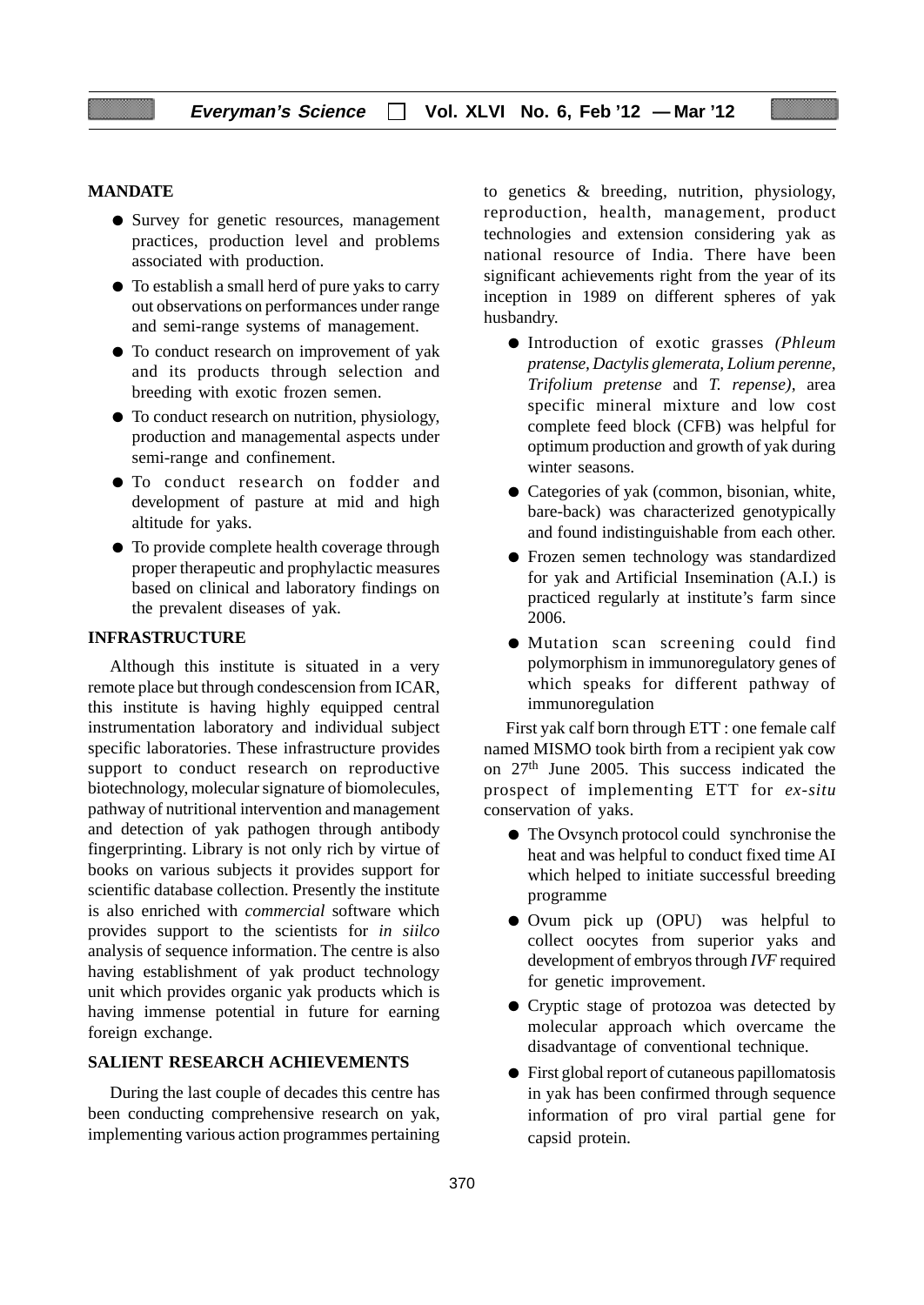● Alkaloid containing poisonous plant like *Senecio crysanthomoides* was identified by the Scientists which had fatal effect on yak. This plant poisoning was a major problem in this region. Further pathway *of Senecio* poisoning was explored through proinflammatory, oxidative and pro-apoptotic signaling.

#### **EXTENSION ACTIVITIES**

The scientists of this institute also assess the developed technologies through extension programmes, trainings, awareness camps and participate in Agri. fairs and Melas.

## **TECHNOLOGY READY FOR COMMERC-IALIZATION**

Scientists of NRC on Yak have developed users' friendly technology which are not only useful for *Brokpa* but also useful for the consumers of yak products in India.

- **Functional Paneer from Yak Milk :** Yak milk paneer is usually prepared with full fat milk having as high as 8.5% fat resulting in 25-30% fat in paneer. For health conscious consumers development of low fat paneer is warranted. Interestingly, low fat paneer prepared from yak milk having 1% fat has very hard texture. To mitigate the issue inulin was incorporated for improvement of product quality.
- **Area Specific Mineral Mixture and Complete Feed Block :** Area specific mineral mixture formulation for yak and yak-hybrid comprises of zinc (Zn), copper (Cu), Cobalt (Co) and manganese (Mn). This is useful since soil web system, feed and fodder of yak rearing regions are found deficient in certain trace minerals. Thus, feeding mineral deficient feed resources to livestock lead to poor animal health and productivity. This mineral mixture can be further supplemented in complete feed blocks prepared from locally available feed resources. Complete feed block is made using maize stover, concentrate mixture and molasses in proportionate ratio. This has an

additional advantage of an ease in transport and storage in difficult hilly terrains due to compact size of voluminous feed.

#### **AWARDS AND RECOGNITION**

Scientists of the Institute have been able to bring laurels to the institute through several prestigious awards like CSIR award, Fakhruddin Ali Ahmed, Jawaharlal Nehru award received in different occasions, besides being honoured with conferment of membership of the National Academy of Veterinary Sciences, Associate Fellow of National Academy of Agricultural Sciences and best paper presentation awards in various conferences time to time.

#### **VISIONARY JOURNEY**

NRCY has been consistently working to develop the yak and the yak farmers through systematic research. Although modern developments biotechnological, social, economic, industrial, informational- are changing rapidly, this has little impact in changing scenario of this region. Most such developments are controlled by complex interactions by many variables. Few are susceptible to simple solutions and also demand intervention through skills and experiences of scientists and researchers of NRCY. By using expertise NRCY has the motto to conserve yak germplasm, improvement of nutritional status of yak for more productivity, establishment of disease free zone and finally these actions will lead to socio-economic upliftment of poor yak farmers. Therefore, with continuous intervention and effort, NRCY in future will be describing and analysing the problems of yak husbandry and will identify better outcomes for individuals and society by illuminating strategies of intervention.

#### **Contact :**

Director, National Research Centre on Yak, ICAR, Dirang-790 101, West Kameng District, Arunachal Pradesh Fax : +91-3780-242273 Email : yakdirector@gmail.com Website : http://www.nrcy.org.in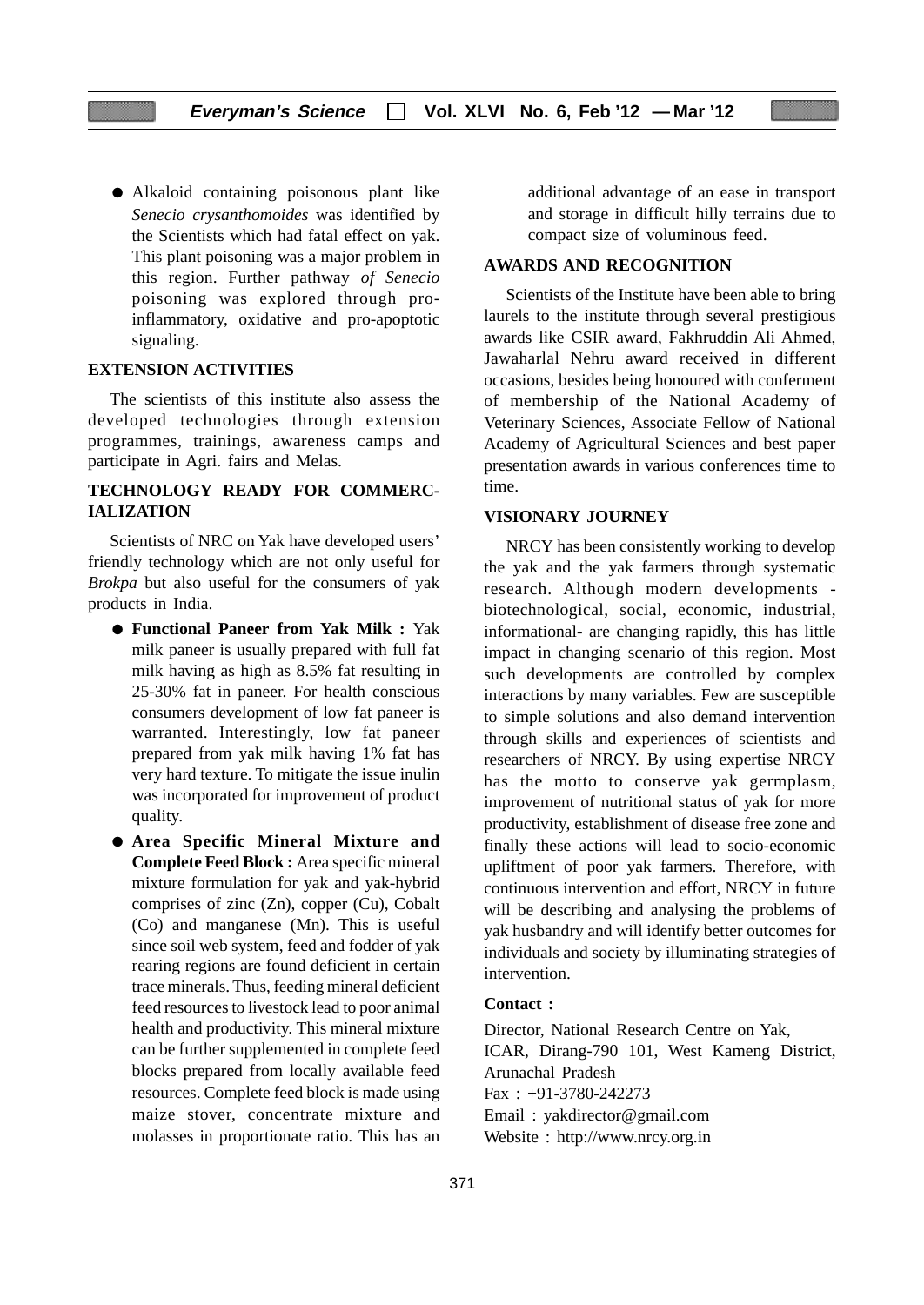# **Conferences / Meetings / Symposia / Seminars**

## Wetland 2012, 21<sup>st</sup> – 23<sup>rd</sup> November, 2012, Silchar, Assam, India.

#### **Themes :**

● Diversity, biota, energetic management and conservation of Wetlands.

● Taxonomy, Biodiversity, ecology, biology, pathology, parasitology and molecular studies of wetland fishes.

● Trends of Aquaculture and fishery economics.

**Contact :** Professor Devashish Kar, Convener, Wetland 2012, Department of Life Science & Bioinformatics, Assam University, Silchar–788 011, Assam, Phone : 9435070519. E-mail : devashishkar@yahoo.com, web : www.aus.ac.in

## **Vlth World Aqua Congress 2012, 28th – 30th November 2012, New Delhi, India.**

## **Themes :**

- Sustainable Water Management-Challenges, Technologies, Solutions
- Water resources and Global Change
- Enhancing Water Use Efficiency-Rural, Agriculture, Urban & Industrial
- Emerging New Technologies
- Adaptive & Integrated water management
- Water, Climate, Food & Energy
- Governance and water law
- Effective involvement of Children for Water
- Learning from Traditional Water Management Practices

**Contact :** Praggya Sharmaa, Organizing Secretary, Cell : + 91-9818568825 E-mail : wac@worldaquacongress.org, /info@aquafoundation.in

## **National Conference on Parallel Computing Technologies (Parcomptech 2013) on 21st** *&* **22nd Feb 2013, Bangalore, India.**

#### **Themes :**

- Parallel and Distributed Architectures
- Multi-core Computing
- Giant scale computing
- Interconnection networks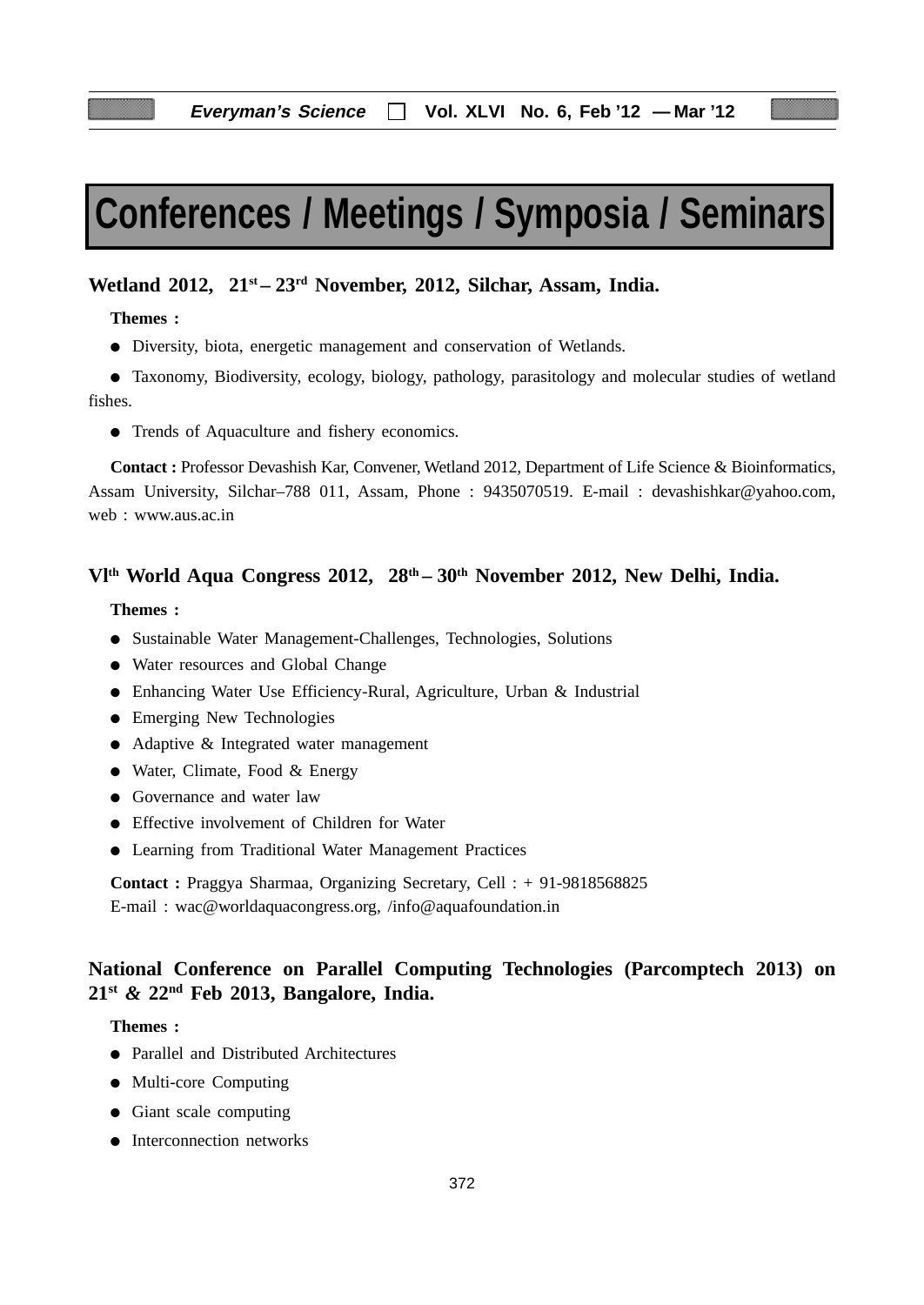- Parallel I/O and Storages Systems, Databases
- GPU / Accelerators / Heterogeneous computing
- Parallel software Algorithms, Compilers, OS, Programming languages and libraries
- Grid and Cloud computing
- Middleware for Cloud and Grid
- Power optimization and Green computing
- Self aware and Self healing systems
- Fault-Tolerant, Scheduling and Load balancing Algorithms
- Performance Analysis, Benchmarking
- Peta and Exascale Computing
- Scientific/Engineering/Commercial Applications and Workflows

**Contact :** Organizing Secretary, Parcomptech 2013, C-DAC, Knowledge Park No. 1, Old Madras Road, Bangalore - 560 038, Tel : +91-80-25244059, Fax : +91-80-25246356, Email ID : parcomptech@cdac.in http://www.cdac.in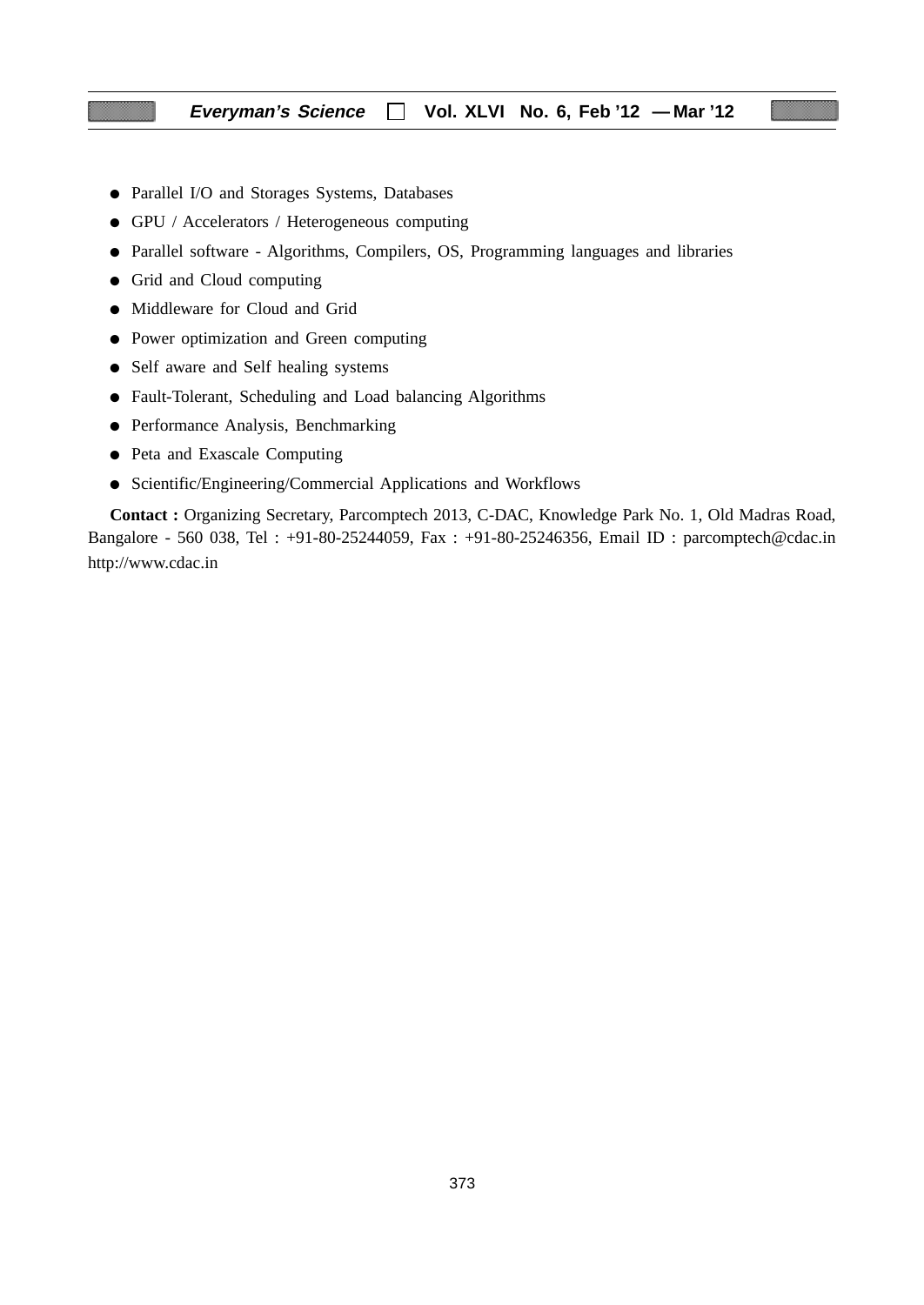## **S & T ACROSS THE WORLD**

## **HOW MICROBES CAN BUILD ELECTRIC GRIDS**

New research demonstrates that bacteria exploit conducting minerals in their environment to shuttle electrons between species, allowing greater growth. How does a microbe know how to share electrons with an inanimate object? A wide variety of microbes can send electrons into, or accept electrons from, conducting materials. Witness the fuel cells that rely on different types of bacteria to exchange electrons with graphite electrodes. But investigators have wondered how that ability arose. Most organisms internally generate energy by coupling the addition of electrons to one molecule with their removal from another. But some microbes find themselves in circumstances where they must cooperate to generate the energy for life, swapping molecules or electrons with other species. Do these microbes enhance their energy management, and thus their ability to grow, by shuttling electrons back and forth to one another through conductive materials in their environment ? Research published in *Proceedings of the National Academy of Sciences* suggests the answer is yes; some bacteria do indeed build electricity-conducting grids in the wild." Microbes use conductive minerals as electric wires for transferring electrons between each other," says microbiologist Kazuya Watanabe of the Tokyo University of Pharmacy and Life Sciences, part of the team that performed the research. This marks the first time anyone has provided "solid evidence" that different species transfer electrons to each other in that way, he adds. The researchers tested a variety of solutions containing the soil bacteria *Geobacter sulfurreducens* and *Thiobacillus denitrificans,* which thrive by eating acetate (an organic compound that makes vinegar sour) and nitrate (a negatively-charged molecule of biologically available nitrogen and oxygen), respectively, when they can find a spare electron or two. When the scientists placed either of these microbes alone into a solution containing the two compounds, nothing happened. Nor did the situation improve when both types of microbes were put together into this solution of their favorite foods, suggesting the organisms lacke.d the ability to directly transfer electrons between them. But when the scientists added magnetite, an electricityconducting iron-based mineral famous as the lodestone that provided ancient magnets, the bacteria busily got to work eating, cooperating merrily by 'shuttling electrons back and forth via the magnetite grains. And, although the same effect could be had by adding the rusted red iron mineral hematite, which is a poor conductor, the resulting microbial growth was much smaller and slower (and nonexistent when nonconductive aluminum minerals were tried). In fact, the only thing slowing the microbes down in the presence of magnetite was their own ability to grow. "We think [such electron swapping] must be quite common in soil, sediments and ores," Watanabe says. When the scientists examined the cells in the growing communities closely, they found nanoparticles of magnetite on the surface of cells and, in some cases, grains of the iron mineral connecting microbial pairs. They observed, in other words, a basic, biological electric grid and one that, because of its size, offers very little resistance to the flow of electrons. Prior to this research, microbial ecologist Lars Peter Nielsen of Aarhus University in Denmark and his colleagues had shown that microbes working in the oxygen-free muck at the bottom of Denmark's Aarhus Bay exchanged electrons over relatively large distances of centimeters, although how the bacteria managed the trick remained unknown. One hypothesis was that they built nanoscale wires for the task, or released molecules from cell to cell. But using electrical conductors already in the environment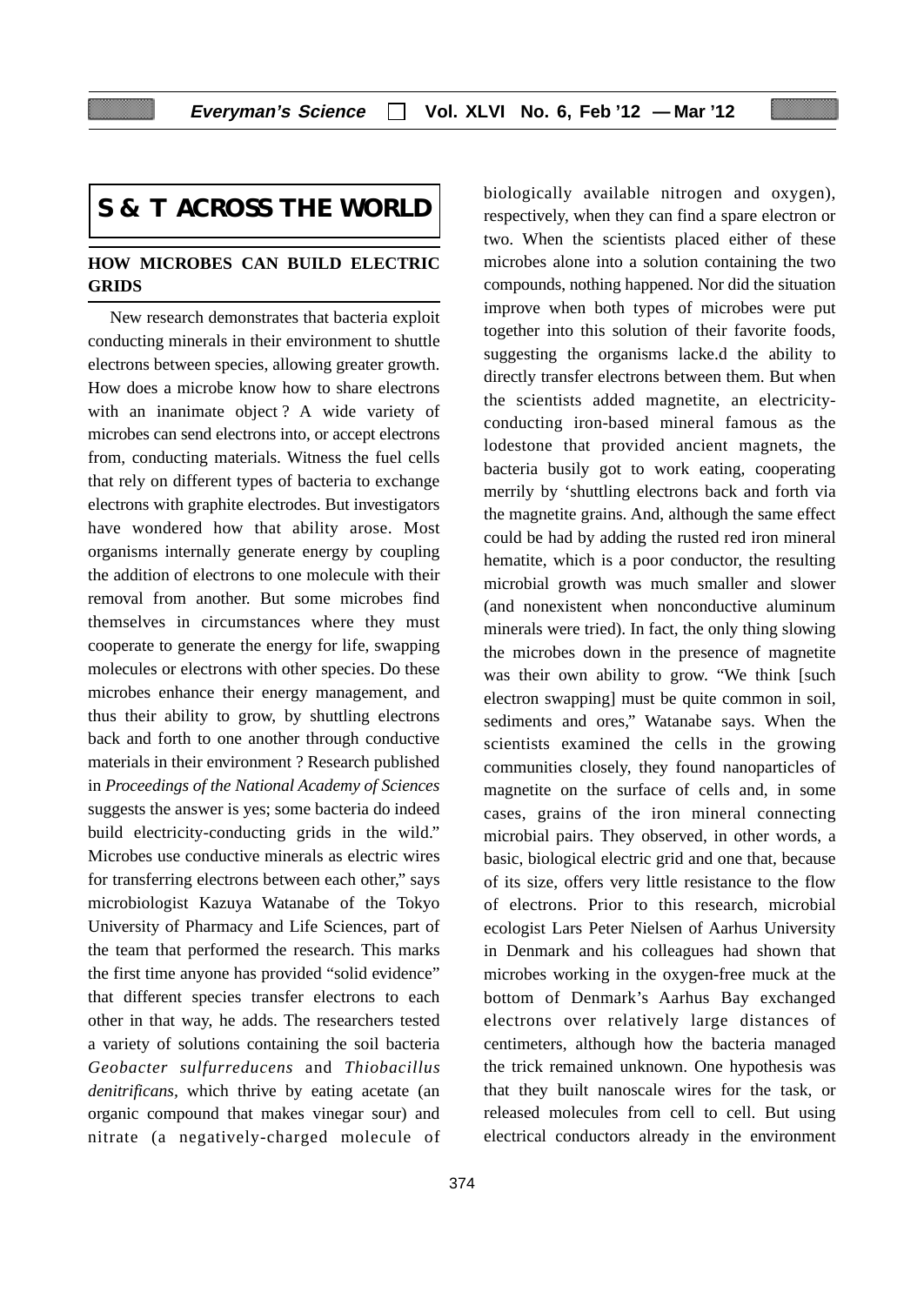would require much less of an energy and material investment than building a biological structure like a nanowire or molecule, and that is what microbes may do based on the new findings.

#### **BIOFUEL FOR JUMBO JETS**

World's second commercial jet flight on biofuel relies on African weed. Air New Zealand became the second airline to fly partially on biofuel—and the first to use jet biofuel refined from a non-food crop. Fuel from the weed jatropha powered an Air New Zealand jet on a two-hour flight today—the world's second flight of a commercial jet on biofuel. One out of the four Rolls Royce engines on an Air New Zealand Boeing 747–400 burned a 50–50 blend of regular jet fuel and a bio-version made from jatropha. The flight more than doubled the air time of the first biofuel flight—a 40 minute jaunt between London and Amsterdam in February. The plane climbed to an altitude of 35,000 feet and the engine performed normally, according to chief pilot Capt. David Morgan. Jatropha—a weedy bush from Africa that produces seeds rich in oil—was selected because it is not a food crop and can be grown on land unsuitable for food production. The roughly three tons of liquid jatropha biofuel came from plants grown in India, Malawi, Mozambique and Tanzania, the airline says. UOP, a division of Honeywell, refined the jatropha oil into a synthetic jet fuel using a process similar to that for refining typical petroleum fuels. As a result, the fuel is functionally the same as petroleum-based fuel, including not turning freezing until – 70.6 degrees Fahrenheit (– 57 degrees Celsius)—above the Jet Al specification of  $-52.6$  degrees F ( $-47$  degrees C), according to chemist Jennifer Holmgren, UOP's general manager of the renewable energy and chemicals business. "We can use any kind of vegetable oil—palm, jatropha—they all have the same [chemical] backbone," she says. "We just adapted what we tend to do in a [oil] refinery for this application. This is not rocket science, we feel

375

very comfortable scaling this up." She adds, however, that this fuel is not a "drop-in replacement" for Jet Al. That's because jet fuel from petroleum contains so-called aromatics—hydrocarbon rings that interact with the seals in current engines, helping swell them shut. "We don't make aromatics through the vegetable oil route," she says. "If we wanted to fly on 100 percent [biofuels], there are issues around O-rings and things like that." The appeal of such biofuels is that the growing of the plants ostensibly absorbs as much carbon dioxide  $(CO<sub>2</sub>)$ —the most common greenhouse gas warming the planet—as is emitted when the fuel is burned. Although airplane travel contributes only 3 percent of global greenhouse gas emissions, according to the U.N. Intergovernmental Panel on Climate Change (IPCC), the emissions are of particular concern because they occur high in the atmosphere. The flight, originally planned for Dec. 3, had been delayed due to an unrelated Air New Zealandowned plane crash in November. On Jan. 7, Continental Airlines plans to fly a similar two-hour flight out of Houston with an engine burning a 50- 50 blend of petroleum-based jet fuel and biofuel from algae and jatropha. Japan Airlines plans to fly on a biofuel made primarily from camelina—an oilseed plant—on January 30. Though environmentally sound, however, economics may delay a switch to the alternative fuel. Plant-derived fuel is now significantly more expensive to produce than the fossil fuel variety thanks to a drop in oil prices, making it a less attractive alternative than when Virgin Atlantic conducted the first commercial biofuel test flight in February. It remains to be seen whether that will affect Air New Zealand's goal that biofuels make up 10 percent of its nine million barrel-a-year fuel use by 2013—or the broader industry group the Air Transport Association's goal of 10 percent of all aviation fuel by 2017. "Eightyfive percent of the cost [of the biofuel] is the feedstock," Holmgren says. "It's pretty hard when the jet fuel made from oil sells at a lower price than soy."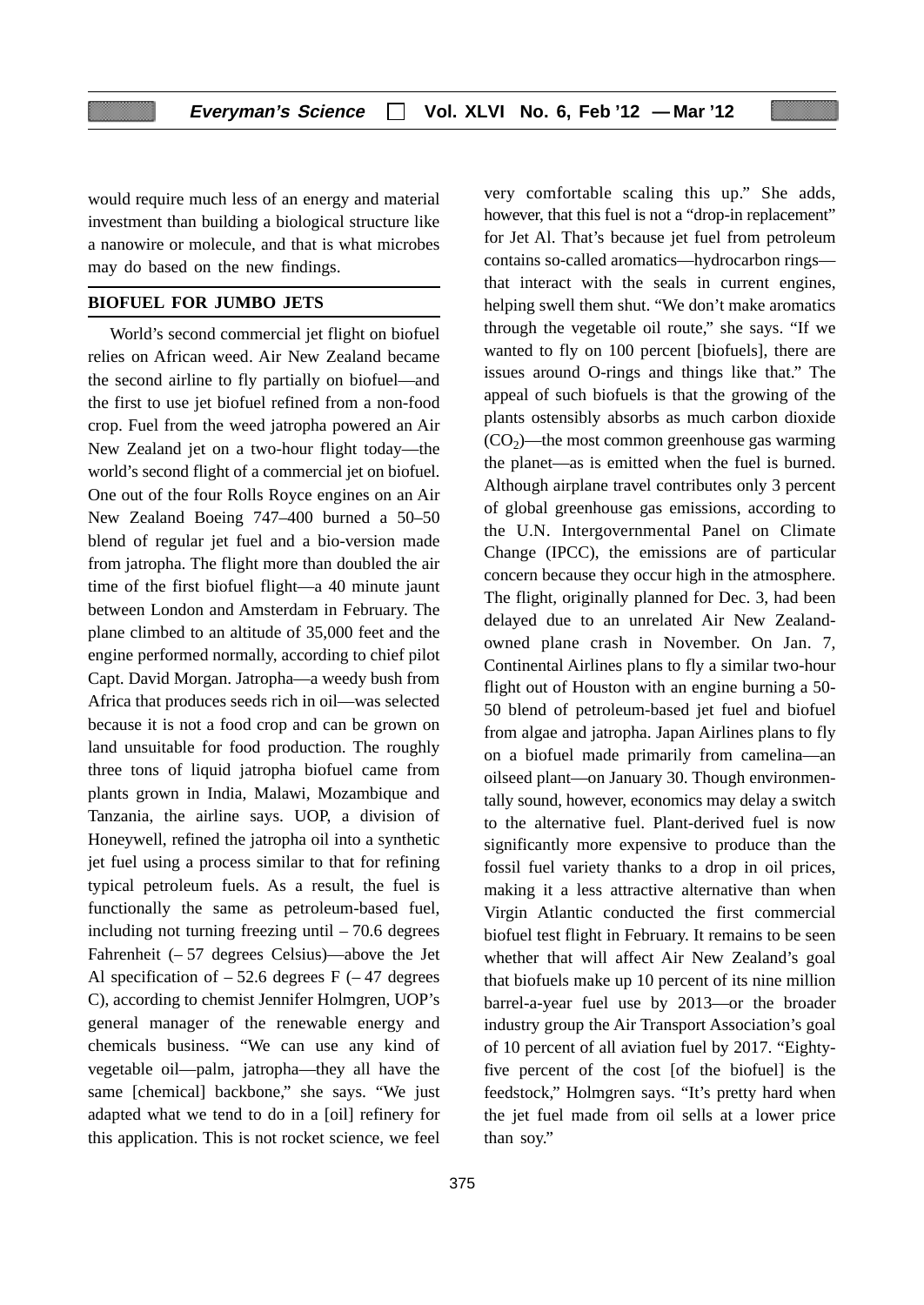## **CAN SOIL SENSORS SAVE FROM DROUGHT ?**

An innovative effort would embed sensors in agricultural fields in a bid to cut down on irrigationsaving farmers money and preserving water for endangered species. By June 15 gasoline-powered augers will have drilled 100 holes in the corn, cotton and peanut fields of the Lower Flint River Basin in southwest Georgia. Into the holes, scientists from the University of Georgia (U.G.A.) will slip half-meter-long PVC pipes filled with sensors for soil moisture and temperature topped with a flexible antenna that can be run over by a tractor and spring, back into place. Over the course of the next two years, these sensors will continuously relay soil conditions from 20, 40 and 60 centimeters deep to a computer. Combined with more accurate weather forecasts, the data will help farmers decide where and when to use their irrigation systems. "The biggest problem we've got with irrigation is we just don't know—we use old wives' tales to decide when to irrigate," says farmer Marty Tabb, who will host the probes in a field at his 1,050 hectare Bushwater Farm near Colquitt, Ga., to help him irrigate corn, cotton and peanut crops. In addition to saving water (agriculture is responsible for 70 percent of human water use globally), the technology can also help produce more crop per drop. "Using the simplest soil monitor and a computer program, my peanut yields jumped 20 percent," Tabb reports. "I know, just from that, that if we learn how to water corn, cotton, wheat, we can save water because we tend to overwater." Overwatering is a major problem in the Lower Flint River Basin, which liejs in a region that has been gripped by drought so severe in recent years that it prompted the former governor of Georgia to pray for rain. The region pro.duces the most peanuts and pecans in the nation, as well as vast quantities of cotton and sweet corn. And the Lower Flint River Basin is the major recharge zone for the Floridan Aquifer that supplies water to Florida,

Mississippi, Alabama, Florida, South Carolina and Georgia, as well as the home of several endangered freshwater species, such as the flatwoods salamander and the oval pigtoe mussel. Fanners in the Flint River Basin have a direct impact on this groundwater resource, because waters on the surface and belowground are directly linked: a hurricane's downpour in the area can replenish the aquifer, whereas too much pumping of underground water to irrigate fields can literally suck the water out of surface rivers and streams. "Because of the drought and because of us irrigating, we have pulled water down, and the springs along Spring Creek don't pump anymore," Tabb says of the^Flint River tributary in his backyard. "You couldn't have told me that creek would ever dry, but I drove my motorcycle two miles down Spring Creek because it was so dry."

In a bid to cut down on that water use—while maintaining the more than \$2 billion worth of corn, cotton, peanut and other crop production in the region—the Nature Conservancy and the U.S. Department of Agriculture, along with U.G.A. and the University of Florida, teamed with more than 1,000 local farmers starting in 2000. The partnership started by switching some irrigation systems from high pressure mists to a low pressure system that more directly mimicked rain, saving water and energy. When applying at high pressure "you lose water to wind drift and also evaporation," explains David Reckford, director of this Flint River Basin Partnership for the Conservancy. The switch to a low pressure system alone can reduce water use by more than 22 percent.

## **HOW BIODIVERSITY KEEPS EARTH ALIVE**

Species loss lessens the total amount of biomass on a given parcel, suggesting that the degree of diversity directly impacts the amount of life the planet can support. In 1994 biologists seeded patches of grassland in Cedar Creek, Minn. Some plots got as many as 16 species of grasses and